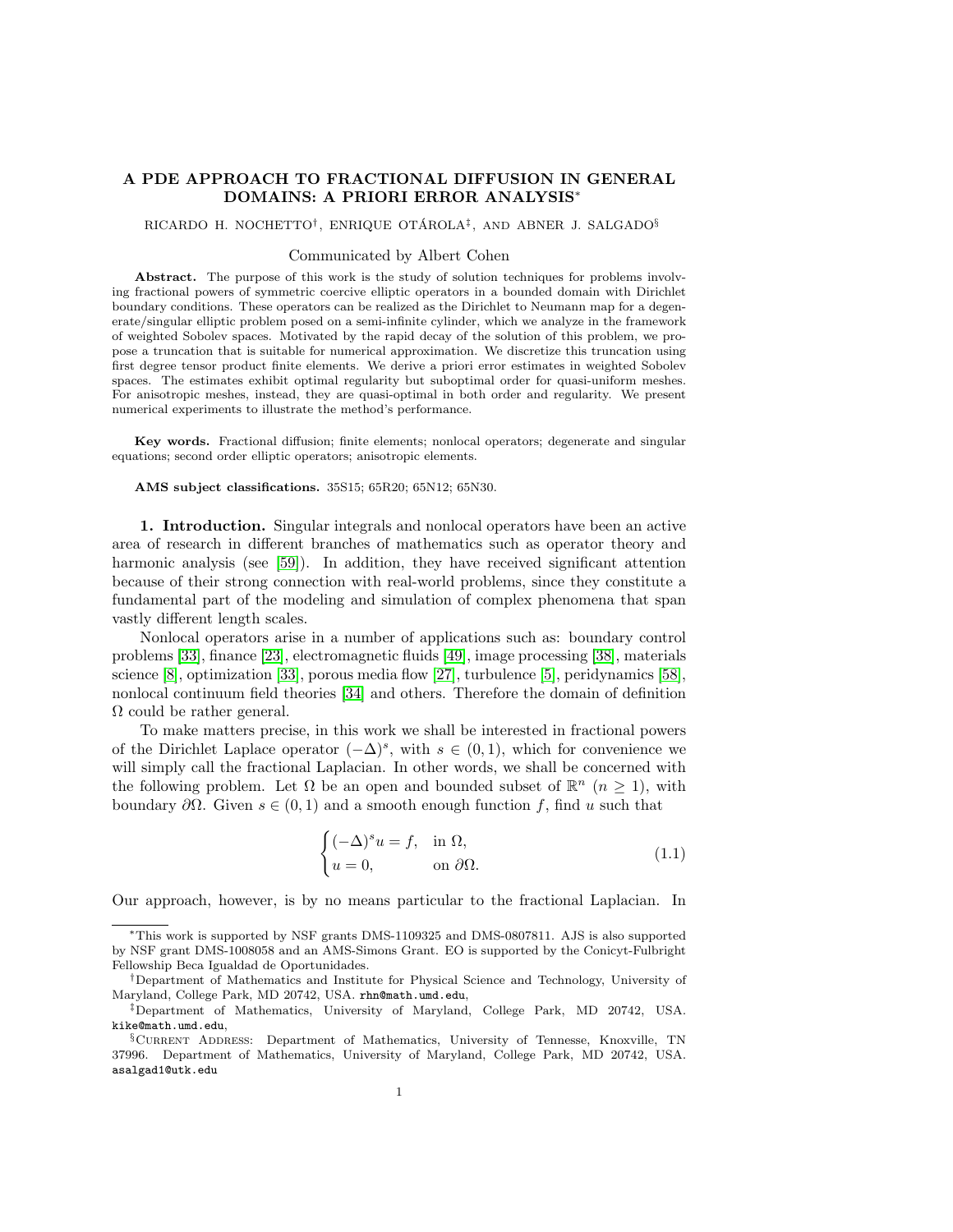section [7](#page-40-0) we will discuss how, with little modification, our developments can be applied to a general second order, symmetric and uniformly elliptic operator.

The study of boundary value problems involving the fractional Laplacian is important in physical applications where long range or anomalous diffusion is considered. For instance, in the flow in porous media, it is used when modeling the transport of particles that experience very large transitions arising from high heterogeneity and very long spatial autocorrelation (see [\[10\]](#page-44-5)). In the theory of stochastic processes, the fractional Laplacian is the infinitesimal generator of a stable Lévy process (see  $[12]$ ).

One of the main difficulties in the study of problem  $(1.1)$  is that the fractional Laplacian is a nonlocal operator (see  $[47, 21, 19]$  $[47, 21, 19]$  $[47, 21, 19]$ ). To localize it, Caffarelli and Silvestre showed in [\[21\]](#page-44-7) that any power of the fractional Laplacian in  $\mathbb{R}^n$  can be realized as an operator that maps a Dirichlet boundary condition to a Neumann-type condition via an extension problem on the upper half-space  $\mathbb{R}^{n+1}_+$ . For a bounded domain  $\Omega$ , the result by Caffarelli and Silvestre has been adapted in [\[22,](#page-44-9) [16,](#page-44-10) [60\]](#page-45-6), thus obtaining an extension problem which is now posed on the semi-infinite cylinder  $C = \Omega \times (0, \infty)$ . This extension is the following mixed boundary value problem:

<span id="page-1-0"></span>
$$
\begin{cases}\n\text{div}\left(y^{\alpha}\nabla\mathfrak{u}\right) = 0, & \text{in } \mathcal{C}, \\
\mathfrak{u} = 0, & \text{on } \partial_L \mathcal{C}, \\
\frac{\partial\mathfrak{u}}{\partial\nu^{\alpha}} = d_s f, & \text{on } \Omega \times \{0\},\n\end{cases}
$$
\n(1.2)

where  $\partial_L C = \partial \Omega \times [0, \infty)$  denotes the lateral boundary of C, and

<span id="page-1-1"></span>
$$
\frac{\partial \mathfrak{u}}{\partial \nu^{\alpha}} = -\lim_{y \to 0^+} y^{\alpha} \mathfrak{u}_y,
$$
\n(1.3)

is the the so-called conormal exterior derivative of u with  $\nu$  being the unit outer normal to  $\mathcal C$  at  $\Omega \times \{0\}$ . The parameter  $\alpha$  is defined as

$$
\alpha = 1 - 2s \in (-1, 1). \tag{1.4}
$$

Finally,  $d_s$  is a positive normalization constant which depends only on s; see [\[21\]](#page-44-7) for details. We will call y the *extended variable* and the dimension  $n + 1$  in  $\mathbb{R}^{n+1}$  the extended dimension of problem [\(1.2\)](#page-1-0).

The limit in [\(1.3\)](#page-1-1) must be understood in the distributional sense; see [\[16,](#page-44-10) [19,](#page-44-8) [21\]](#page-44-7) or section [2](#page-2-0) for more details. As noted in [\[21,](#page-44-7) [22,](#page-44-9) [60\]](#page-45-6), the fractional Laplacian and the Dirichlet to Neumann operator of problem [\(1.2\)](#page-1-0) are related by

$$
d_s(-\Delta)^s u = \frac{\partial \mathfrak{u}}{\partial \nu^{\alpha}} \quad \text{in } \Omega.
$$

Using the aforementioned ideas, we propose the following strategy to find the solution of  $(1.1)$ : given a sufficiently smooth function f we solve  $(1.2)$ , thus obtaining a function  $\mathfrak{u}: (x', y) \in \mathcal{C} \mapsto \mathfrak{u}(x', y) \in \mathbb{R}$ . Setting  $u : x' \in \Omega \mapsto u(x') = \mathfrak{u}(x', 0) \in \mathbb{R}$ , we obtain the solution of [\(1.1\)](#page-0-0). The purpose of this work is then to make these ideas rigorous and to analyze a discretization scheme, which consists of approximating the solution of [\(1.2\)](#page-1-0) via first degree tensor product finite elements. We will show suboptimal error estimates for quasi-uniform discretizations of [\(1.2\)](#page-1-0) in suitable weighted Sobolev spaces and quasi-optimal error estimates using anisotropic elements.

The main advantage of the proposed algorithm is that we solve the local problem [\(1.2\)](#page-1-0) instead of dealing with the nonlocal operator  $(-\Delta)^s$  of problem [\(1.1\)](#page-0-0). However,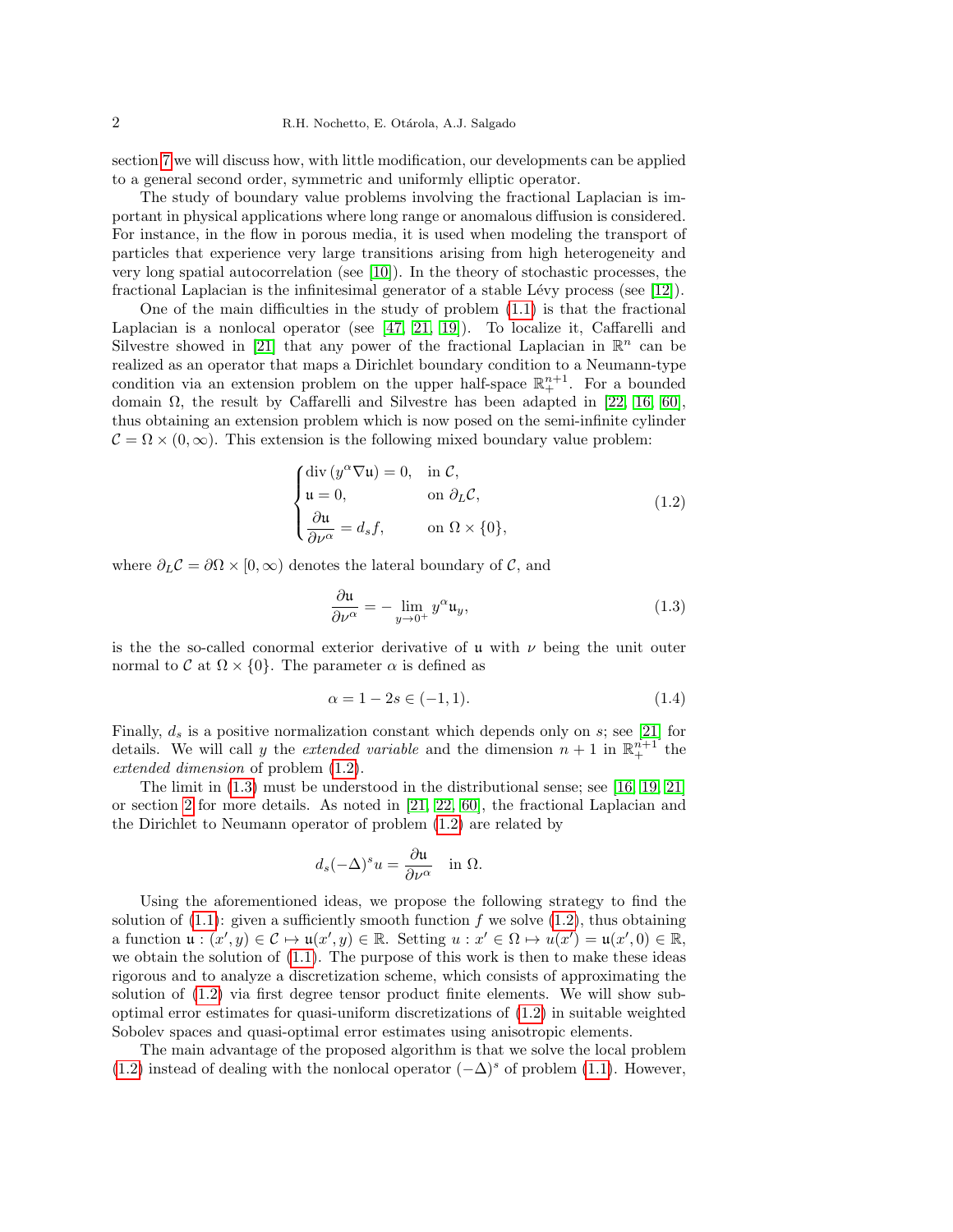this comes at the expense of incorporating one more dimension to the problem, and raises questions about computational efficiency. The development of efficient computational techniques for the solution of problem [\(1.2\)](#page-1-0) and issues such as multilevel methods, a posteriori error analysis and adaptivity will be deferred to future reports. In this paper we carry out a complete a priori error analysis of the discretization scheme.

Before proceeding with the analysis of our method, it is instructive to compare it with those advocated in the literature. First of all, for a general Lipschitz domain  $\Omega \subset \mathbb{R}^n$   $(n > 1)$ , we may think of solving problem  $(1.1)$  via a spectral decomposition of the operator  $-\Delta$ . However, to have a sufficiently good approximation, this requires the solution of a large number of eigenvalue problems which, in general, is very time consuming. In  $[42, 43]$  $[42, 43]$  the authors studied computationally problem  $(1.1)$  in the one-dimensional case and with boundary conditions of Dirichlet, Neumann and Robin type, and introduced the so-called matrix transference technique (MTT). Basically, MTT computes a spatial discretization of the fractional Laplacian by first finding a matrix approximation, A, of the Laplace operator (via finite differences or finite elements) and then computing the s-th power of this matrix. This requires diagonalization of A which, again, amounts to the solution of a large number of eigenvalue problems. For the case  $\Omega = (0, 1)^2$  and  $s \in (1/2, 1)$ , [\[62\]](#page-46-0) applies the MTT technique and avoids diagonalization of A by writing a numerical scheme in terms of the product of a function of the matrix and a vector,  $f(A)b$ , where b is a suitable vector. This product is then approximated by a preconditioned Lanczos method. Under the same setting, the work [\[18\]](#page-44-11) makes a computational comparison of three techniques for the computation of  $f(A)b$ : the contour integral method, extended Krylov subspace methods and the pre-assigned poles and interpolation nodes method.

The outline of this paper is as follows. In  $\S 2$  $\S 2$  we introduce the functional framework that is suitable for the study of problems  $(1.1)$  and  $(1.2)$ . We recall the definition of the fractional Laplacian on a bounded domain via spectral theory and, in addition, in § [2.6](#page-10-0) we study regularity of the solution to  $(1.2)$ . The numerical analysis of  $(1.1)$ begins in § [3.](#page-13-0) Here we introduce a truncation of problem [\(1.2\)](#page-1-0) and study some properties of its solution. Having understood the truncation we proceed, in  $\S 4$ , to study its finite element approximation. We prove interpolation estimates in weighted Sobolev spaces, under mild shape regularity assumptions that allow us to consider anisotropic elements in the extended variable y. Based on the regularity results of  $\S 2.6$  $\S 2.6$  we derive, in § [5,](#page-32-0) a priori error estimates for quasi-uniform meshes which exhibit optimal regularity but suboptimal order. To restore optimal decay, we resort to the so-called principle of error equidistribution and construct graded meshes in the extended variable y. They in turn capture the singular behavior of the solution to  $(1.2)$  and allow us to prove a quasi-optimal rate of convergence with respect to both regularity and degrees of freedom. In  $\S$  [6,](#page-37-0) to illustrate the method's performance and theory, we provide several numerical experiments. Finally, in § [7](#page-40-0) we show that our developments apply to general second order, symmetric and uniformly elliptic operators.

<span id="page-2-0"></span>2. Notation and preliminaries. Throughout this work  $\Omega$  is an open, bounded and connected subset of  $\mathbb{R}^n$ ,  $n \geq 1$ , with Lipschitz boundary  $\partial \Omega$ . We define the semi-infinite cylinder

$$
\mathcal{C} = \Omega \times (0, \infty), \tag{2.1}
$$

and its lateral boundary

$$
\partial_L \mathcal{C} = \partial \Omega \times [0, \infty). \tag{2.2}
$$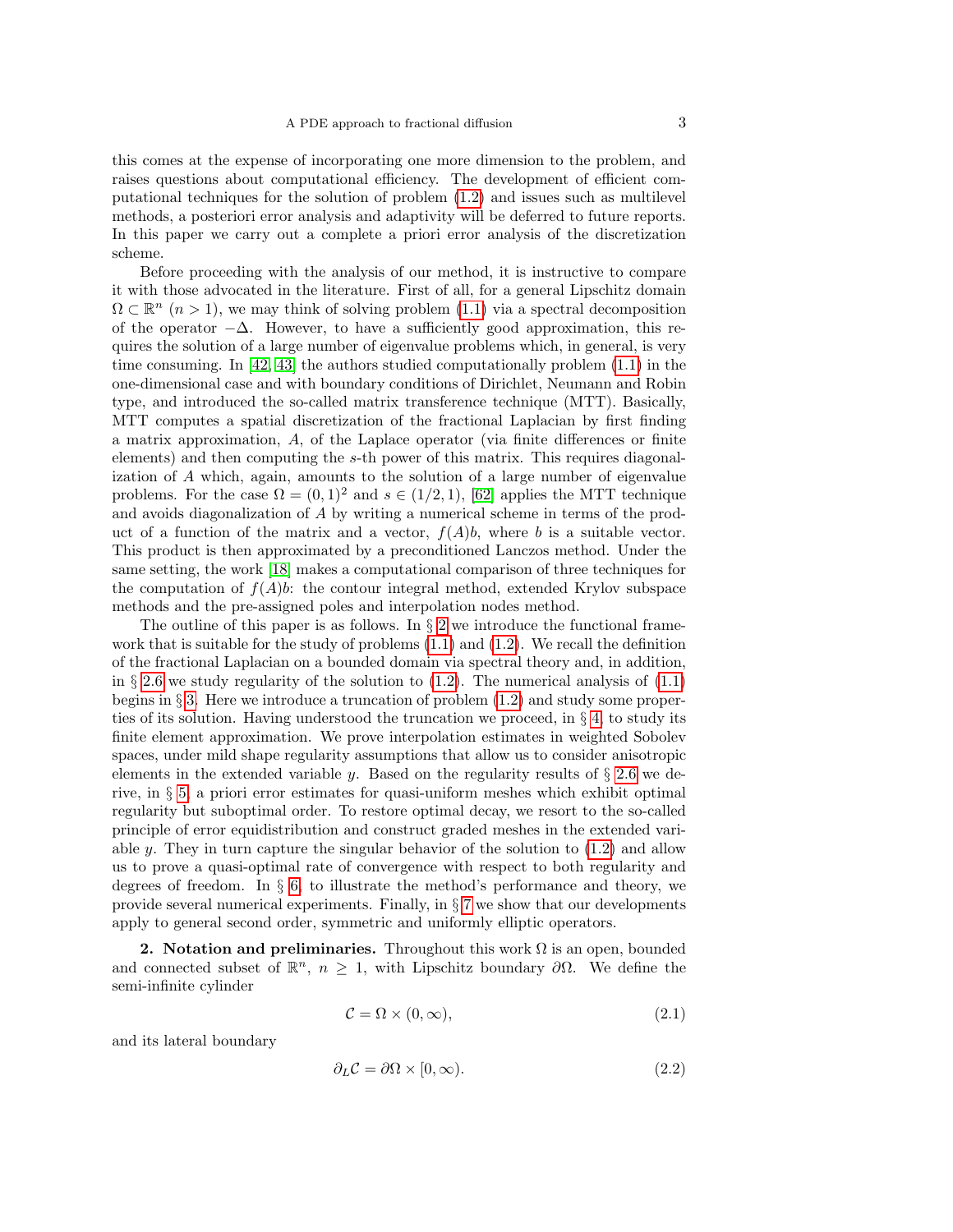Given  $\gamma > 0$ , we define the truncated cylinder

$$
\mathcal{C}_{\mathcal{I}} = \Omega \times (0, \mathcal{I}). \tag{2.3}
$$

The lateral boundary  $\partial_L C_\gamma$  is defined accordingly.

Throughout our discussion we will be dealing with objects defined in  $\mathbb{R}^{n+1}$  and it will be convenient to distinguish the extended dimension, as it plays a special rôle. A vector  $x \in \mathbb{R}^{n+1}$ , will be denoted by

$$
x = (x1,..., xn, xn+1) = (x', xn+1) = (x', y),
$$

with  $x^i \in \mathbb{R}$  for  $i = 1, ..., n + 1, x' \in \mathbb{R}^n$  and  $y \in \mathbb{R}$ . The upper half-space in  $\mathbb{R}^{n+1}$ will be denoted by

$$
\mathbb{R}^{n+1}_{+} = \{ x = (x', y) : x' \in \mathbb{R}^n \ y \in \mathbb{R}, \ y > 0 \}.
$$

Let  $\gamma = (\gamma^1, \gamma^2) \in \mathbb{R}^2$  and  $z \in \mathbb{R}^{n+1}$ , the binary operation  $\odot : \mathbb{R}^2 \times \mathbb{R}^{n+1} \to \mathbb{R}^{n+1}$  is defined by

<span id="page-3-2"></span>
$$
\gamma \odot z = (\gamma^1 z', \gamma^2 z^{n+1}) \in \mathbb{R}^{n+1}.
$$
\n(2.4)

The relation  $a \leq b$  indicates that  $a \leq Cb$ , with a constant C that does not depend on neither a nor b but it might depend on s and  $\Omega$ . The value of C might change at each occurrence. Given two objects X and Y in the same category, we write  $X \hookrightarrow Y$ to indicate the existence of a monomorphism between them. Generally, these will be objects in some subcategory of the topological vector spaces (metric, normed, Banach, Hilbert spaces) and, in this case, the monomorphism is nothing more than continuous embedding. If X is a vector space, we denote by  $X'$  its dual.

2.1. Fractional Sobolev spaces. Let us recall some function spaces; for details the reader is referred to [\[48,](#page-45-9) [50,](#page-45-10) [28,](#page-44-12) [61\]](#page-45-11). For  $0 < s < 1$ , we introduce the so-called Gagliardo-Slobodecki˘ı seminorm

$$
|w|_{H^s(\Omega)}^2 = \int_{\Omega} \int_{\Omega} \frac{|w(x_1') - w(x_2')|^2}{|x_1' - x_2'|^{n+2s}} \, \mathrm{d}x_1' \, \mathrm{d}x_2'.
$$

The Sobolev space  $H^s(\Omega)$  of order s is defined by

<span id="page-3-0"></span>
$$
H^{s}(\Omega) = \{ w \in L^{2}(\Omega) : |w|_{H^{s}(\Omega)} < \infty \},
$$
\n(2.5)

which equipped with the norm

$$
||u||_{H^s(\Omega)} = \left(||u||_{L^2(\Omega)}^2 + |u|_{H^s(\Omega)}^2\right)^{\frac{1}{2}},
$$

is a Hilbert space. An equivalent construction of  $H^s(\Omega)$  is obtained by restricting functions in  $H^s(\mathbb{R}^n)$  to  $\Omega$  (cf. [\[61,](#page-45-11) Chapter 34]). The space  $H_0^s(\Omega)$  is defined as the closure of  $C_0^{\infty}(\Omega)$  with respect to the norm  $\|\cdot\|_{H^s(\Omega)}$ , i.e.,

<span id="page-3-1"></span>
$$
H_0^s(\Omega) = \overline{C_0^\infty(\Omega)}^{H^s(\Omega)}.
$$
\n(2.6)

If the boundary of  $\Omega$  is smooth, an equivalent approach to define fractional Sobolev spaces is given by interpolation in [\[48,](#page-45-9) Chapter 1]. Set  $H^0(\Omega) = L^2(\Omega)$ ,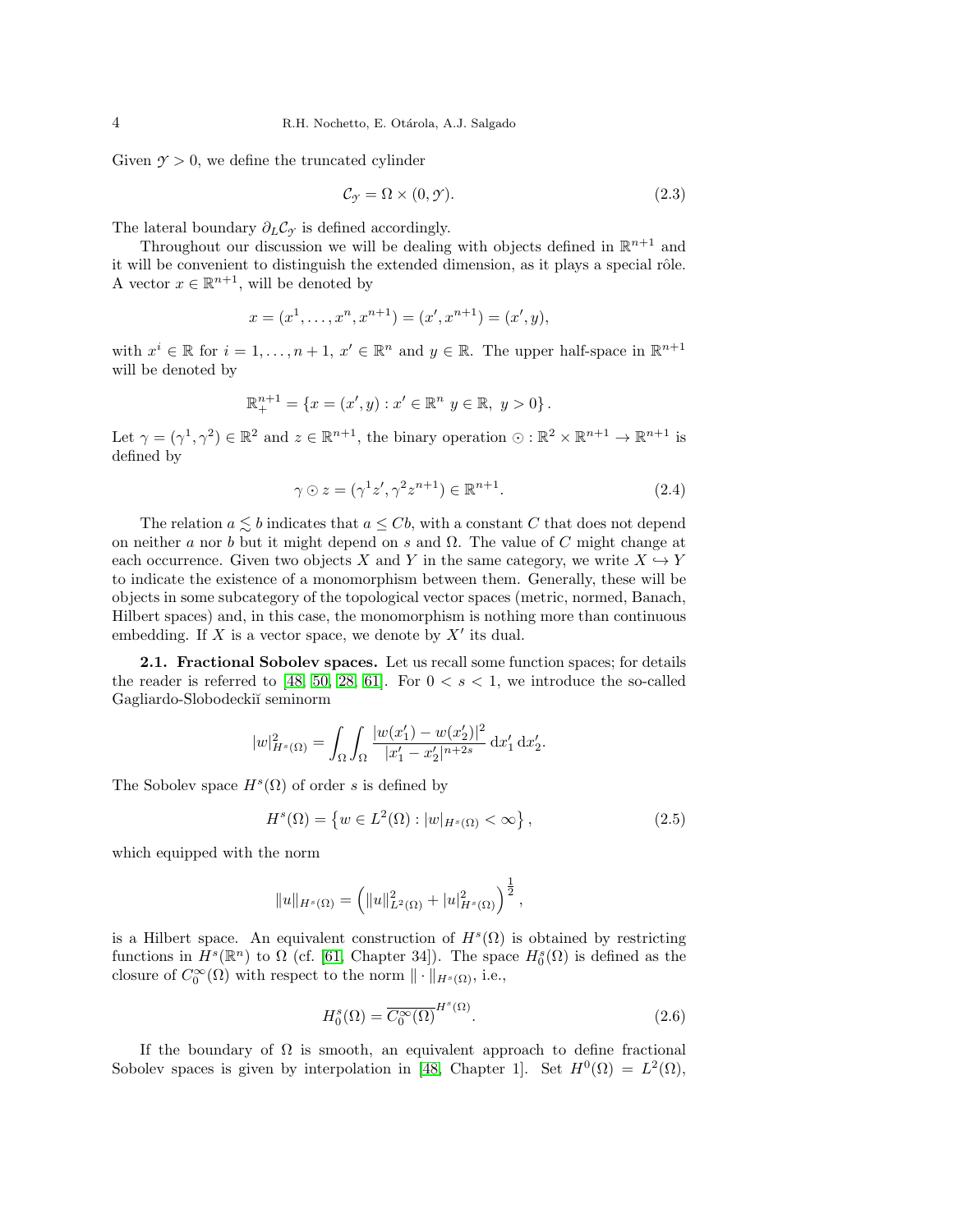then Sobolev spaces with real index  $0 \leq s \leq 1$  can be defined as interpolation spaces of index  $\theta = 1 - s$  for the pair  $[H^1(\Omega), L^2(\Omega)]$ , that is

<span id="page-4-1"></span>
$$
H^{s}(\Omega) = \left[H^{1}(\Omega), L^{2}(\Omega)\right]_{\theta}.
$$
\n(2.7)

Analogously, for  $s \in [0,1] \setminus {\frac{1}{2}}$ , the spaces  $H_0^s(\Omega)$  are defined as interpolation spaces of index  $\theta = 1 - s$  for the pair  $[H_0^1(\Omega), L^2(\Omega)]$ , in other words

<span id="page-4-2"></span>
$$
H_0^s(\Omega) = \left[H_0^1(\Omega), L^2(\Omega)\right]_\theta, \quad \theta \neq \frac{1}{2}.\tag{2.8}
$$

The space  $[H_0^1(\Omega), L^2(\Omega)]_{\frac{1}{2}}$  is the so-called *Lions-Magenes* space,

$$
H^{\tfrac{1}{2}}_{00}(\Omega) = \left[H^1_0(\Omega),L^2(\Omega)\right]_{\tfrac{1}{2}},
$$

which can be characterized as

<span id="page-4-0"></span>
$$
H_{00}^{\frac{1}{2}}(\Omega) = \left\{ w \in H^{\frac{1}{2}}(\Omega) : \int_{\Omega} \frac{w^2(x')}{\text{dist}(x', \partial \Omega)} \, \mathrm{d}x' < \infty \right\},\tag{2.9}
$$

see [\[48,](#page-45-9) Theorem 11.7]. Moreover, we have the strict inclusion  $H_{00}^{1/2}(\Omega) \subsetneq H_0^{1/2}(\Omega)$ because  $1 \in H_0^{1/2}(\Omega)$  but  $1 \notin H_{00}^{1/2}(\Omega)$ . If the boundary of  $\Omega$  is Lipschitz, the characterization [\(2.9\)](#page-4-0) is equivalent to the definition via interpolation, and definitions  $(2.7)$  and  $(2.8)$  are also equivalent to definitions  $(2.5)$  and  $(2.6)$ , respectively. To see this, it suffices to notice that when  $\Omega = \mathbb{R}^n$  these definitions yield identical spaces and equivalent norms; see [\[3,](#page-43-0) Chapter 7]. Consequently, using the well-known extension result of Stein [\[59\]](#page-45-0) for Lipschitz domains, we obtain the asserted equivalence (see [\[3,](#page-43-0) Chapter 7] for details).

When the boundary of  $\Omega$  is Lipschitz, the space  $C_0^{\infty}(\Omega)$  is dense in  $H^s(\Omega)$  if and only if  $s \leq \frac{1}{2}$ , i.e.,  $H_0^s(\Omega) = H^s(\Omega)$ . If  $s > \frac{1}{2}$ , we have that  $H_0^s(\Omega)$  is strictly contained in  $H^s(\Omega)$ ; see [\[48,](#page-45-9) Theorem 11.1]. In particular, we have the inclusions  $H_{00}^{1/2}(\Omega) \subsetneq H_0^{1/2}(\Omega) = H^{1/2}(\Omega).$ 

2.2. The fractional Laplace operator. It is important to mention that there is no unique way of defining a nonlocal operator related to the fractional Laplacian in a bounded domain. A first possibility is to suitably extend the functions to the whole space  $\mathbb{R}^n$  and use Fourier transform

$$
\mathcal{F}((-\Delta)^s w)(\xi') = |\xi'|^{2s} \mathcal{F}(w)(\xi').
$$

After extension, the following point-wise formula also serves as a definition of the fractional Laplacian

<span id="page-4-3"></span>
$$
(-\Delta)^s w(x') = C_{n,s} \text{p.v.} \int_{\mathbb{R}^n} \frac{w(x') - w(z')}{|x' - z'|^{n+2s}} \,\mathrm{d}z',\tag{2.10}
$$

where p.v. stands for the Cauchy principal value and  $C_{n,s}$  is a positive normalization constant that depends only on  $n$  and  $s$  which is introduced to guarantee that the symbol of the resulting operator is  $|\xi'|^{2s}$ . For details we refer the reader to [\[19,](#page-44-8) [47,](#page-45-5) [28\]](#page-44-12) and, in particular, to [\[47,](#page-45-5) Section 1.1] or [\[28,](#page-44-12) Proposition 3.3] for a proof of the equivalence of these two definitions.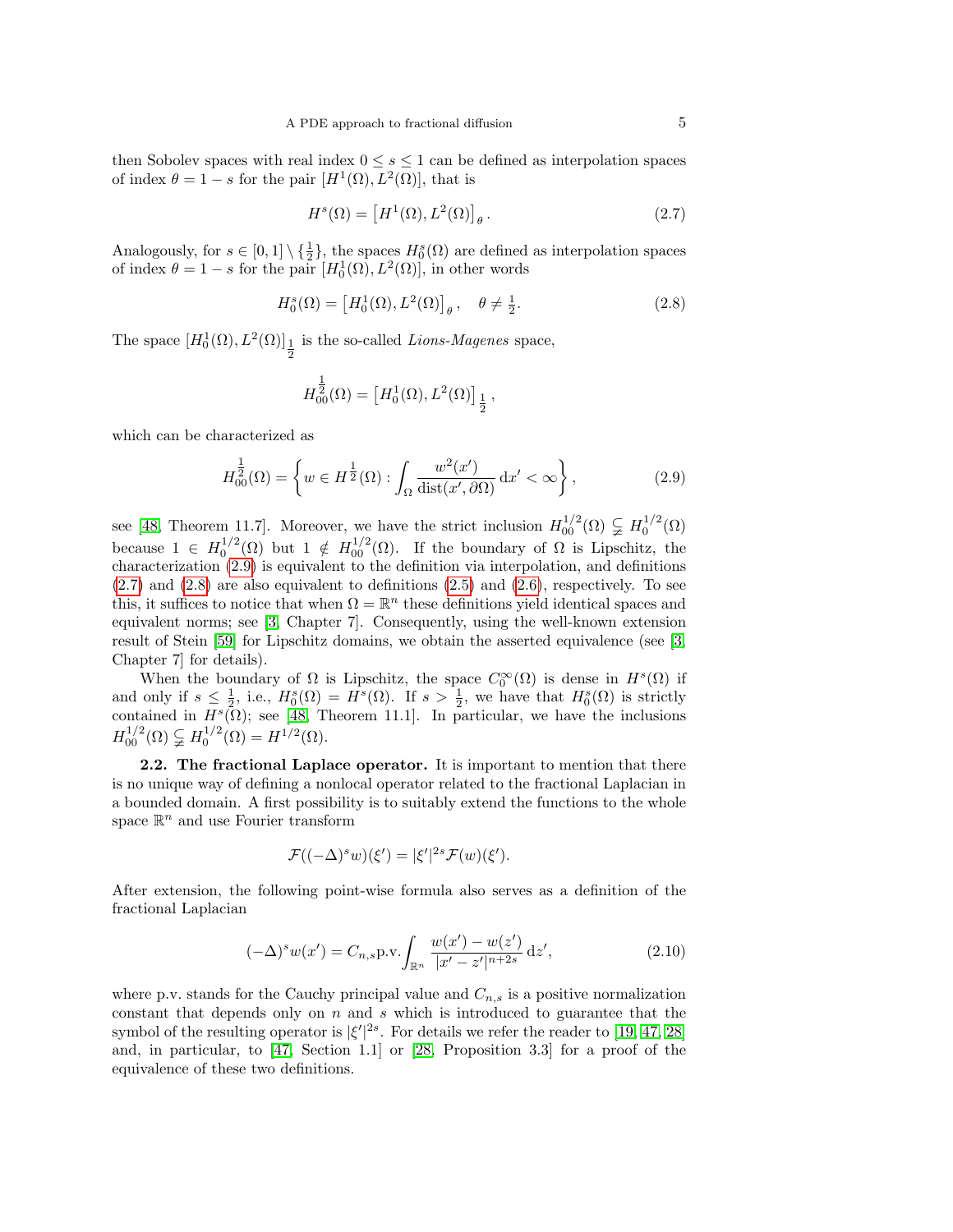Even if we restrict ourselves to definitions that do not require extension, there is more than one possibility. For instance, the so-called regional fractional Laplacian  $([40, 14])$  $([40, 14])$  $([40, 14])$  $([40, 14])$  is defined by restricting the Riesz integral to  $\Omega$ , leading to an operator related to a Neumann problem. A different operator is obtained by using the spectral decomposition of the Dirichlet Laplace operator  $-\Delta$ , see [\[16,](#page-44-10) [20,](#page-44-14) [22\]](#page-44-9). This approach is also different to the integral formula [\(2.10\)](#page-4-3). Indeed, the spectral definition depends on the domain  $\Omega$  considered, while the integral one at any point is independent of the domain in which the equation is set. For more details see the discussion in [\[57\]](#page-45-13).

The definition that we shall adopt is as in [\[16,](#page-44-10) [20,](#page-44-14) [22\]](#page-44-9) and is based on the spectral theory of the Dirichlet Laplacian([\[35,](#page-45-14) [37\]](#page-45-15)) as we summarize below.

We define  $-\Delta : L^2(\Omega) \to L^2(\Omega)$  with domain Dom $(-\Delta) = \{v \in H_0^1(\Omega) : \Delta v \in$  $L^2(\Omega)$ . This operator is positive, unbounded, closed and its inverse is compact. This implies that the spectrum of the operator  $-\Delta$  is discrete, positive and accumulates at infinity. Moreover, there exist  $\{\lambda_k, \varphi_k\}_{k\in\mathbb{N}} \subset \mathbb{R}_+ \times H_0^1(\Omega)$  such that  $\{\varphi_k\}_{k\in\mathbb{N}}$  is an orthonormal basis of  $L^2(\Omega)$  and, for  $k \in \mathbb{N}$ ,

$$
\begin{cases}\n-\Delta \varphi_k = \lambda_k \varphi_k, & \text{in } \Omega, \\
\varphi_k = 0, & \text{on } \partial \Omega.\n\end{cases}
$$
\n(2.11)

Consequently,  $\{\varphi_k\}_{k\in\mathbb{N}}$  is an orthogonal basis of  $H_0^1(\Omega)$  and  $\|\nabla_{x'}\varphi_k\|_{L^2(\Omega)} = \sqrt{\lambda_k}$ .

With this spectral decomposition at hand, fractional powers of the Dirichlet Laplacian  $(-\Delta)^s$  can be defined for  $u \in C_0^{\infty}(\Omega)$  by

<span id="page-5-0"></span>
$$
(-\Delta)^s u = \sum_{k=1}^{\infty} u_k \lambda_k^s \varphi_k, \qquad (2.12)
$$

where the coefficients  $u_k$  are defined by  $u_k = \int_{\Omega} u \varphi_k$ . Therefore, if  $f = \sum_{k=1}^{\infty} f_k \varphi_k$ , and  $(-\Delta)^s u = f$ , then  $u_k = \lambda_k^{-s} f_k$  for all  $k \ge 1$ .

By density the operator  $(-\Delta)^s$  can be extended to the Hilbert space

$$
\mathbb{H}^s(\Omega) = \left\{ w = \sum_{k=1}^{\infty} w_k \varphi_k \in L^2(\Omega) : ||w||^2_{\mathbb{H}^s(\Omega)} = \sum_{k=1}^{\infty} \lambda_k^s |w_k|^2 < \infty \right\}.
$$

The theory of Hilbert scales presented in [\[48,](#page-45-9) Chapter 1] shows that

$$
\left[H^1_0(\Omega),L^2(\Omega)\right]_\theta = \mathrm{Dom}(-\Delta)^{\frac{s}{2}},
$$

where  $\theta = 1 - s$ . This implies the following characterization of the space  $\mathbb{H}^s(\Omega)$ ,

<span id="page-5-1"></span>
$$
\mathbb{H}^{s}(\Omega) = \begin{cases} H^{s}(\Omega), & s \in (0, \frac{1}{2}), \\ H_{00}^{1/2}(\Omega), & s = \frac{1}{2}, \\ H_{0}^{s}(\Omega), & s \in (\frac{1}{2}, 1). \end{cases}
$$
(2.13)

We denote by  $\mathbb{H}^{-s}(\Omega)$  the dual space of  $\mathbb{H}^{s}(\Omega)$  for  $0 < s < 1$ .

<span id="page-5-2"></span>2.3. Weighted Sobolev spaces. To exploit the Caffarelli-Silvestre extension [\[21\]](#page-44-7), or its variants [\[16,](#page-44-10) [20,](#page-44-14) [22\]](#page-44-9), we need to deal with a degenerate/singular elliptic equation on  $\mathbb{R}^{n+1}_+$ . To this end, we consider weighted Sobolev spaces (see, for instance, [\[36,](#page-45-16) [41,](#page-45-17) [46\]](#page-45-18)), with the specific weight  $|y|^{\alpha}$  with  $\alpha \in (-1, 1)$ .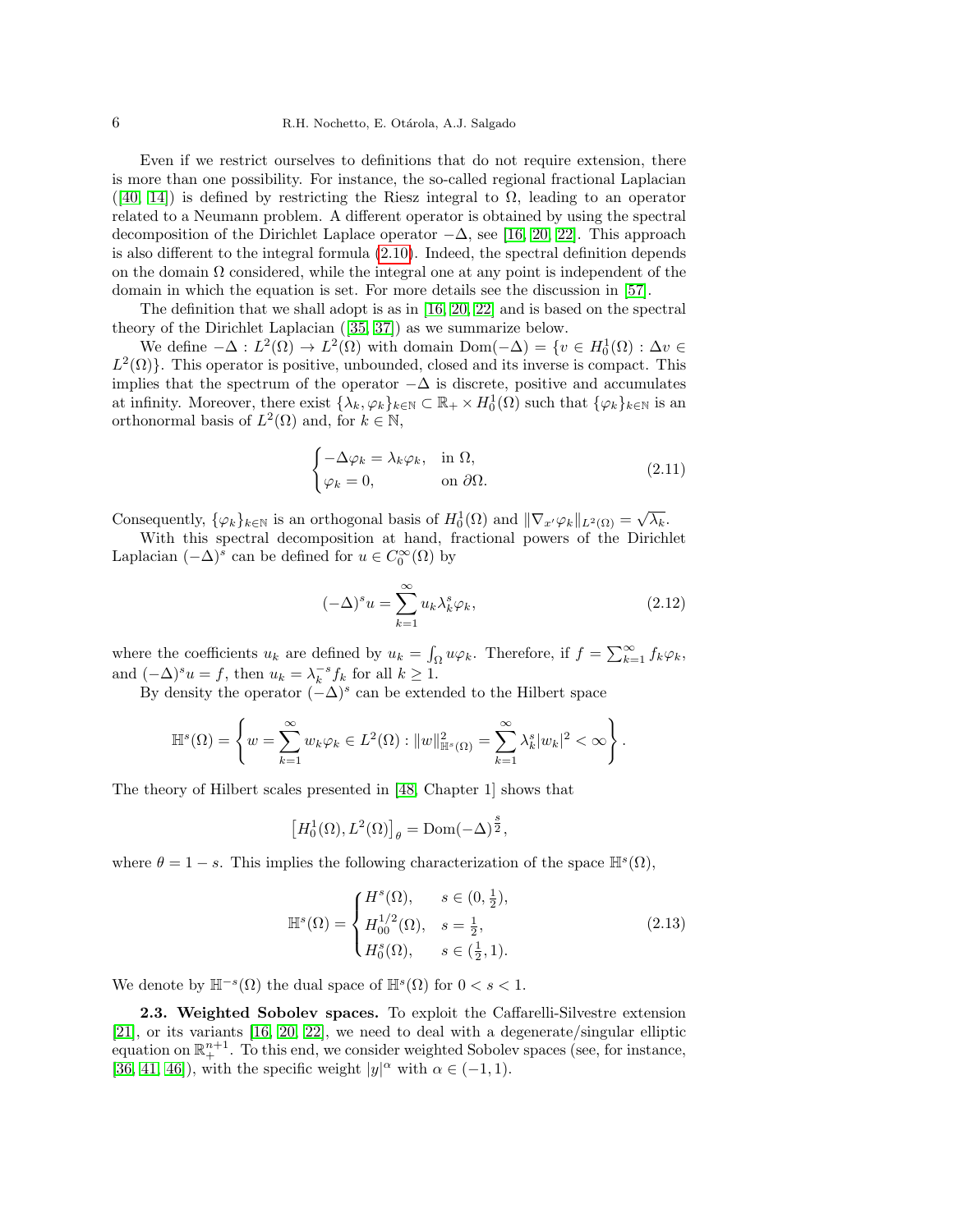Let  $\mathcal{D} \subset \mathbb{R}^{n+1}$  be an open set and  $\alpha \in (-1,1)$ . We define  $L^2(\mathcal{D}, |y|^{\alpha})$  as the space of all measurable functions defined on  ${\mathcal D}$  such that

$$
||w||^2_{L^2(\mathcal{D},|y|^\alpha)}=\int_{\mathcal{D}}|y|^\alpha w^2<\infty.
$$

Similarly we define the weighted Sobolev space

$$
H^{1}(\mathcal{D}, |y|^{\alpha}) = \left\{ w \in L^{2}(\mathcal{D}, |y|^{\alpha}) : |\nabla w| \in L^{2}(\mathcal{D}, |y|^{\alpha}) \right\},\
$$

where  $\nabla w$  is the distributional gradient of w. We equip  $H^1(\mathcal{D}, |y|^\alpha)$  with the norm

<span id="page-6-0"></span>
$$
||w||_{H^1(\mathcal{D}, |y|^{\alpha})} = \left(||w||^2_{L^2(\mathcal{D}, |y|^{\alpha})} + ||\nabla w||^2_{L^2(\mathcal{D}, |y|^{\alpha})}\right)^{\frac{1}{2}}.
$$
 (2.14)

Notice that taking  $\alpha = 0$  in the definition above, we obtain the classical  $H^1(\mathcal{D})$ .

Properties of this weighted Sobolev space can be found in classical references like [\[41,](#page-45-17) [46\]](#page-45-18). It is remarkable that most of the properties of classical Sobolev spaces have a weighted counterpart not so because of the specific form of the weight but rather due to the fact that the weight  $|y|^{\alpha}$  belongs to the so-called Muckenhoupt class  $A_2(\mathbb{R}^{n+1})$ ; see [\[36,](#page-45-16) [39,](#page-45-19) [52\]](#page-45-20). We recall the definition of Muckenhoupt classes.

<span id="page-6-3"></span>DEFINITION 2.1 (Muckenhoupt class  $A_p$ ). Let  $\omega$  be a positive and measurable function such that  $\omega \in L^1_{loc}(\mathbb{R}^N)$  with  $N \geq 1$ . We say  $\omega \in A_p(\mathbb{R}^N)$ ,  $1 < p < \infty$ , if there exists a positive constant  $C_{p,\omega}$  such that

<span id="page-6-5"></span>
$$
\sup_{B} \left( \frac{1}{|B|} \int_{B} \omega \right) \left( \frac{1}{|B|} \int_{B} \omega^{1/(1-p)} \right)^{p-1} = C_{p,\omega} < \infty,\tag{2.15}
$$

where the supremum is taken over all balls  $B$  in  $\mathbb{R}^N$  and  $|B|$  denotes the Lebesgue measure of B.

Since  $\alpha \in (-1,1)$  it is immediate that  $|y|^{\alpha} \in A_2(\mathbb{R}^{n+1})$ , which implies the following important result (see [\[39,](#page-45-19) Theorem 1]).

PROPOSITION 2.2 (Properties of weighted Sobolev spaces). Let  $\mathcal{D} \subset \mathbb{R}^{n+1}$  be an open set and  $\alpha \in (-1,1)$ . Then  $H^1(\mathcal{D}, |y|^\alpha)$ , equipped with the norm [\(2.14\)](#page-6-0), is a Hilbert space. Moreover, the set  $C^{\infty}(\mathcal{D}) \cap H^{1}(\mathcal{D}, |y|^{\alpha})$  is dense in  $H^{1}(\mathcal{D}, |y|^{\alpha})$ .

<span id="page-6-4"></span>REMARK 2.3 (Weighted  $L^2$  vs  $L^1$ ). If  $\mathcal D$  is a bounded domain and  $\alpha \in (-1,1)$ then,  $L^2(\mathcal{D}, |y|^\alpha) \subset L^1(\mathcal{D})$ . Indeed, since  $|y|^{-\alpha} \in L^1_{loc}(\mathbb{R}^{n+1}),$ 

$$
\int_{\mathcal{D}} |w| = \int_{\mathcal{D}} |w| |y|^{\alpha/2} |y|^{-\alpha/2} \le \left( \int_{\mathcal{D}} |w|^2 |y|^\alpha \right)^{\frac{1}{2}} \left( \int_{\mathcal{D}} |y|^{-\alpha} \right)^{\frac{1}{2}} \lesssim \|w\|_{L^2(\mathcal{D}, |y|^\alpha)}.
$$

The following result is given in [\[46,](#page-45-18) Theorem 6.3]. For completeness we present here a version of the proof on the truncated cylinder  $\mathcal{C}_{\gamma}$ , which will be important for the numerical approximation of problem [\(1.2\)](#page-1-0).

PROPOSITION 2.4 (Embeddings in weighted Sobolev spaces). Let  $\Omega$  be a bounded domain in  $\mathbb{R}^n$  and  $\gamma > 0$ . Then

<span id="page-6-1"></span>
$$
H^{1}(\mathcal{C}_{\mathcal{I}}) \hookrightarrow H^{1}(\mathcal{C}_{\mathcal{I}}, y^{\alpha}), \quad \text{for } \alpha \in (0, 1), \tag{2.16}
$$

and

<span id="page-6-2"></span>
$$
H^{1}(\mathcal{C}_{\mathcal{I}}, y^{\alpha}) \hookrightarrow H^{1}(\mathcal{C}_{\mathcal{I}}), \quad \text{for } \alpha \in (-1, 0). \tag{2.17}
$$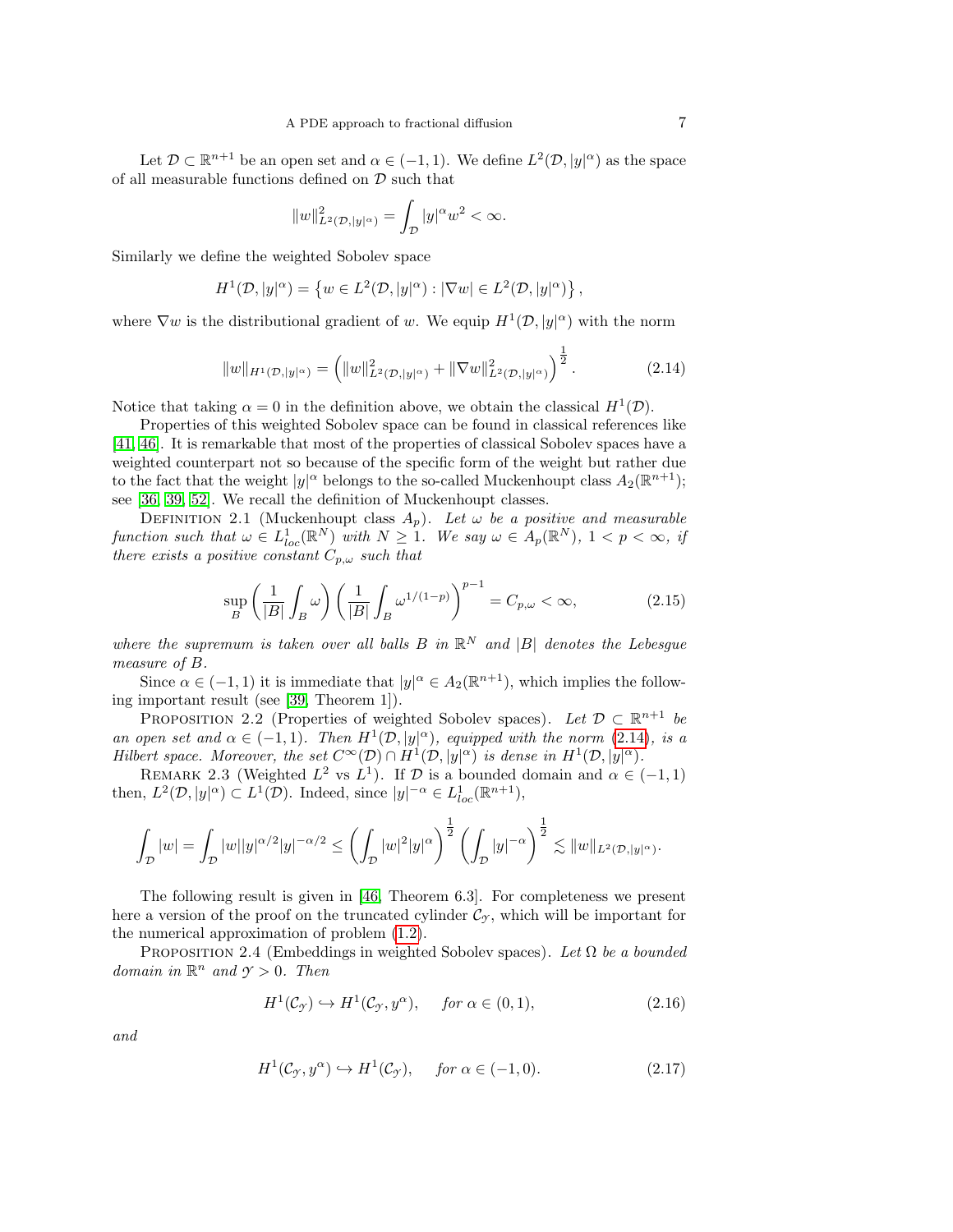*Proof.* Let us prove [\(2.16\)](#page-6-1), the proof of [\(2.17\)](#page-6-2) being similar. Since  $\alpha > 0$  we have  $y^{\alpha} \leq y^{\alpha}$ , whence  $y^{\alpha}w^2 \leq y^{\alpha}w^2$  and  $y^{\alpha}|\nabla w|^2 \leq y^{\alpha}|\nabla w|^2$  a.e. on  $\mathcal{C}_{\mathcal{I}}$  for all  $w \in H^1(\mathcal{C}_{\gamma})$ . This implies  $||w||_{H^1(\mathcal{C}_{\gamma},y^{\alpha})} \leq \sqrt{2}\gamma^{\alpha/2}||w||_{H^1(\mathcal{C}_{\gamma})}$ , which is [\(2.16\)](#page-6-1).

Define

$$
\mathring{H}_L^1(\mathcal{C}, y^\alpha) = \left\{ w \in H^1(y^\alpha; \mathcal{C}) : w = 0 \text{ on } \partial_L \mathcal{C} \right\}.
$$
 (2.18)

This space can be equivalently defined as the set of measurable functions  $w : \mathcal{C} \to \mathbb{R}$ such that  $w \in H^1(\Omega \times (s,t))$  for all  $0 < s < t < \infty$ ,  $w = 0$  on  $\partial_L C$  and for which the following seminorm is finite

<span id="page-7-0"></span>
$$
||w||_{\hat{H}^1_L(\mathcal{C}, y^{\alpha})}^2 = \int_{\mathcal{C}} y^{\alpha} |\nabla w|^2; \tag{2.19}
$$

see [\[22\]](#page-44-9). As a consequence of the usual Poincaré inequality, for any  $k \in \mathbb{Z}$  and any function  $w \in H^1(\Omega \times (2^k, 2^{k+1}))$  with  $w = 0$  on  $\partial \Omega \times (2^k, 2^{k+1})$ , we have

<span id="page-7-3"></span>
$$
\int_{\Omega \times (2^k, 2^{k+1})} y^{\alpha} w^2 \le C_{\Omega} \int_{\Omega \times (2^k, 2^{k+1})} y^{\alpha} |\nabla w|^2, \tag{2.20}
$$

where  $C_{\Omega}$  denotes a positive constant that depends only on  $\Omega$ . Summing up over  $k \in \mathbb{Z}$ , we obtain the following *weighted Poincaré inequality*:

<span id="page-7-4"></span><span id="page-7-1"></span>
$$
\int_{\mathcal{C}} y^{\alpha} w^2 \lesssim \int_{\mathcal{C}} y^{\alpha} |\nabla w|^2. \tag{2.21}
$$

Hence, the seminorm  $(2.19)$  is a norm on  $\overset{\circ}{H}_{L}^{1}(\mathcal{C}, y^{\alpha})$ , equivalent to  $(2.14)$ .

For a function  $w \in H^1(\mathcal{C}, y^{\alpha})$ , we shall denote by  $\text{tr}_{\Omega} w$  its trace onto  $\Omega \times \{0\}$ . It is well known that  $\text{tr}_{\Omega} H^1(\mathcal{C}) = H^{1/2}(\Omega)$ ; see [\[3,](#page-43-0) [61\]](#page-45-11). In the subsequent analysis we need a characterization of the trace of functions in  $H^1(\mathcal{C}, y^{\alpha})$ . For a smooth domain this was given in [\[20,](#page-44-14) Proposition 1.8] for  $s = 1/2$  and in [\[22,](#page-44-9) Proposition 2.1] for any  $s \in (0,1) \setminus \{\frac{1}{2}\}.$  However, since the eigenvalue decomposition [\(2.12\)](#page-5-0) of the Dirichlet Laplace operator holds true on a Lipschitz domain, we are able to extend this trace characterization to such domains. In summary, we have the following result.

PROPOSITION 2.5 (Characterization of  $\text{tr}_{\Omega} \ H_L^1(\mathcal{C}, y^{\alpha})$ ). Let  $\Omega \subset \mathbb{R}^n$  be a bounded Lipschitz domain. The trace operator  $\text{tr}_{\Omega}$  satisfies  $\text{tr}_{\Omega} \ H_L^1(\mathcal{C}, y^{\alpha}) = \mathbb{H}^s(\Omega)$  and

$$
\|\operatorname{tr}_\Omega v\|_{\mathbb{H}^s(\Omega)} \lesssim \|v\|_{\mathring{H}^1_L(\mathcal{C},y^\alpha)} \qquad \forall\, v\in \mathring{H}^1_L(\mathcal{C},y^\alpha),
$$

where the space  $\mathbb{H}^s(\Omega)$  is defined in [\(2.13\)](#page-5-1) and  $\alpha = 1 - 2s$ .

<span id="page-7-5"></span>2.4. The Caffarelli-Silvestre extension problem. It has been shown in [\[21\]](#page-44-7) that any power of the fractional Laplacian in  $\mathbb{R}^n$  can be determined as an operator that maps a Dirichlet boundary condition to a Neumann-type condition via an extension problem posed on  $\mathbb{R}^{n+1}_+$ . For a bounded domain, an analogous result has been obtained in [\[20\]](#page-44-14) for  $s = \frac{1}{2}$ , and in [\[16,](#page-44-10) [22,](#page-44-9) [60\]](#page-45-6) for any  $s \in (0, 1)$ .

Let us briefly describe these results. Consider a function  $u$  defined on  $\Omega$ . We define the  $\alpha$ -harmonic extension of u to the cylinder C, as the function u that solves the boundary value problem

<span id="page-7-2"></span>
$$
\begin{cases}\n\text{div}(y^{\alpha}\nabla u) = 0, & \text{in } C, \\
u = 0, & \text{on } \partial_L C, \\
u = u, & \text{on } \Omega \times \{0\}.\n\end{cases}
$$
\n(2.22)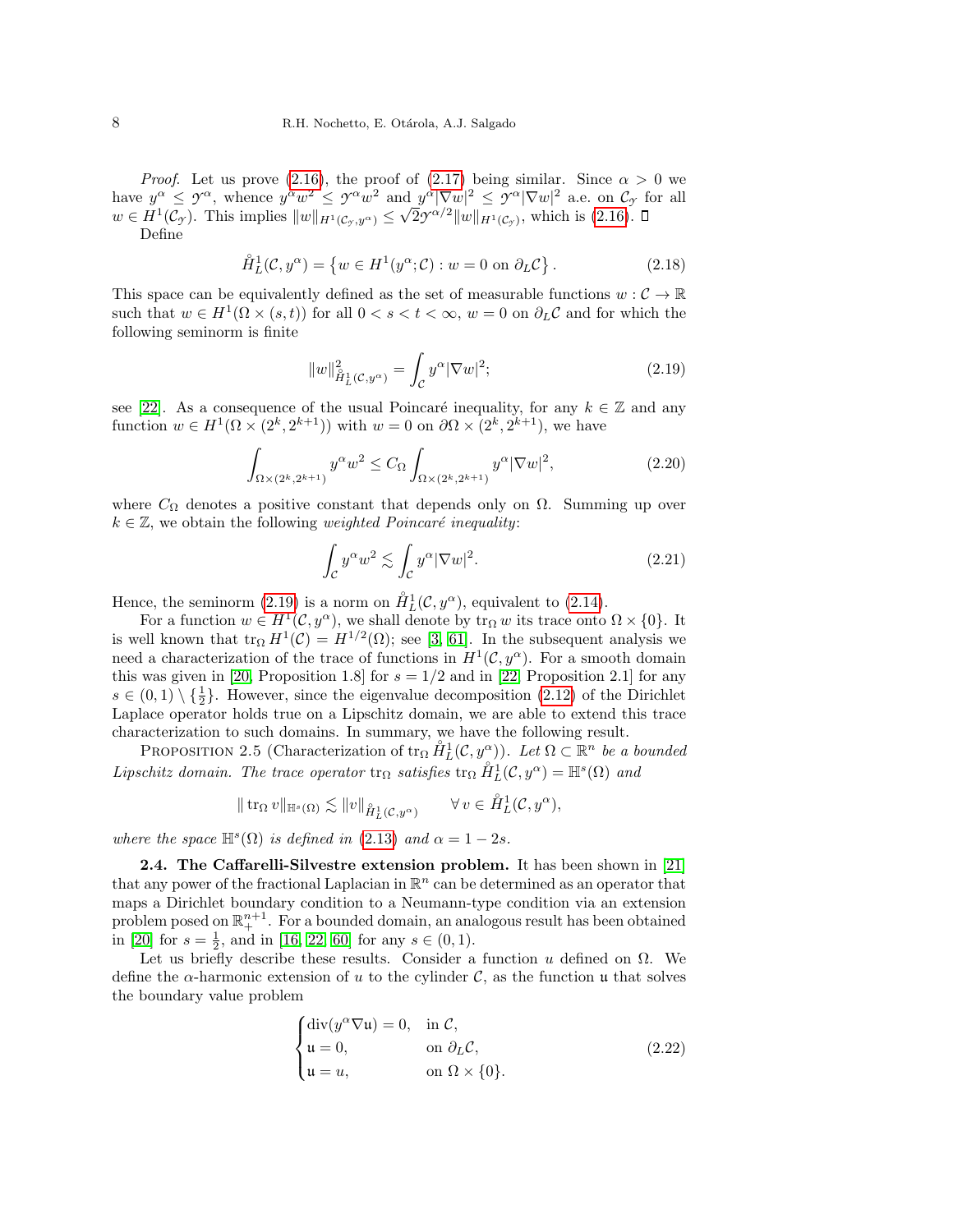From Proposition [2.5](#page-7-1) and the Lax Milgram lemma we can conclude that this problem has a unique solution  $u \in \hat{H}_L^1(\mathcal{C}, y^\alpha)$  whenever  $u \in \mathbb{H}^s(\Omega)$ . We define the *Dirichlet*to-Neumann operator  $\Gamma_{\alpha,\Omega} : \mathbb{H}^s(\Omega) \to \mathbb{H}^{-s}(\Omega)$ 

$$
u\in \mathbb{H}^s(\Omega)\longmapsto \Gamma_{\alpha,\Omega}(u)=\frac{\partial \mathfrak{u}}{\partial \nu^\alpha}\in \mathbb{H}^{-s}(\Omega),
$$

where **u** solves [\(2.22\)](#page-7-2) and  $\frac{\partial u}{\partial \nu^{\alpha}}$  is given in [\(1.3\)](#page-1-1). The space  $\mathbb{H}^{-s}(\Omega)$  can be characterized as the space of distributions  $h = \sum_k h_k \varphi_k$  such that  $\sum_k |h_k|^2 \lambda_k^{-s} < \infty$ . The fundamental result of [\[21\]](#page-44-7), see also [\[22,](#page-44-9) Lemma 2.2], is stated below.

THEOREM 2.6 (Caffarelli–Silvestre extension). If  $s \in (0,1)$  and  $u \in \mathbb{H}^s(\Omega)$ , then

$$
d_s(-\Delta)^s u = \Gamma_{\alpha,\Omega}(u),
$$

in the sense of distributions. Here  $\alpha = 1 - 2s$  and  $d_s$  is given by

<span id="page-8-3"></span>
$$
d_s = 2^{1-2s} \frac{\Gamma(1-s)}{\Gamma(s)}.\tag{2.23}
$$

It seems remarkable that he constant  $d_s$  does not depend on the dimension. This was proved originally in [\[21\]](#page-44-7) and its precise value appears in several references, for instance [\[16,](#page-44-10) [19\]](#page-44-8).

The relation between the fractional Laplacian and the extension problem is now clear. Given  $f \in \mathbb{H}^{-s}(\Omega)$ , a function  $u \in \mathbb{H}^{s}(\Omega)$  solves  $(1.1)$  if and only if its  $\alpha$ harmonic extension  $\mathfrak{u} \in \overset{\circ}{H}_{L}^{1}(\mathcal{C}, y^{\alpha})$  solves [\(1.2\)](#page-1-0).

If  $u = \sum_{k} u_k \varphi_k$ , then, as shown in the proofs of [\[22,](#page-44-9) Proposition 2.1] and [\[16,](#page-44-10) Lemma 2.2], u can be expressed as

<span id="page-8-1"></span>
$$
\mathfrak{u}(x) = \sum_{k=1}^{\infty} u_k \varphi_k(x') \psi_k(y), \qquad (2.24)
$$

where the functions  $\psi_k$  solve

<span id="page-8-2"></span>
$$
\begin{cases}\n\psi_k'' + \frac{\alpha}{y}\psi_k' - \lambda_k \psi_k = 0, & \text{in } (0, \infty), \\
\psi_k(0) = 1, & \lim_{y \to \infty} \psi_k(y) = 0.\n\end{cases}
$$
\n(2.25)

If  $s = \frac{1}{2}$ , then clearly  $\psi_k(y) = e^{-\sqrt{\lambda_k}y}$  (see [\[20,](#page-44-14) Lemma 2.10]). For  $s \in (0,1) \setminus {\frac{1}{2}}$ instead (cf. [\[22,](#page-44-9) Proposition 2.1])

$$
\psi_k(y) = c_s \left(\sqrt{\lambda_k}y\right)^s K_s(\sqrt{\lambda_k}y),
$$

where  $K_s$  denotes the modified Bessel function of the second kind (see [\[1,](#page-43-1) Chapter 9.6]). Using the condition  $\psi_k(0) = 1$ , and formulas for small arguments of the function  $K_s$  (see for instance  $\S 2.5$ ) we obtain

$$
c_s = \frac{2^{1-s}}{\Gamma(s)}.
$$

The function  $\mathfrak{u} \in \mathring{H}_L^1(\mathcal{C}, y^{\alpha})$  is the unique solution of

<span id="page-8-0"></span>
$$
\int_{\mathcal{C}} y^{\alpha} \nabla \mathfrak{u} \cdot \nabla \phi = d_s \langle f, \text{tr}_{\Omega} \phi \rangle_{\mathbb{H}^{-s}(\Omega) \times \mathbb{H}^s(\Omega)}, \quad \forall \phi \in \mathring{H}_L^1(\mathcal{C}, y^{\alpha}), \tag{2.26}
$$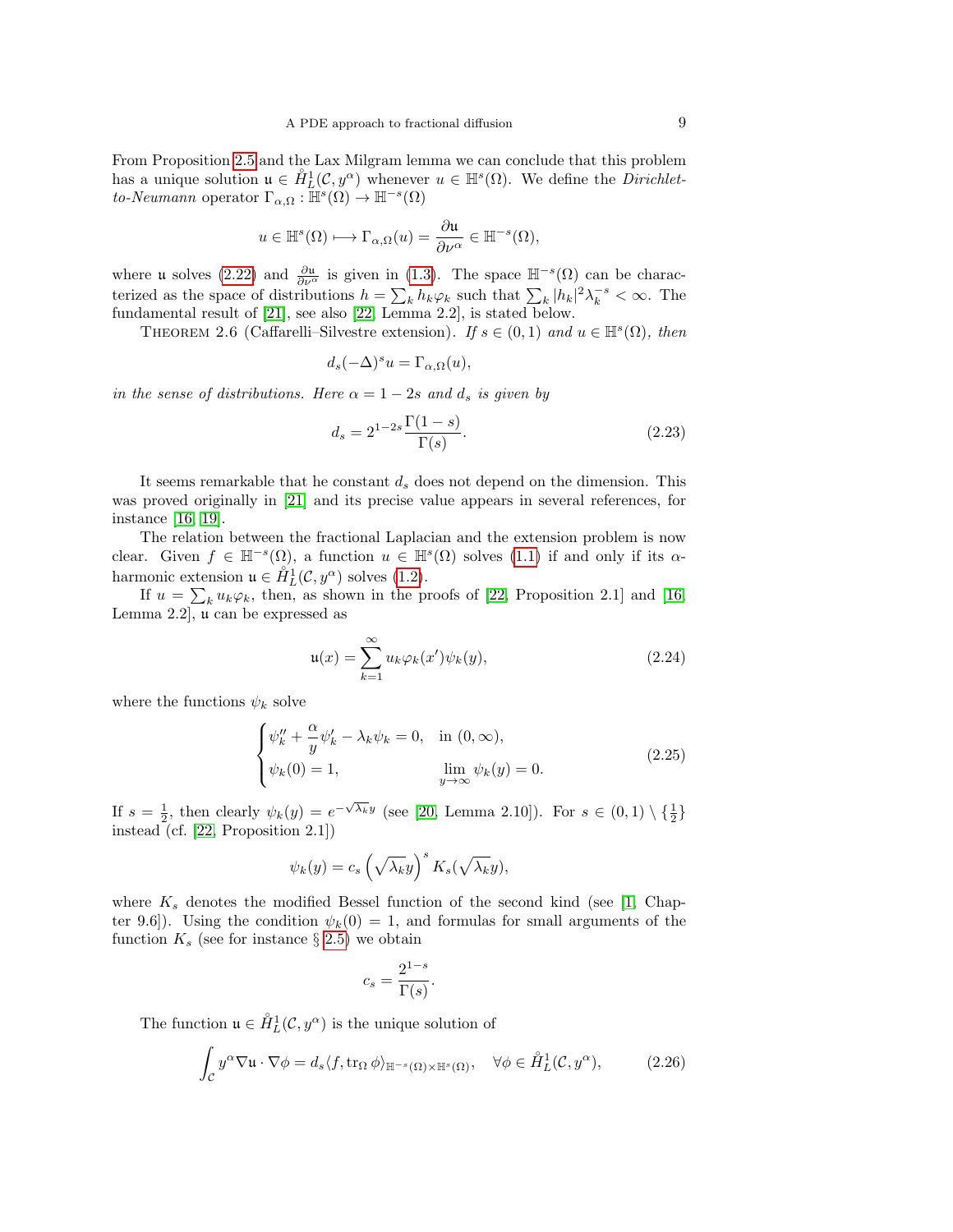where  $\langle \cdot, \cdot \rangle_{\mathbb{H}^{-s}(\Omega) \times \mathbb{H}^{s}(\Omega)}$  denotes the duality pairing between  $\mathbb{H}^{s}(\Omega)$  and  $\mathbb{H}^{-s}(\Omega)$  which, in light of Proposition [2.5](#page-7-1) is well defined for all  $f \in \mathbb{H}^{-s}(\Omega)$  and  $\phi \in \mathring{H}_L^1(\mathcal{C}, y^{\alpha})$ . This implies the following equalities (see [\[22,](#page-44-9) Proposition 2.1] for  $s \in (0,1) \setminus {\frac{1}{2}}$  and [\[20,](#page-44-14) Proposition 2.1] for  $s = \frac{1}{2}$ :

$$
\|\mathfrak{u}\|_{\hat{H}_L^1(\mathcal{C},y^{\alpha})}^2 = d_s \|u\|_{\mathbb{H}^s(\Omega)}^2 = d_s \|f\|_{\mathbb{H}^{-s}(\Omega)}^2.
$$
\n(2.27)

Notice that for  $s = \frac{1}{2}$ , or equivalently  $\alpha = 0$ , problem [\(2.26\)](#page-8-0) reduces to the weak formulation of the Laplace operator with mixed boundary conditions, which is posed on the classical Sobolev space  $\mathring{H}_L^1(\mathcal{C})$ . Therefore, the value  $s = \frac{1}{2}$  becomes a special case for problem [\(2.26\)](#page-8-0). In addition,  $d_{1/2} = 1$ , and  $||\mathbf{u}||_{\hat{H}^1_L(\mathcal{C})} = ||\mathbf{u}||_{H^{1/2}_{00}(\Omega)}$ .

At this point it is important to give a precise meaning to the Dirichlet boundary condition in [\(1.1\)](#page-0-0). For  $s = \frac{1}{2}$ , the boundary condition is interpreted in the sense of the Lions–Magenes space. If  $\frac{1}{2} < s \leq 1$ , there is a trace operator from  $\mathbb{H}^s(\Omega)$  into  $L^2(\partial\Omega)$  and the boundary condition can be interpreted in this sense. For  $0 < s < 1/2$ this interpretation is no longer possible and thus, for an arbitrary  $f \in \mathbb{H}^{-s}(\Omega)$  the boundary condition does not have a clear meaning. For instance, for every  $s \in (0, \frac{1}{2})$ ,  $f = (-\Delta)^s 1 \in \mathbb{H}^{-s}(\Omega)$  and the solution to  $(1.1)$  for this right hand side is  $u = 1$ . If  $f \in H^{\zeta}(\Omega)$  with  $\zeta > \frac{1}{2} - 2s > -s$ , using that  $(-\Delta)^s$  is a pseudo-differential operator of order 2s a shift-type result is valid, i.e.,  $u \in H^{\rho}(\Omega)$  with  $\rho = \zeta + 2s > 1/2$ . In this case, the trace of u on  $\partial\Omega$  is well defined and the boundary condition is meaningful. Finally, we comment that it has been proved in [\[22,](#page-44-9) Lemma 2.10], that if  $f \in L^{\infty}(\Omega)$ then the solution of [\(1.1\)](#page-0-0) belongs to  $\hat{C}^{0,\varkappa}(\overline{\Omega})$  with  $\varkappa \in (0, \min\{2s, 1\}).$ 

<span id="page-9-0"></span>2.5. Asymptotic estimates. It is important to understand the behavior of the solution  $\mu$  of problem [\(1.2\)](#page-1-0), given by [\(2.24\)](#page-8-1). Consequently, it becomes necessary to recall some of the main properties of the modified Bessel function of the second kind  $K_{\nu}(z), \nu \in \mathbb{R}$ ; see [\[1,](#page-43-1) Chapter 9.6] for [\(i\)](#page-9-1)-[\(iv\)](#page-9-2) and [\[51,](#page-45-21) Theorem 5] for [\(v\)](#page-9-3):

- <span id="page-9-1"></span>(i) For  $\nu > -1$ ,  $K_{\nu}(z)$  is real and positive.
- <span id="page-9-4"></span>(ii) For  $\nu \in \mathbb{R}$ ,  $K_{\nu}(z) = K_{-\nu}(z)$ .
- <span id="page-9-5"></span>(iii) For  $\nu > 0$ ,

<span id="page-9-7"></span>
$$
\lim_{z \downarrow 0} \frac{K_{\nu}(z)}{\frac{1}{2} \Gamma(\nu) \left(\frac{1}{2} z\right)^{-\nu}} = 1. \tag{2.28}
$$

<span id="page-9-2"></span>(iv) For  $k \in \mathbb{N}$ ,

$$
\left(\frac{1}{z}\frac{\mathrm{d}}{\mathrm{d}z}\right)^k (z^{\nu}K_{\nu}(z)) = (-1)^k z^{\nu-k} K_{\nu-k}(z).
$$

In particular, for  $k = 1$  and  $k = 2$ , respectively, we have

$$
\frac{\mathrm{d}}{\mathrm{d}z} \left( z^{\nu} K_{\nu}(z) \right) = -z^{\nu} K_{\nu-1}(z) = -z^{\nu} K_{1-\nu}(z),\tag{2.29}
$$

and

<span id="page-9-6"></span>
$$
\frac{\mathrm{d}^2}{\mathrm{d}z^2} \left( z^\nu K_\nu(z) \right) = z^\nu K_{2-\nu}(z) - z^{\nu-1} K_{1-\nu}(z). \tag{2.30}
$$

<span id="page-9-3"></span>(v) For  $z > 0$ ,  $z^{\min\{\nu,1/2\}} e^z K_\nu(z)$  is a decreasing function.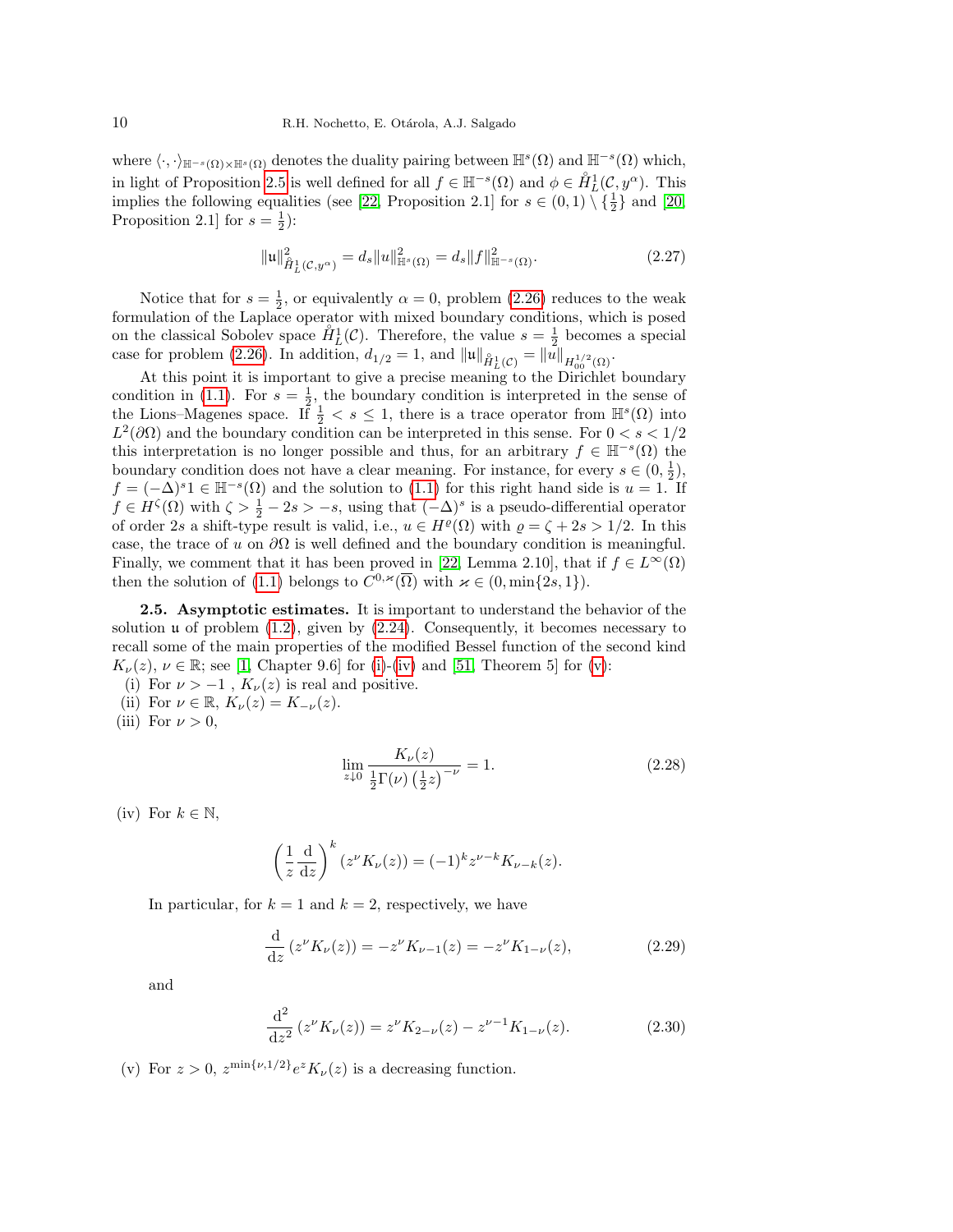As an application we obtain the following important properties of the function  $\psi_k$ , defined in [\(2.25\)](#page-8-2). First, for  $s \in (0,1)$ , properties [\(ii\)](#page-9-4), [\(iii\)](#page-9-5) and [\(iv\)](#page-9-2) imply

<span id="page-10-1"></span>
$$
\lim_{y \downarrow 0^+} \frac{y^{\alpha} \psi_k'(y)}{d_s \lambda_k^s} = -1,\tag{2.31}
$$

Property [\(v\)](#page-9-3) provides the following asymptotic estimate for  $s \in (0,1)$  and  $y \ge 1$ :

<span id="page-10-5"></span>
$$
|y^{\alpha}\psi_k(y)\psi'_k(y)| \le C(s)\lambda_k^s \left(\sqrt{\lambda_k}y\right)^{\left|s-\frac{1}{2}\right|}e^{-2\sqrt{\lambda_k}y}.\tag{2.32}
$$

Multiplying the differential equation of problem [\(2.25\)](#page-8-2) by  $y^{\alpha}\psi_k(y)$  and integrating by parts yields

<span id="page-10-4"></span>
$$
\int_{a}^{b} y^{\alpha} \left(\lambda_{k} \psi_{k}(y)^{2} + \psi'_{k}(y)^{2}\right) dy = y^{\alpha} \psi_{k}(y) \psi'_{k}(y) \big|_{a}^{b}, \qquad (2.33)
$$

where *a* and *b* are real and positive constants.

Let us conclude this section with some remarks on the asymptotic behavior of the function  $\mu$  that solves [\(2.26\)](#page-8-0). Using [\(2.24\)](#page-8-1) we obtain

$$
\mathfrak{u}(x)|_{y=0} = \sum_{k=1}^{\infty} u_k \varphi_k(x') \psi_k(0) = \sum_{k=1}^{\infty} u_k \varphi_k(x') = u(x').
$$

For  $s \in (0, 1)$ , using formula  $(2.31)$  together with  $(2.12)$ , we arrive at

<span id="page-10-2"></span>
$$
\frac{\partial \mathfrak{u}}{\partial \nu^{\alpha}}(x',0) = -\lim_{y \downarrow 0} y^{\alpha} \mathfrak{u}_y(x',y) = d_s f(x'), \quad \text{on } \Omega \times \{0\}.
$$
 (2.34)

Notice that, if  $s = \frac{1}{2}$ , then  $\alpha = 0$ ,  $d_{1/2} = 1$  and thus [\(2.34\)](#page-10-2) reduces to

<span id="page-10-3"></span>
$$
\left. \frac{\partial \mathfrak{u}}{\partial \nu} \right|_{\Omega \times \{0\}} = f(x').
$$

For  $s \in (0,1) \setminus \{\frac{1}{2}\}\)$  the asymptotic behavior of the second derivative  $\mathfrak{u}_{yy}$  as  $y \approx 0^+$  is a consequence of [\(2.30\)](#page-9-6) applied to the function  $\psi_k(y)$ . For  $s = \frac{1}{2}$  the behavior follows from  $\psi_k(y) = e^{-\sqrt{\lambda_k}y}$ . In conclusion, for  $y \approx 0^+$ , we have

$$
\mathfrak{u}_{yy} \approx y^{-\alpha - 1}
$$
 for  $s \in (0, 1) \setminus \{\frac{1}{2}\},$   $\mathfrak{u}_{yy} \approx 1$  for  $s = \frac{1}{2}$ . (2.35)

<span id="page-10-0"></span>2.6. Regularity of the solution. Since we are interested in the approximation of the solution of problem [\(2.26\)](#page-8-0), and this is closely related to its regularity, let us now study the behavior of its derivatives. According to [\(2.34\)](#page-10-2),  $\mathfrak{u}_y \approx y^{-\alpha}$  for  $y \approx 0^+$ . This clearly shows the necessity of introducing the weight, as this behavior, together with the exponential decay given by [\(v\)](#page-9-3) of § [2.5,](#page-9-0) imply that  $u_y \in L^2(\mathcal{C}, y^{\alpha}) \setminus L^2(\mathcal{C})$ for  $s \in (0, 1/4]$ .

However, the situation with second derivatives is much more delicate. To see this, let us first argue heuristically and compute how these derivatives scale with y. From the asymptotic formula [\(2.35\)](#page-10-3), we see that, for  $0 < \delta \ll 1$  and  $s \in (0,1) \setminus {\frac{1}{2}}$ ,

$$
\int_{\Omega \times (0,\delta)} y^{\alpha} |u_{yy}|^2 dx' dy \approx \int_0^{\delta} y^{\alpha} y^{-2-2\alpha} dy = \int_0^{\delta} y^{-2-\alpha} dy,
$$
 (2.36)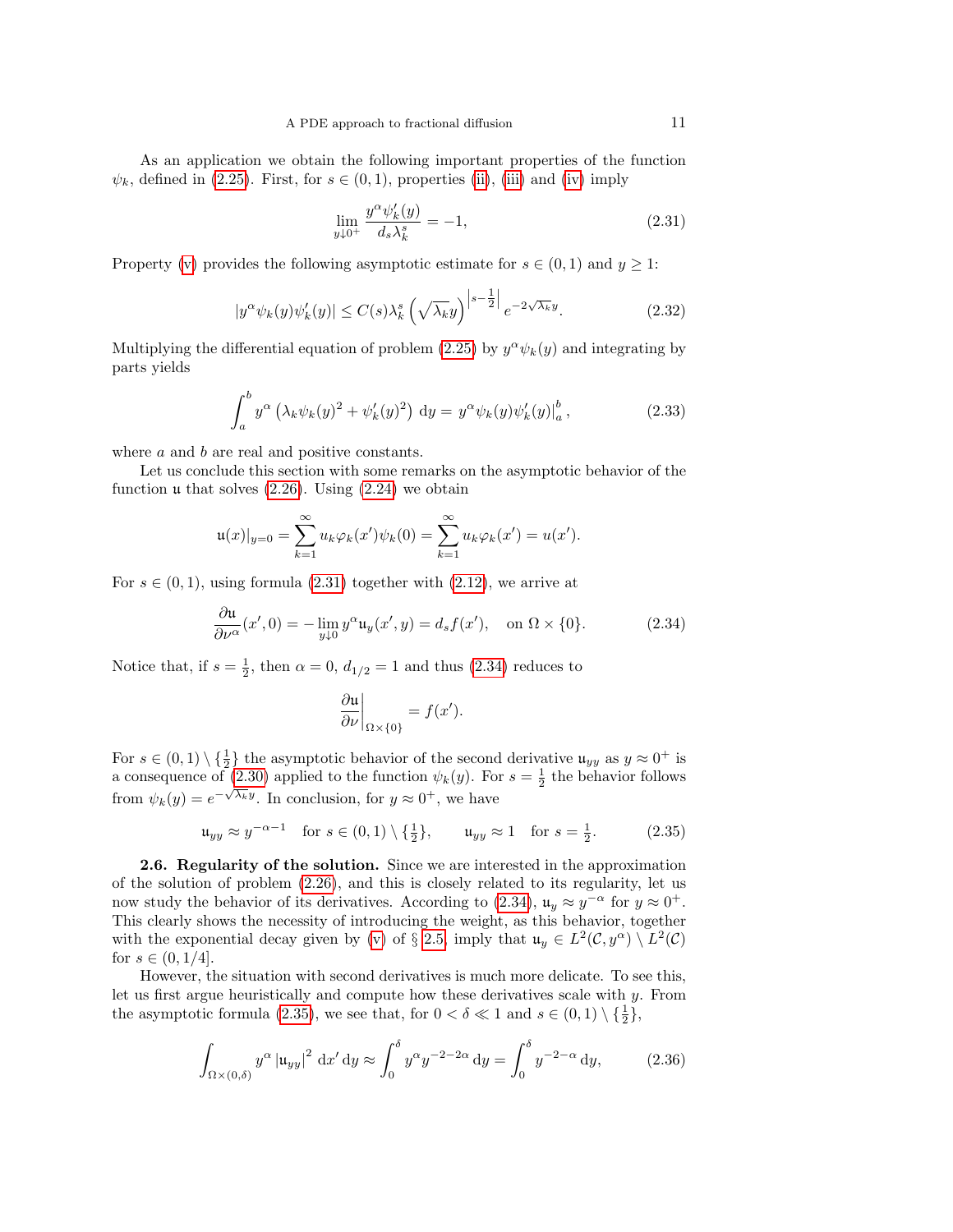which, since  $\alpha \in (-1,1) \setminus \{0\}$ , does not converge. However,

$$
\int_{\Omega \times (0,\delta)} y^{\beta} |u_{yy}|^2 dx dy \approx \int_0^{\delta} y^{\beta - 2 - 2\alpha} dy,
$$

converges for  $\beta > 2\alpha + 1$ , hinting at the fact that  $\mathfrak{u} \in H^2(\mathcal{C}, y^{\beta}) \setminus H^2(\mathcal{C}, y^{\alpha})$ . The following result makes these considerations rigorous.

<span id="page-11-0"></span>THEOREM 2.7 (Global regularity of the  $\alpha$ -harmonic extension). Let  $f \in \mathbb{H}^{1-s}(\Omega)$ , where  $\mathbb{H}^{1-s}(\Omega)$  is defined in [\(2.13\)](#page-5-1) for  $s \in (0,1)$ . Let  $\mathfrak{u} \in \overset{\circ}{H}_L^1(\mathcal{C}, y^\alpha)$  solve [\(2.26\)](#page-8-0) with f as data. Then, for  $s \in (0,1) \setminus {\frac{1}{2}}$ , we have

<span id="page-11-1"></span>
$$
\|\Delta_{x'}\mathfrak{u}\|_{L^2(\mathcal{C},y^{\alpha})}^2 + \|\partial_y \nabla_{x'}\mathfrak{u}\|_{L^2(\mathcal{C},y^{\alpha})}^2 = d_s \|f\|_{\mathbb{H}^{1-s}(\Omega)}^2,
$$
\n(2.37)

and

$$
\|\mathfrak{u}_{yy}\|_{L^2(\mathcal{C},y^\beta)} \lesssim \|f\|_{L^2(\Omega)},
$$

with  $\beta > 2\alpha + 1$ . For the special case  $s = \frac{1}{2}$ , we obtain

$$
\|\mathfrak{u}\|_{H^2(\mathcal{C})}\lesssim \|f\|_{\mathbb{H}^{1/2}(\Omega)}.
$$

<span id="page-11-2"></span>REMARK 2.8 (Compatibility of  $f$ ). It is possible to interpret the result of The-orem [2.7](#page-11-0) as follows. Consider  $s \in (\frac{1}{2}, 1)$ , or equivalently  $\alpha \in (-1, 0)$ . Then the conormal exterior derivative condition for u gives us that  $u_y \approx -d_s y^{-\alpha} f$  as  $y \approx 0^+$  on  $\Omega \times \{0\}$ , which in turn implies that  $\mathfrak{u}_y \to 0$  as  $y \to 0^+$  on  $\Omega \times \{0\}$ . This is compatible with  $\mathfrak{u} = 0$  on  $\partial_L C$  since this implies  $\mathfrak{u}_y = 0$  on  $\partial_L C$ . Consequently, we do not need any compatibility condition on the data  $f \in H^{1-s}(\Omega)$  to avoid a jump on the derivative  $\mathfrak{u}_y$ . On the other hand, when  $\alpha \in (0,1)$ , we have that, for a general f,  $\mathfrak{u}_y \to 0$  as  $y \to 0^+$  on  $\Omega \times \{0\}$ . To compensate this behavior we need the data f to vanish at the boundary  $\partial\Omega$  at a certain rate. This condition is expressed by the requirement  $f \in H_0^{1-s}(\Omega)$ .

*Proof of Theorem [2.7.](#page-11-0)* Let us first consider  $s = \frac{1}{2}$ . In this case [\(2.26\)](#page-8-0) reduces to the Poisson problem with mixed boundary conditions. In general, the solution of a mixed boundary value problem is not smooth, even for  $C^{\infty}$  data. The singular behavior occurs near the points of intersection between the Dirichlet and Neumann boundary. For instance, the solution  $w = \sqrt{r} \sin(\theta/2)$  of  $\Delta w = 0$  in  $\mathbb{R}^2_+$ , with  $w_{x_2} = 0$  for  $\{x_1 \leq$ 0,  $x_2 = 0$  and  $w = 0$  for  $\{x_1 \ge 0, x_2 = 0\}$  does not belong to  $H^2(\mathbb{R}^2_+)$ . To obtain more regular solutions, a compatibility condition between the data, the operator and the boundary must be imposed (see, for instance, [\[55\]](#page-45-22)). Since in our case we have the representation [\(2.24\)](#page-8-1), we can explicitly compute the second derivatives and, using that  $\{\varphi_k\}_{k\in\mathbb{N}}$  is an orthonormal basis of  $L^2(\Omega)$  and  $\{\varphi_k/\sqrt{\lambda_k}\}_{k\in\mathbb{N}}$  of  $H_0^1(\Omega)$ , it is not difficult to show that  $f \in H^{1/2}_{00}(\Omega)$  implies  $\mathfrak{u} \in H^2(\mathcal{C})$ , and  $\|\mathfrak{u}\|_{H^2(\mathcal{C})} \lesssim \|f\|_{H^{1/2}_{00}(\Omega)}$ .

In the general case  $s \in (0,1) \setminus \{\frac{1}{2}\}\)$ , i.e.,  $\alpha \in (-1,1) \setminus \{0\}$ , using  $(2.33)$  as well as the asymptotic properties  $(2.31)$  and  $(2.32)$ , we obtain

$$
\|\Delta_{x'}\mathfrak{u}\|_{L^2(\mathcal{C},y^{\alpha})}^2 + \|\partial_y \nabla_{x'}\mathfrak{u}\|_{L^2(\mathcal{C},y^{\alpha})}^2 = \sum_{k=1}^{\infty} u_k^2 \lambda_k \int_0^{\infty} y^{\alpha} \left(\lambda_k \psi_k(y)^2 + \psi'_k(y)^2\right) dy
$$
  

$$
= d_s \sum_{k=1}^{\infty} u_k^2 \lambda_k^{1+s} = d_s \sum_{k=1}^{\infty} f_k^2 \lambda_k^{1-s} = d_s \|f\|_{\mathbb{H}^{1-s}(\Omega)}^2,
$$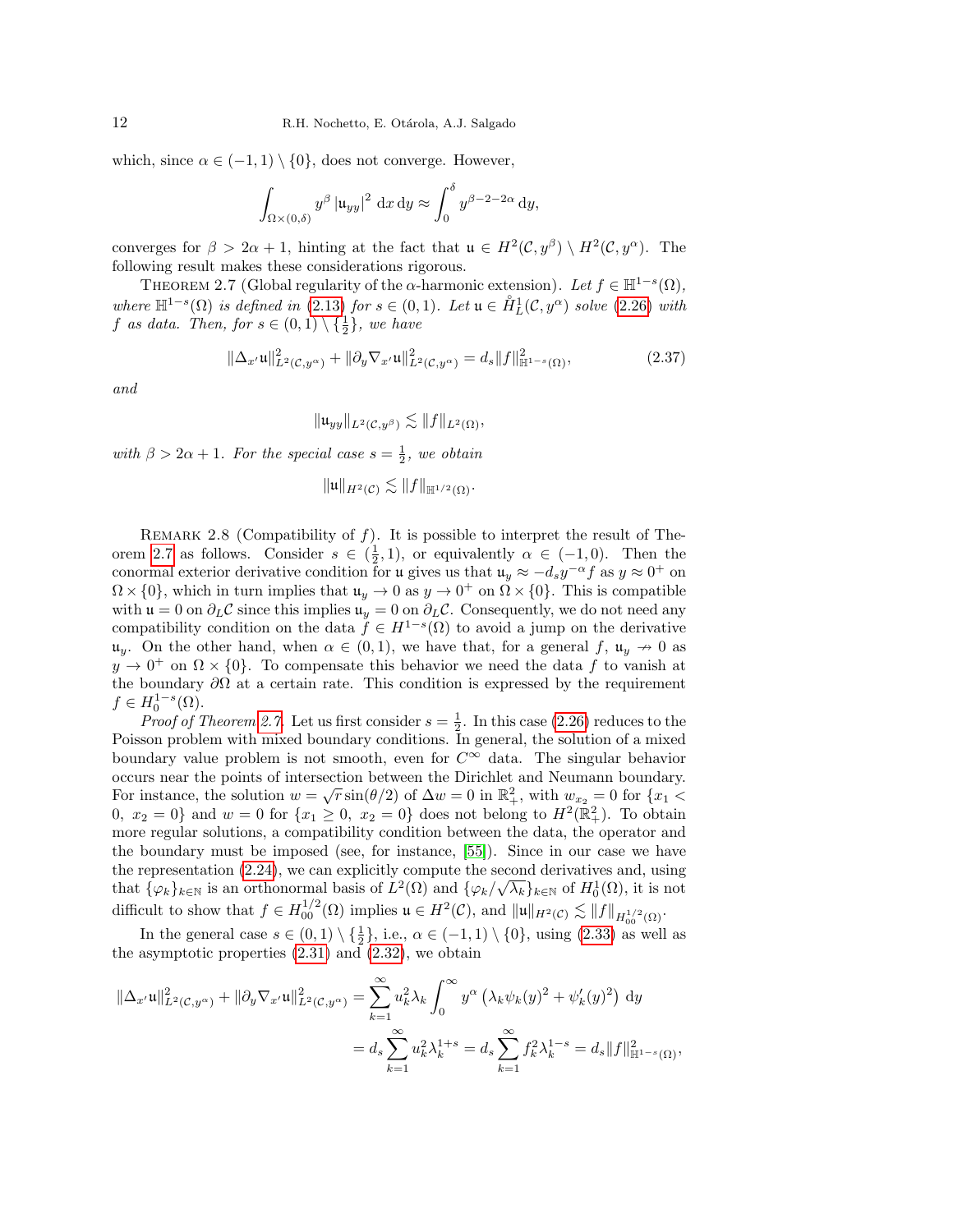which is exactly the regularity estimate given in  $(2.37)$ . To obtain the regularity estimate on  $\mathfrak{u}_{yy}$  we, again, use the exact representation [\(2.24\)](#page-8-1) and properties of Bessel functions to conclude that any derivative with respect to the extended variable y is smooth away from the Neumann boundary  $\Omega \times \{0\}$ . By virtue of [\(2.25\)](#page-8-2) we deduce that the following partial differential equation holds in the strong sense

$$
\operatorname{div}(y^{\alpha}\nabla\mathfrak{u})=0 \Longleftrightarrow \mathfrak{u}_{yy}=-\Delta_{x'}\mathfrak{u}-\frac{\alpha}{y}\mathfrak{u}_y.
$$
 (2.38)

Consider sequences  $\{a_k = 1/\sqrt{\lambda_k}\}_{k\geq 1}$ ,  $\{b_k\}_{k\geq 1}$  and  $\{\delta_k\}_{k\geq 1}$  with  $0 < \delta_k \leq a_k \leq b_k$ . Using [\(2.24\)](#page-8-1) we have, for  $k \geq 1$ ,

<span id="page-12-0"></span>
$$
\|\mathfrak{u}_{yy}\|_{L^{2}(\mathcal{C},y^{\beta})}^{2} = \sum_{k=1}^{\infty} u_{k}^{2} \left( \lim_{\delta_{k}\downarrow 0} \int_{\delta_{k}}^{a_{k}} y^{\beta} |\psi_{k}''(y)|^{2} dy + \lim_{b_{k}\uparrow \infty} \int_{a_{k}}^{b_{k}} y^{\beta} |\psi_{k}''(y)|^{2} dy \right) \tag{2.39}
$$

Let us now estimate the first integral on the right hand side of [\(2.39\)](#page-12-0). Formulas [\(2.30\)](#page-9-6) and [\(2.28\)](#page-9-7) yield

<span id="page-12-1"></span>
$$
\lim_{\delta_k \downarrow 0} \int_{\delta_k}^{a_k} y^\beta |\psi_k''(y)|^2 dy = c_s^2 \lambda_k^{2-\beta/2-1/2} \lim_{\delta_k \downarrow 0} \int_{\sqrt{\lambda_k} \delta_k}^1 z^\beta \left| \frac{d^2}{dz^2} (z^s K_s(z)) \right|^2 dz
$$
\n
$$
\lesssim c_s^2 \lambda_k^{2-\beta/2-1/2} \lim_{\delta_k \downarrow 0} \int_{\sqrt{\lambda_k} \delta_k}^1 z^{\beta - 2 - 2\alpha} dz \approx \lambda_k^{2-\beta/2 - 1/2}
$$
\n(2.40)

where the integral converges because  $\beta > 2\alpha + 1$ . Let us now look at the second integral. Using property [\(v\)](#page-9-3) of the modified Bessel functions, we have

<span id="page-12-2"></span>
$$
\lim_{b_k \uparrow \infty} \int_{a_k}^{b_k} y^{\beta} |\psi_k''(y)|^2 dy = c_s^2 \lambda_k^{2-\beta/2 - 1/2} \lim_{b_k \uparrow \infty} \int_1^{\sqrt{\lambda_k} b_k} z^{\beta} \left| \frac{d^2}{dz^2} (z^s K_s(z)) \right|^2 dz
$$
\n
$$
\lesssim c_s^2 \lambda_k^{2-\beta/2 - 1/2}.
$$
\n(2.41)

Replacing [\(2.40\)](#page-12-1) and [\(2.41\)](#page-12-2) into [\(2.39\)](#page-12-0), and using that  $u_k = \lambda_k^{-s} f_k$ , we deduce

$$
\|\mathfrak{u}_{yy}\|_{L^2(\mathcal{C},y^\beta)}^2 \lesssim \sum_{k=1}^\infty \lambda_k^{2-\beta/2-1/2-2s} f_k^2 \le \|f\|_{L^2(\Omega)}^2,
$$

because  $2 - 2s - \frac{\beta}{2} - \frac{1}{2} = \frac{1}{2}(1 + 2\alpha - \beta) < 0$ . This concludes the proof.

For the design of graded meshes later in § [5.2](#page-34-0) we also need the following local regularity result in the extended variable.

<span id="page-12-5"></span>THEOREM 2.9 (Local regularity of the  $\alpha$ -harmonic extension). Let  $\mathcal{C}(a, b) :=$  $\Omega \times (a, b)$  for  $0 \le a < b \le 1$ . The solution  $\mathfrak{u} \in \mathring{H}_L^1(\mathcal{C}, y^{\alpha})$  of  $(2.26)$  satisfies for all  $a, b$ 

<span id="page-12-3"></span>
$$
\|\Delta_{x'}\mathfrak{u}\|_{L^{2}(\mathcal{C}(a,b),y^{\alpha})}^{2} + \|\partial_{y}\nabla_{x'}\mathfrak{u}\|_{L^{2}(\mathcal{C}(a,b),y^{\alpha})}^{2} \lesssim (b-a) \|f\|_{\mathbb{H}^{1-s}(\Omega)}^{2}, \tag{2.42}
$$

and, with  $\delta := \beta - 2\alpha - 1 > 0$ ,

<span id="page-12-4"></span>
$$
\|\mathfrak{u}_{yy}\|_{L^2(\mathcal{C}(a,b),y^\beta)}^2 \lesssim (b^\delta - a^\delta) \|f\|_{L^2(\Omega)}^2.
$$
 (2.43)

*Proof.* To derive [\(2.42\)](#page-12-3) we proceed as in Theorem [2.7.](#page-11-0) Since  $0 \le a \le b \le 1$ , property [\(iii\)](#page-9-5) of  $\S 2.5$ , together with  $(2.31)$  imply that

$$
|y^{\alpha}\psi_k(y)\psi'_k(y)| \lesssim \lambda_k^s.
$$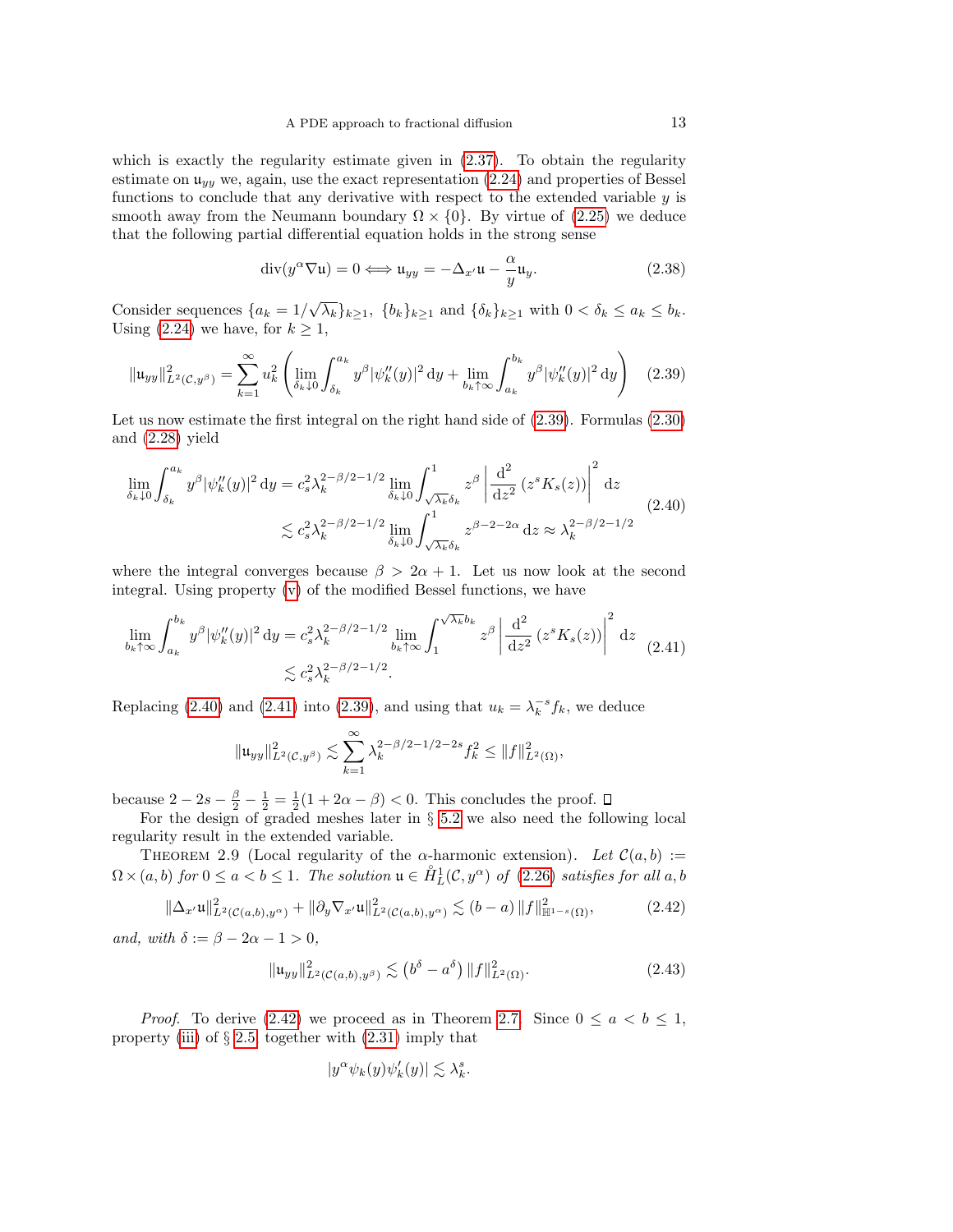This, together with [\(2.33\)](#page-10-4) and the property  $u_k = \lambda_k^{-s} f_k$ , allows us to conclude

$$
\|\Delta_{x'}\mathfrak{u}\|_{L^{2}(\mathcal{C}(a,b),y^{\alpha})}^{2} + \|\partial_{y}\nabla_{x'}\mathfrak{u}\|_{L^{2}(\mathcal{C}(a,b),y^{\alpha})}^{2} = \sum_{k=1}^{\infty} u_{k}^{2}\lambda_{k} \int_{a}^{b} y^{\alpha} \left(\lambda_{k}\psi_{k}(y)^{2} + \psi_{k}'(y)^{2}\right) dy
$$
  

$$
\lesssim (b-a) \sum_{k=1}^{\infty} u_{k}^{2}\lambda_{k}^{1+s} = (b-a) \|f\|_{\mathbb{H}^{1-s}(\Omega)}^{2}.
$$

To prove [\(2.43\)](#page-12-4) we observe that the same argument used in [\(2.40\)](#page-12-1) gives

$$
\int_a^b y^{\beta} |\psi_k''(y)|^2 dy \lesssim \lambda_k^{2-\beta/2-1/2} (b^{\delta} - a^{\delta}),
$$

whence

$$
\|\mathfrak{u}_{yy}\|_{L^2(\mathcal{C}(a,b),y^{\alpha})}^2 \lesssim (b^{\delta}-a^{\delta}) \sum_{k=1}^{\infty} f_k^2 \lambda_k^{2-\beta/2-1/2-2s} \lesssim (b^{\delta}-a^{\delta}) \|f\|_{L^2(\Omega)}^2,
$$

because  $2 - 2s - \frac{\beta}{2} - \frac{1}{2} < 0$ .

<span id="page-13-3"></span>REMARK 2.10 (Domain and data regularity). The results of Theorem [2.7](#page-11-0) and Theorem [2.9](#page-12-5) are meaningful only if  $f \in \mathbb{H}^{1-s}(\Omega)$  and the domain  $\Omega$  is such that

$$
||w||_{H^2(\Omega)} \lesssim ||\Delta_{x'} w||_{L^2(\Omega)}, \quad \forall w \in H^2(\Omega) \cap H_0^1(\Omega),
$$

holds. In the analysis that follows we will, without explicit mention, make this assumption. Let us, however, remark that our method works even when these conditions are not satisfied. We refer to  $\S 6.3$  $\S 6.3$  for an illustration of that case.

<span id="page-13-0"></span>**3. Truncation.** The solution  $\mu$  of problem  $(2.26)$  is defined on the infinite domain  $\mathcal C$  and, consequently, it cannot be directly approximated with finite element-like techniques. In this section we will show that  $\mu$  decays sufficiently fast – in fact exponentially – in the extended direction. This suggests truncating the cylinder C to  $\mathcal{C}_{\gamma}$ , for a suitably defined  $\mathcal Y$ . The exponential decay is the content of the next result.

<span id="page-13-2"></span>PROPOSITION 3.1 (Exponential decay). For every  $\mathcal{Y} \geq 1$ , the solution u of [\(2.26\)](#page-8-0) satisfies

<span id="page-13-1"></span>
$$
\|\nabla \mathfrak{u}\|_{L^{2}(\Omega\times(\mathcal{Y},\infty),y^{\alpha})} \lesssim e^{-\sqrt{\lambda_{1}}\mathcal{Y}/2} \|f\|_{\mathbb{H}^{-s}(\Omega)}.
$$
\n(3.1)

*Proof.* Recall that if  $u \in \mathbb{H}^s(\Omega)$  has the decomposition  $u = \sum_k u_k \varphi_k(x')$ , the solution  $\mathfrak{u} \in \mathring{H}_L^1(\mathcal{C}, y^\alpha)$  to [\(2.26\)](#page-8-0) has the representation  $\mathfrak{u} = \sum_k u_k \varphi(x') \psi_k(y)$ , where the functions  $\psi_k$  solve [\(2.25\)](#page-8-2).

Consider  $s = \frac{1}{2}$ . In this case  $\psi_k(y) = e^{-\sqrt{\lambda_k}y}$ . Using the fact that  $\{\varphi_k\}_{k=1}^{\infty}$  are  $\psi_{k}$  ( $\psi_{k+1}$  are eigenfunctions of Dirichlet Laplacian on Ω, orthonormal in  $L^2(\Omega)$  and orthogonal in  $H_0^1(\Omega)$  with  $\|\nabla_x \varphi_k\|_{L^2(\Omega)} = \sqrt{\lambda_k}$ , we get

$$
\int_{\mathcal{I}}^{\infty} \int_{\Omega} |\nabla \mathfrak{u}|^2 = \int_{\mathcal{I}}^{\infty} \int_{\Omega} (|\nabla_{x'} \mathfrak{u}|^2 + |\partial_y \mathfrak{u}|^2) = \sum_{k=1}^{\infty} \lambda_k^{\frac{1}{2}} |u_k|^2 e^{-2\sqrt{\lambda_k} \mathcal{I}} \leq e^{-2\sqrt{\lambda_1} \mathcal{I}} \|u\|_{\mathbb{H}^{1/2}(\Omega)}^2.
$$

Since  $||u||_{\mathbb{H}^{1/2}(\Omega)} = ||f||_{\mathbb{H}^{-1/2}(\Omega)}$ , this implies [\(3.1\)](#page-13-1).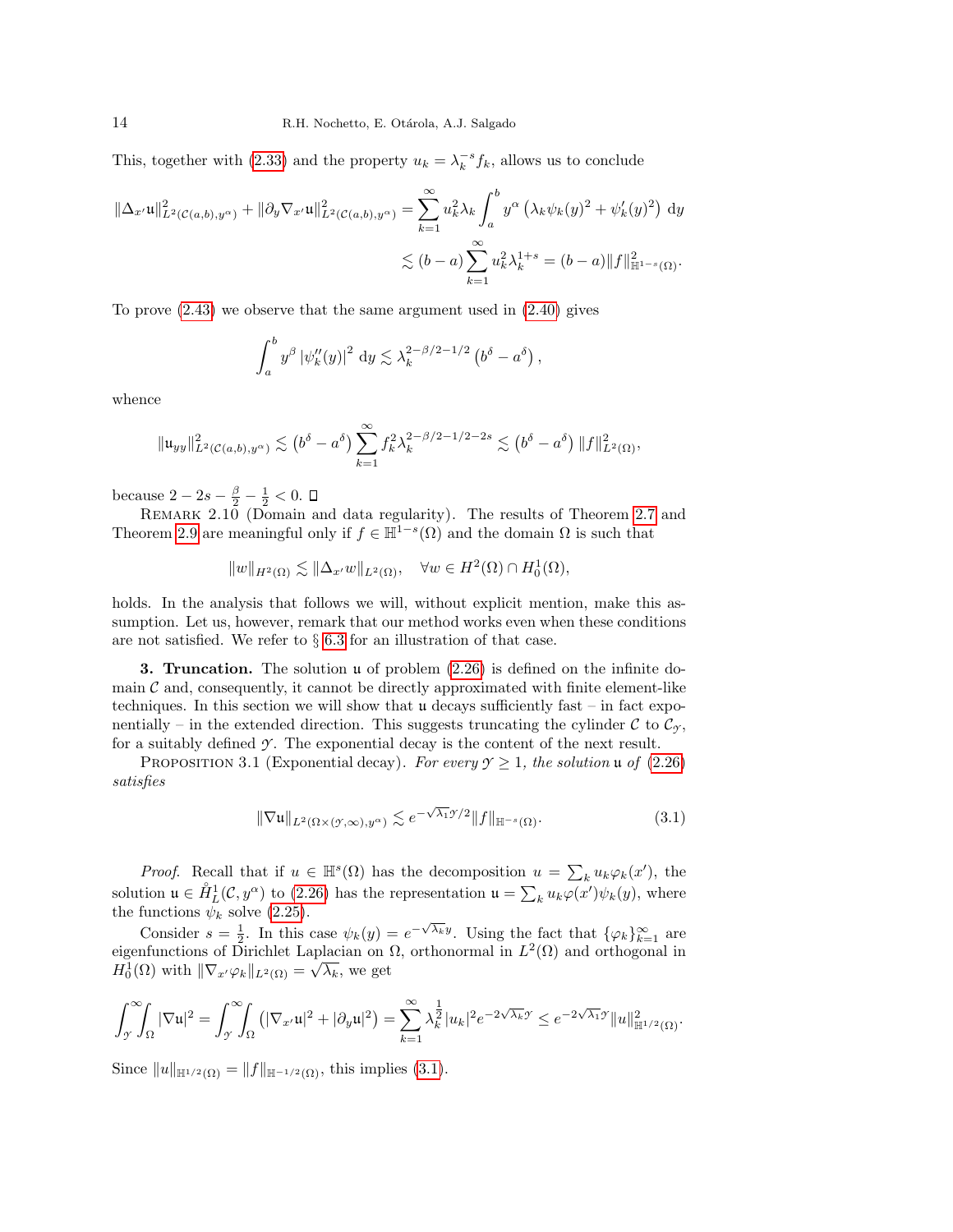Consider now  $s \in (0,1) \setminus {\frac{1}{2}}$  and  $\psi_k(y) = c_s \left(\sqrt{\lambda_k}y\right)^s K_s(\sqrt{\lambda_k}y)$ . To be able to argue as before, we need the estimates on  $K_s$  and its derivative for sufficiently large arguments discussed in  $\S 2.5$ . In fact, using  $(2.32)$  and  $(2.33)$ , we obtain

$$
\int_{\mathcal{I}}^{\infty} \int_{\Omega} y^{\alpha} |\nabla \mathbf{u}|^{2} = \int_{\mathcal{I}}^{\infty} y^{\alpha} \int_{\Omega} \left( |\nabla_{x'} \mathbf{u}|^{2} + |\partial_{y} \mathbf{u}|^{2} \right)
$$
  

$$
= \sum_{k=1}^{\infty} |u_{k}|^{2} \int_{\mathcal{I}}^{\infty} y^{\alpha} \left( \lambda_{k} \psi_{k}(y)^{2} + \psi_{k}'(y)^{2} \right) dy
$$
  

$$
= \sum_{k=1}^{\infty} |u_{k}|^{2} y^{\alpha} \psi_{k}(y) \psi_{k}'(y) \Big|_{\mathcal{I}}^{\infty} \lesssim e^{-\sqrt{\lambda_{1}} \mathcal{I}} ||u||_{\mathbb{H}^{s}(\Omega)}^{2}.
$$

Again, since  $||u||_{\mathbb{H}^{s}(\Omega)} = ||f||_{\mathbb{H}^{-s}(\Omega)}$  we get  $(3.1)$ .

Expression  $(3.1)$  motivates the approximation of  $\mathfrak u$  by a function  $v$  that solves

<span id="page-14-0"></span>
$$
\begin{cases}\n\text{div}(y^{\alpha}\nabla v) = 0, & \text{in } \mathcal{C}_{\mathcal{F}}, \\
v = 0, & \text{on } \partial_L \mathcal{C}_{\mathcal{F}} \cup \Omega \times \{\mathcal{F}\}, \\
\frac{\partial v}{\partial \nu^{\alpha}} = d_s f, & \text{on } \Omega \times \{0\},\n\end{cases}
$$
\n(3.2)

with  $\gamma$  sufficiently large. Problem  $(3.2)$  is understood in the weak sense, i.e., we define the space

$$
\mathring{H}_L^1(\mathcal{C}_{\mathcal{I}}, y^{\alpha}) = \left\{ v \in H^1(\mathcal{C}, y^{\alpha}) : v = 0 \text{ on } \partial_L \mathcal{C}_{\mathcal{I}} \cup \Omega \times \{\mathcal{I}\}\right\},\
$$

and seek for  $v \in \overset{\circ}{H}_{L}^{1}(\mathcal{C}_{\mathcal{I}}, y^{\alpha})$  such that

<span id="page-14-1"></span>
$$
\int_{\mathcal{C}_{\mathcal{I}}} y^{\alpha} \nabla v \cdot \nabla \phi = d_s \langle f, \text{tr}_{\Omega} \phi \rangle, \quad \forall \phi \in \mathring{H}_L^1(\mathcal{C}_{\mathcal{I}}, y^{\alpha}). \tag{3.3}
$$

<span id="page-14-2"></span>Existence and uniqueness of v follows from the Lax-Milgram lemma.

REMARK 3.2 (Zero extension). For every  $\gamma > 0$  we have the embedding

<span id="page-14-5"></span>
$$
\mathring{H}^1_L(\mathcal{C}_\mathcal{I}, y^\alpha) \hookrightarrow \mathring{H}^1_L(\mathcal{C}, y^\alpha). \tag{3.4}
$$

To see this, it suffices to consider the extension by zero for  $y > \gamma$ .

The next result shows the approximation properties of v, solution of  $(3.3)$  in  $\mathcal{C}_{\gamma}$ . LEMMA 3.3 (Exponential convergence in *Y*). For any positive  $\mathcal{Y} \geq 1$ , we have

<span id="page-14-4"></span>
$$
\|\nabla(\mathfrak{u}-v)\|_{L^{2}(\mathcal{C}_{\mathcal{I}},y^{\alpha})} \lesssim e^{-\sqrt{\lambda_1}\mathcal{I}/4} \|f\|_{\mathbb{H}^{-s}(\Omega)}.
$$
\n(3.5)

*Proof.* Given  $\phi \in \hat{H}_L^1(\mathcal{C}_{\gamma}, y^{\alpha})$  denote by  $\phi_e$  its extension by zero to  $\mathcal{C}$ . By Remark [3.2,](#page-14-2)  $\phi_e \in \mathring{H}_L^1(\mathcal{C}, y^{\alpha})$ . Take  $\phi_e$  and  $\phi$  as test functions in [\(2.26\)](#page-8-0) and [\(3.3\)](#page-14-1), respectively. Subtract the resulting expressions to obtain

$$
\int_{\mathcal{C}_{\mathcal{I}}} y^{\alpha} (\nabla \mathfrak{u} - \nabla v) \cdot \nabla \phi = 0 \quad \forall \phi \in \mathring{H}_L^1(\mathcal{C}_{\mathcal{I}}, y^{\alpha}),
$$

which implies that v is the best approximation of u in  $\mathring{H}^1_L(\mathcal{C}_{\mathcal{Y}}, y^{\alpha})$ , i.e.,

<span id="page-14-3"></span>
$$
\|\nabla(\mathfrak{u}-v)\|_{L^2(\mathcal{C}_{\mathcal{I}},y^{\alpha})}=\inf_{\phi\in\hat{H}_L^1(\mathcal{C}_{\mathcal{I}},y^{\alpha})}\|\nabla(\mathfrak{u}-\phi)\|_{L^2(\mathcal{C}_{\mathcal{I}},y^{\alpha})}.
$$
(3.6)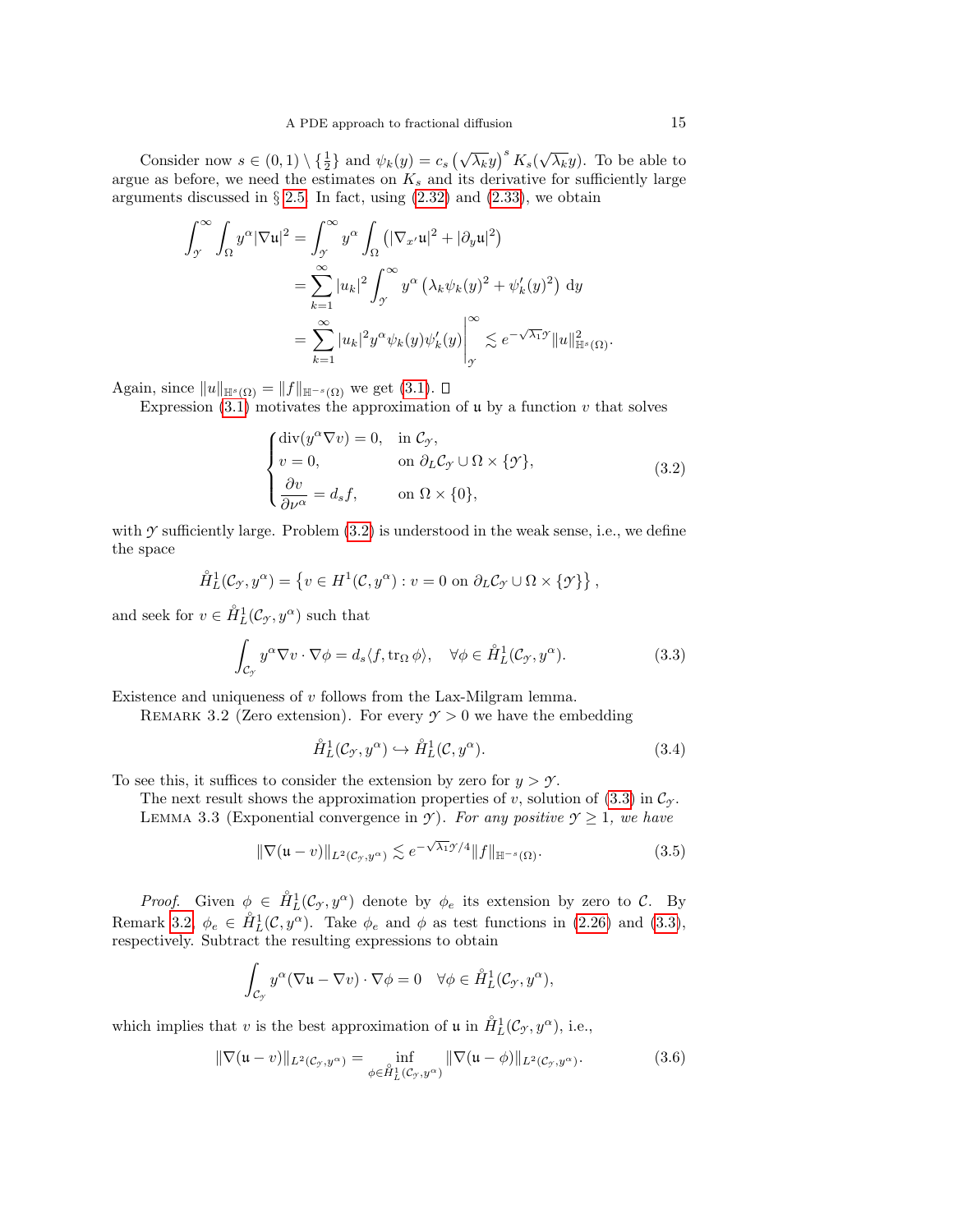Let us construct explicitly a function  $\phi_0 \in \mathring{H}_L^1(\mathcal{C}_{\mathcal{I}}, y^\alpha)$  to use in [\(3.6\)](#page-14-3). Define

$$
\rho(y) = \begin{cases} 1, & 0 \le y \le \mathcal{Y}/2, \\ \frac{2}{\mathcal{Y}}(\mathcal{Y} - y), & \mathcal{Y}/2 < y < \mathcal{Y}, \\ 0, & y \ge \mathcal{Y}. \end{cases} \tag{3.7}
$$

Notice that  $\rho \in W^1_\infty(0, \infty)$ ,  $|\rho(y)| \leq 1$  and  $|\rho'(y)| \leq 2/\mathcal{I}$  for all  $y > 0$ . Set  $\phi_0(x', y) =$  $\mathfrak{u}(x',y)\rho(y)$  for  $x' \in \Omega$  and  $y > 0$ . A straightforward computation shows

$$
|\nabla ((1 - \rho)u)|^2 \le 2(|\rho'|^2|u|^2 + (1 - \rho)^2|\nabla u|^2) \le 2\left(\frac{4}{\mathcal{T}^2}u^2 + |\nabla u|^2\right),
$$

so that

<span id="page-15-0"></span>
$$
\|\nabla(\mathbf{u} - \phi_0)\|_{L^2(\mathcal{C}_{\mathcal{I}}, y^{\alpha})}^2 \le 2 \left( \frac{4}{\mathcal{I}^2} \int_{\mathcal{I}/2}^{\mathcal{I}} \int_{\Omega} y^{\alpha} |\mathbf{u}|^2 + \int_{\mathcal{I}/2}^{\mathcal{I}} \int_{\Omega} y^{\alpha} |\nabla \mathbf{u}|^2 \right). \tag{3.8}
$$

To estimate the first term on the right hand side of  $(3.8)$  we use the Poincaré inequality [\(2.20\)](#page-7-3) over a dyadic partition that covers the interval  $[\gamma/2, \gamma]$  (see the derivation of  $(2.21)$  in § [2.3\)](#page-5-2), to obtain

$$
\int_{\gamma/2}^{\gamma} y^{\alpha} \int_{\Omega} |u|^2 \lesssim \int_{\gamma/2}^{\gamma} y^{\alpha} \int_{\Omega} |\nabla u|^2. \tag{3.9}
$$

To bound the second integral in [\(3.8\)](#page-15-0) we use [\(2.33\)](#page-10-4) as in the proof of Proposition [3.1:](#page-13-2)

$$
\int_{\mathcal{I}/2}^{\mathcal{I}} y^{\alpha} \int_{\Omega} |\nabla \mathfrak{u}|^2 = \sum_{k=1}^{\infty} |u_k|^2 y^{\alpha} \psi_k(y) \psi_k'(y) \bigg|_{\mathcal{I}/2}^{\mathcal{I}} \lesssim e^{-\sqrt{\lambda_1} \mathcal{I}/2} \|f\|_{\mathbb{H}^{-s}(\Omega)}^2.
$$

Inserting these estimates into  $(3.6)$  implies  $(3.5)$ .  $\Box$ The following result is a direct consequence of Lemma [3.3.](#page-14-5) REMARK 3.4 (Stability). Let  $\mathcal{Y} \geq 1$ , then

<span id="page-15-2"></span>
$$
\|\nabla v\|_{L^2(\mathcal{C}_{\mathcal{I}},y^{\alpha})} \lesssim \|f\|_{\mathbb{H}^{-s}(\Omega)}.
$$
\n(3.10)

Indeed, by the triangle inequality

$$
\|\nabla v\|_{L^2(\mathcal{C}_{\gamma},y^{\alpha})}\leq \|\nabla (v-\mathfrak{u})\|_{L^2(\mathcal{C}_{\gamma},y^{\alpha})}+\|\nabla \mathfrak{u}\|_{L^2(\mathcal{C}_{\gamma},y^{\alpha})}\lesssim \left(e^{-\sqrt{\lambda_1}\gamma/4}+1\right)\|f\|_{\mathbb{H}^{-s}(\Omega)}.
$$

The previous two results allow us to show a full approximation estimate.

THEOREM 3.5 (Global exponential estimate). Let  $\gamma \geq 1$ , then

$$
\|\nabla(\mathfrak{u}-v)\|_{L^2(\mathcal{C},y^{\alpha})} \lesssim e^{-\sqrt{\lambda_1}\mathcal{Y}/4} \|f\|_{\mathbb{H}^{-s}(\Omega)}.
$$
\n(3.11)

In particular, for every  $\epsilon > 0$ , let

$$
\mathcal{Y}_0 = \frac{2}{\sqrt{\lambda_1}} \left( \log C + 2 \log \frac{1}{\epsilon} \right),\,
$$

where C depends only on s and  $\Omega$ . Then, for  $\mathcal{Y} \geq \max{\{\mathcal{Y}_0, 1\}}$ , we have

<span id="page-15-1"></span>
$$
\|\nabla(\mathfrak{u}-v)\|_{L^{2}(\mathcal{C},y^{\alpha})} \leq \epsilon \|f\|_{\mathbb{H}^{-s}(\Omega)}.
$$
\n(3.12)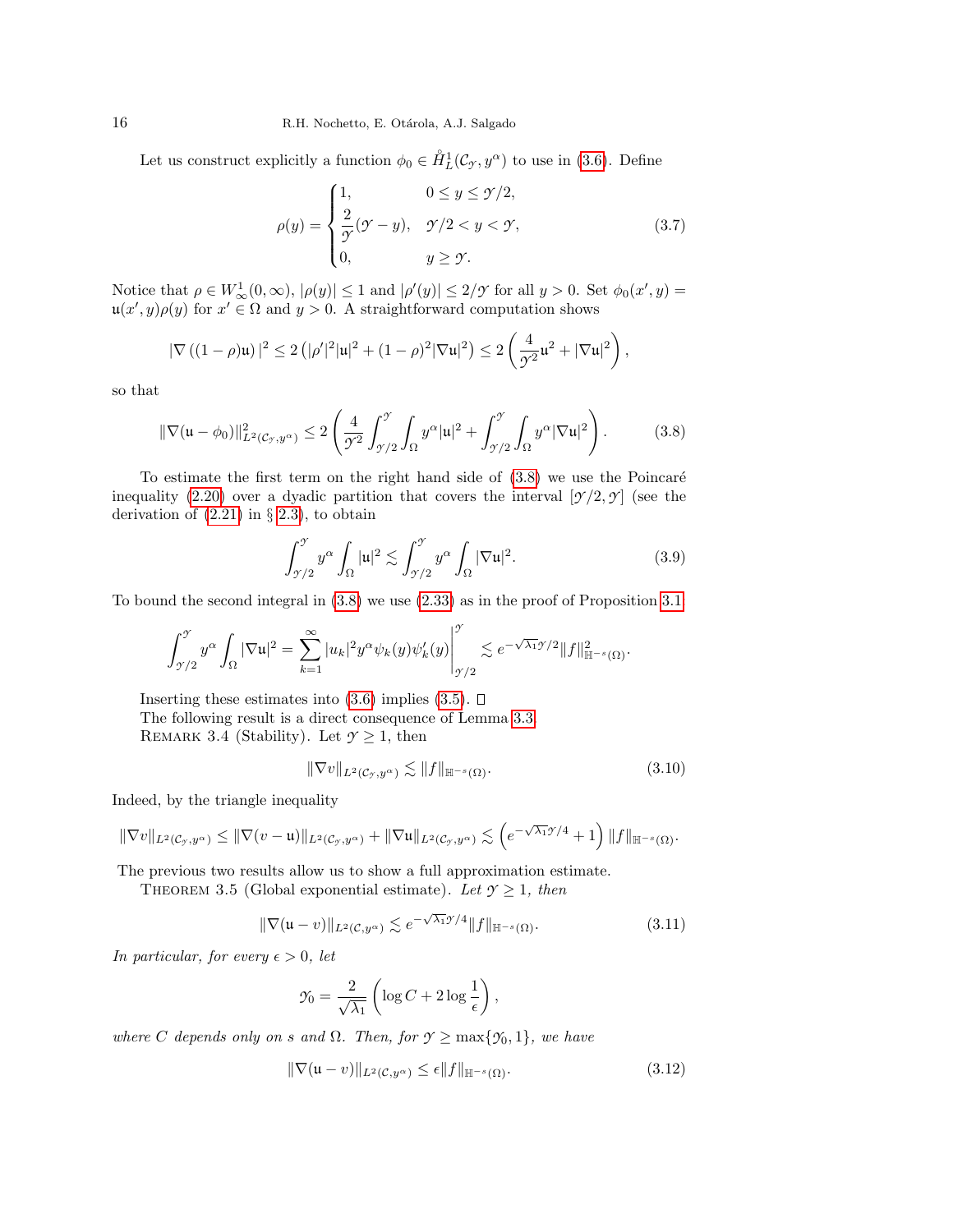*Proof.* Extending v by zero outside of  $\mathcal{C}_{\gamma}$  we obtain

$$
\|\nabla(\mathfrak{u}-v)\|_{L^2(\mathcal{C},y^{\alpha})}^2=\|\nabla(\mathfrak{u}-v)\|_{L^2(\mathcal{C}_y,y^{\alpha})}^2+\|\nabla\mathfrak{u}\|_{L^2(\Omega\times(\mathcal{Y},\infty),y^{\alpha})}^2.
$$

Hence Lemma [3.3](#page-14-5) and Proposition [3.1](#page-13-2) imply

$$
\|\nabla(\mathfrak{u}-v)\|_{L^{2}(\mathcal{C},y^{\alpha})}^{2} \leq Ce^{-\sqrt{\lambda_{1}}\mathcal{I}/2} \|f\|_{\mathbb{H}^{-s}(\Omega)}^{2} \leq \epsilon^{2} \|f\|_{\mathbb{H}^{-s}(\Omega)}^{2},\tag{3.13}
$$

for all  $\gamma \geq \max\{\gamma_0, 1\}$ .  $\Box$ 

<span id="page-16-0"></span>4. Finite element discretization and interpolation estimates. In this section we prove error estimates for a piecewise  $\mathbb{Q}_1$  interpolation operator on anisotropic elements in the extended variable y. We consider elements of the form  $T = K \times I$ , where  $K \subset \mathbb{R}^n$  is an element isoparametrically equivalent to the unit cube  $[0,1]^n$ , via a  $\mathbb{Q}_1$  mapping and,  $I \subset \mathbb{R}$  is an interval. The anisotropic character of the mesh  $\mathscr{T}_{\gamma} = \{T\}$  will be given by the family of intervals I.

The error estimates are derived in the weighted Sobolev spaces  $L^2(\mathcal{C}_{\gamma}, y^{\alpha})$  and  $H<sup>1</sup>(\mathcal{C}<sub>y</sub>, y<sup>\alpha</sup>)$ , and they are valid under the condition that neighboring elements have comparable size in the extended  $(n + 1)$ –dimension (see [\[30\]](#page-44-15)). This is a mild assumption that includes general meshes which do not satisfy the so-called shape-regularity assumption, i.e., mesh refinements for which the quotient between outer and inner diameter of the elements does not remain bounded (see [\[17,](#page-44-16) Chapter 4]).

Anisotropic or narrow elements are elements with disparate sizes in each direction. They arise naturally when approximating solutions of problems with a strong directional-dependent behavior since, using anisotropy, the local mesh size can be adapted to capture such features. Examples of this include boundary layers, shocks and edge singularities (see [\[30,](#page-44-15) [31\]](#page-44-17)). In our problem, anisotropic elements are essential in order to capture the singular/degenerate behavior of the solution u to problem [\(2.26\)](#page-8-0) at  $y \approx 0^+$  given in [\(2.34\)](#page-10-2). These elements will provide optimal error estimates, which cannot be obtained using shape-regular elements.

Error estimates for weighted Sobolev spaces have been obtained in several works; see, for instance, [\[4,](#page-43-2) [9,](#page-44-18) [30\]](#page-44-15). The type of weight considered in [\[4,](#page-43-2) [9\]](#page-44-18) is related to the distance to a point or an edge, and the type of quasi-interpolators are modifications of the well known Clément  $[26]$  and Scott-Zhang  $[56]$  operators. These works are developed in 3D and 2D respectively, and the analysis developed in [\[4\]](#page-43-2) allows for anisotropy. Our approach follows the work of Durán and Lombardi [\[30\]](#page-44-15), and is based on a piecewise  $\mathbb{Q}_1$  averaged interpolator on anisotropic elements. It allows us to obtain anisotropic interpolation estimates in the extended variable  $y$  and in weighted Sobolev spaces, using only that  $|y|^{\alpha} \in A_2(\mathbb{R}^{n+1})$ , the Muckenhoupt class  $A_2$  of Definition [2.1.](#page-6-3) We develop a general interpolation theory for weights of class  $A_p$  with  $1 < p < \infty$  in [\[54\]](#page-45-24).

<span id="page-16-2"></span>4.1. Finite element discretization. Let us now describe the discretization of problem [\(3.2\)](#page-14-0). To avoid technical difficulties we assume that the boundary of  $\Omega$ is polygonal. The difficulties inherent to curved boundaries could be handled, for instance, with the methods of [\[11\]](#page-44-20) (see also [\[44,](#page-45-25) [45\]](#page-45-26)). Let  $\mathscr{T}_{\Omega} = \{K\}$  be a mesh of  $\Omega$ made of isoparametric quadrilaterals  $K$  in the sense of Ciarlet [\[24\]](#page-44-21) and Ciarlet and Raviart [\[25\]](#page-44-22). In other words, given  $\tilde{K} = [0, 1]^n$  and a family of mappings  $\{\mathcal{F}_K \in$  $\mathbb{Q}_1(\hat{K})^n$  we have

<span id="page-16-1"></span>
$$
K = \mathcal{F}_K(\hat{K})\tag{4.1}
$$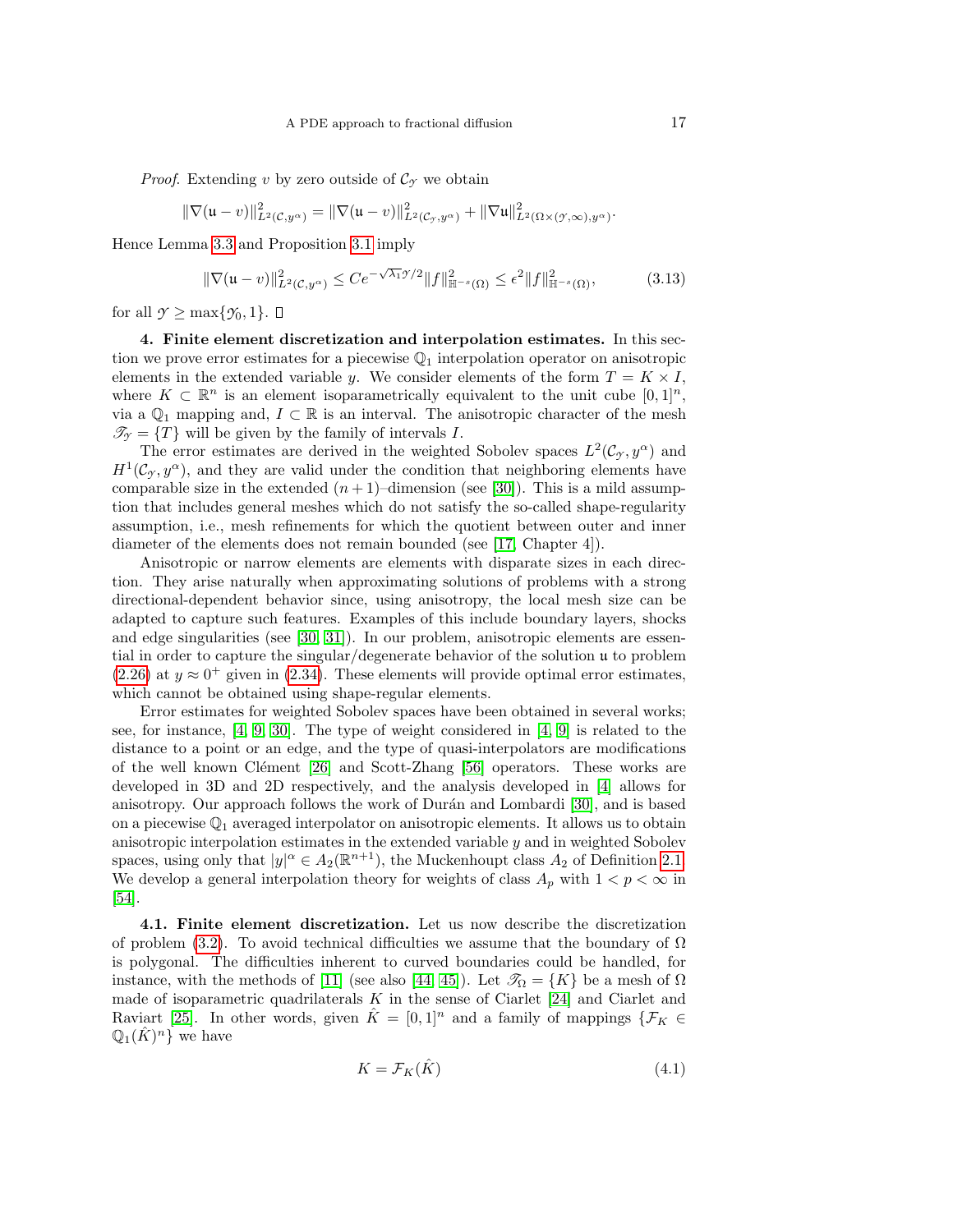and

$$
\bar{\Omega} = \bigcup_{K \in \mathcal{S}_{\Omega}} K, \qquad |\Omega| = \sum_{K \in \mathcal{S}_{\Omega}} |K|.
$$

The collection of triangulations is denoted by  $\mathbb{T}_{\Omega}$ .

The mesh  $\mathcal{T}_{\Omega}$  is assumed to be conforming or compatible, i.e., the intersection of any two isoparametric elements K and K' in  $\mathcal{I}_{\Omega}$  is either empty or a common lower dimensional isoparametric element.

In addition, we assume that  $\mathcal{T}_{\Omega}$  is shape regular (cf. [\[24,](#page-44-21) Chapter 4.3]). This means that  $\mathcal{F}_K$  can be decomposed as  $\mathcal{F}_K = \mathcal{A}_K + \mathcal{B}_K$ , where  $\mathcal{A}_K$  is affine and  $\mathcal{B}_K$ is a perturbation map and, if we define  $\tilde{K} = \mathcal{A}_K(\hat{K})$ ,  $h_K = \text{diam}(\tilde{K})$ ,  $\rho_K$  as the diameter of the largest sphere inscribed in  $\tilde{K}$  and the shape coefficient of K as the ratio  $\sigma_K = h_K/\rho_K$ , then the following two conditions are satisfied: (a) There exists a constant  $\sigma_{\Omega} > 1$  such that for all  $\mathscr{T}_{\Omega} \in \mathbb{T}_{\Omega}$ ,

$$
\max \{\sigma_K : K \in \mathcal{I}_{\Omega}\} \leq \sigma_{\Omega}.
$$

(b) For all  $K \in \mathscr{T}_{\Omega}$  the mapping  $\mathcal{B}_K$  is Fréchet differentiable and

$$
||D\mathcal{B}_K||_{L^{\infty}(\hat{K})} = \mathcal{O}(h_K^2),
$$

for all  $K \in \mathcal{I}_{\Omega}$  and all  $\mathcal{I}_{\Omega} \in \mathbb{T}_{\Omega}$ .

As a consequence of these conditions, if  $h_K$  is small enough, the mapping  $\mathcal{F}_K$  is one-to-one, its Jacobian  $J_{\mathcal{F}_K}$  does not vanish, and

<span id="page-17-0"></span>
$$
J_{\mathcal{F}_K} \lesssim h_K^n, \quad \|D\mathcal{F}_K\|_{L^\infty(\hat{K})} \lesssim h_K. \tag{4.2}
$$

The set  $\mathbb{T}_{\Omega}$  is called quasi-uniform if for all  $\mathscr{T}_{\Omega} \in \mathbb{T}_{\Omega}$ ,

$$
\max\left\{\rho_K: K\in\mathscr{T}_{\Omega}\right\}\lesssim \min\left\{h_K: K\in\mathscr{T}_{\Omega}\right\}.
$$

In this case, we define  $h_{\mathscr{T}_{\Omega}} = \max_{K \in \mathscr{T}} h_K$ .

We define  $\mathscr{T}_{\gamma}$  as a triangulation of  $\mathcal{C}_{\gamma}$  into cells of the form  $T = K \times I$ , where  $K \in \mathscr{T}_{\Omega}$ , and I denotes an interval in the extended dimension. Notice that each discretization of the truncated cylinder  $\mathcal{C}_{\gamma}$  depends on the truncation parameter  $\gamma$ . The set of all such triangulations is denoted by T. In order to obtain a global regularity assumption for  $\mathbb T$  we assume the aforementioned conditions on  $\mathbb T_{\Omega}$ , besides the following weak regularity condition:

(c) There is a constant  $\sigma$  such that, for all  $\mathcal{T}_{\gamma} \in \mathbb{T}$ , if  $T_1 = K_1 \times I_1$ ,  $T_2 = K_2 \times I_2 \in \mathcal{T}_{\gamma}$ have nonempty intersection, then

$$
\frac{h_{I_1}}{h_{I_2}} \le \sigma,
$$

where  $h_I = |I|$ .

Notice that the assumptions imposed on  $\mathbb T$  are weaker than the standard shaperegularity assumptions, since they allow for anisotropy in the extended variable (cf. [\[30\]](#page-44-15)). It is also important to notice that, given the Cartesian product structure of the cells  $T \in \mathscr{T}_{\gamma}$ , they are isoparametrically equivalent to  $\hat{T} = [0, 1]^{n+1}$ . We will denote the corresponding mappings by  $\mathcal{F}_T$ . Then,

$$
\mathcal{F}_T: \hat{x} = (\hat{x}', \hat{y}) \in \hat{T} \longmapsto x = (x', y) = (\mathcal{F}_K(\hat{x}'), \mathcal{F}_I(\hat{y})) \in T = K \times I,
$$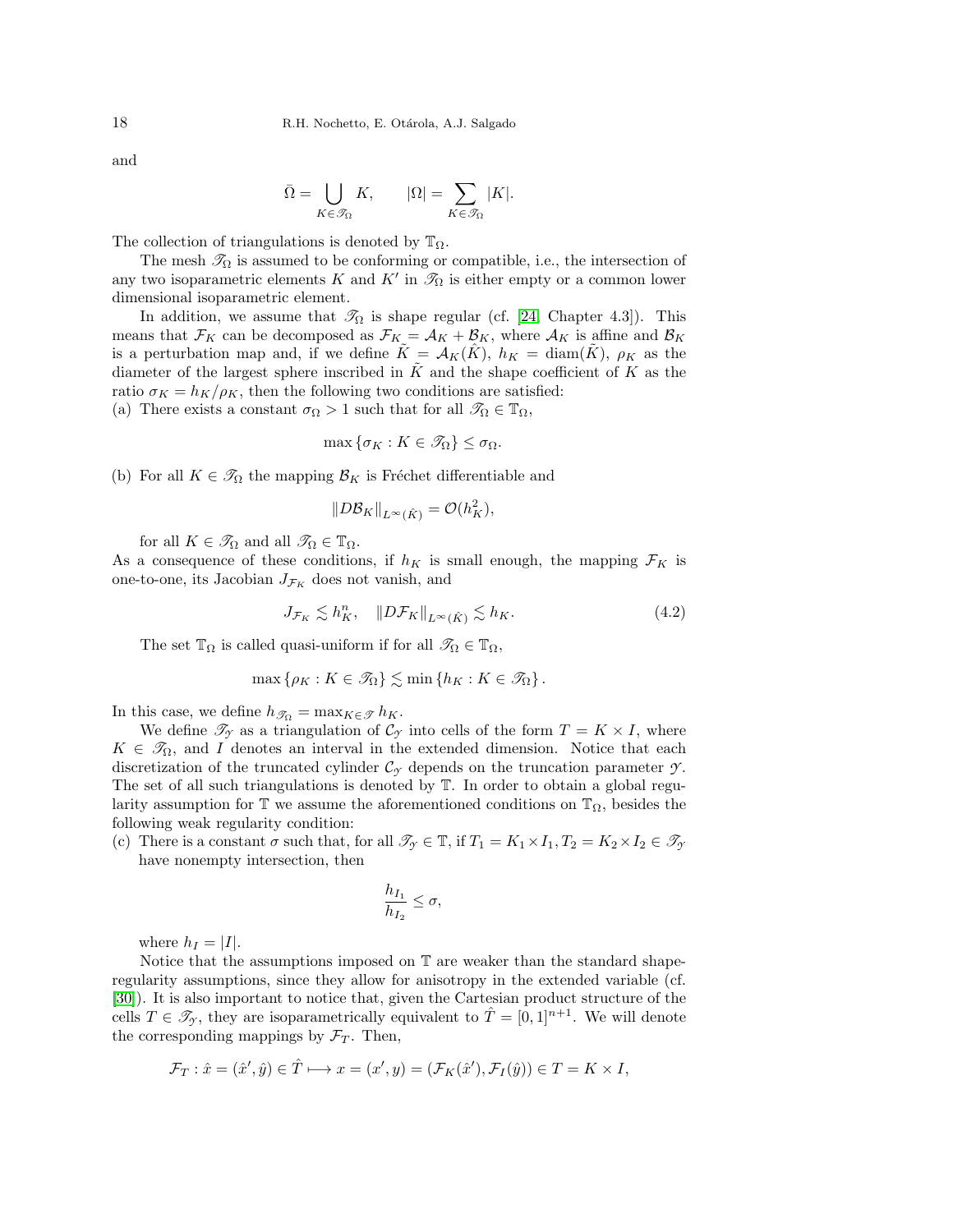where  $\mathcal{F}_K$  is the bilinear mapping defined in [\(4.1\)](#page-16-1) for K and, if  $I = (c, d)$ ,  $\mathcal{F}_I(y) =$  $(y - c)/(d - c)$ . From [\(4.2\)](#page-17-0), we immediately conclude that

$$
J_{\mathcal{F}_T} \lesssim h_K^n h_I, \quad \|D\mathcal{F}_T\|_{L^\infty(\hat{T})} \lesssim h_T,\tag{4.3}
$$

for all elements  $T \in \mathcal{T}_{\gamma}$  where  $h_T = \max\{h_K, h_I\}.$ 

Given  $\mathcal{T}_{\gamma} \in \mathbb{T}$ , we define the finite element space  $\mathbb{V}(\mathcal{I}_{\gamma})$  by

$$
\mathbb{V}(\mathscr{T}_{\mathcal{Y}}) = \left\{ W \in \mathcal{C}^0(\overline{\mathcal{C}_{\mathcal{Y}}}) : W|_{T} \in \mathbb{Q}_1(T) \; \forall T \in \mathscr{T}_{\mathcal{Y}}, \; W|_{\Gamma_D} = 0 \right\}.
$$

where  $\Gamma_D = \partial_L C_{\mathcal{I}} \cup \Omega \times \{\mathcal{I}\}\$ is called the Dirichlet boundary. The Galerkin approxi-mation of [\(3.3\)](#page-14-1) is given by the unique function  $V_{\mathscr{T}_{\gamma}} \in \mathbb{V}(\mathscr{T}_{\gamma})$  such that

<span id="page-18-0"></span>
$$
\int_{\mathcal{C}_{\mathcal{I}}} y^{\alpha} \nabla V_{\mathcal{I}_{\mathcal{I}}} \cdot \nabla W = d_s \langle f, \text{tr}_{\Omega} W \rangle, \quad \forall W \in \mathbb{V}(\mathcal{I}_{\mathcal{I}}).
$$
\n(4.4)

Existence and uniqueness of  $V_{\mathscr{T}_{\gamma}}$  follows from  $\mathbb{V}(\mathscr{T}_{\gamma}) \subset \mathring{H}_L^1(\mathcal{C}_{\gamma}, y^{\alpha})$  and the Lax-Milgram lemma.

We define the space  $\mathbb{U}(\mathscr{T}_{\Omega}) = \text{tr}_{\Omega} \mathbb{V}(\mathscr{T}_{\gamma})$ , which is nothing more than a  $\mathbb{Q}_1$  finite element space over the mesh  $\mathscr{T}_{\Omega}$ . The finite element approximation of  $u \in \mathbb{H}^{s}(\Omega)$ , solution of  $(1.1)$ , is then given by

<span id="page-18-1"></span>
$$
U_{\mathcal{T}_{\Omega}} = \text{tr}_{\Omega} \, V_{\mathcal{T}_{\mathcal{T}}} \in \mathbb{U}(\mathcal{T}_{\Omega}), \tag{4.5}
$$

and we have the following result.

<span id="page-18-4"></span>THEOREM 4.1 (Energy error estimate). Let v solve [\(3.3\)](#page-14-1) with  $\gamma \ge \max{\gamma_0, 1}$ . If  $V_{\mathscr{T}_{\gamma}} \in \mathbb{V}(\mathscr{T}_{\gamma})$  solves [\(4.4\)](#page-18-0) and  $U_{\mathscr{T}_{\Omega}} \in \mathbb{U}(\mathscr{T}_{\Omega})$  is defined in [\(4.5\)](#page-18-1), then we have

<span id="page-18-2"></span>
$$
||u - U_{\mathcal{T}_{\Omega}}||_{\mathbb{H}^{s}(\Omega)} \lesssim ||u - V_{\mathcal{T}_{\mathcal{T}}}||_{\hat{H}^{1}_{L}(\mathcal{C}, y^{\alpha})},
$$
\n(4.6)

and

<span id="page-18-3"></span>
$$
\|\mathfrak{u} - V_{\mathscr{T}_{\mathcal{I}}}\|_{\mathring{H}^1_L(\mathcal{C}, y^{\alpha})} \lesssim \epsilon \|f\|_{\mathbb{H}^{-s}(\Omega)} + \|v - V_{\mathscr{T}_{\mathcal{I}}}\|_{\mathring{H}^1_L(\mathcal{C}_{\mathcal{I}}, y^{\alpha})}.
$$
\n(4.7)

*Proof.* Estimate  $(4.6)$  is just an application of the trace estimate of Proposi-tion [2.5.](#page-7-1) Inequality [\(4.7\)](#page-18-3) is obtained by the triangle inequality and [\(3.12\)](#page-15-1).  $\Box$ 

By Galerkin orthogonality

$$
||v - V_{\mathscr{T}_{\mathcal{I}}}||_{\hat{H}^1_L(\mathcal{C}_{\mathcal{I}},y^{\alpha})} = \inf_{W \in \mathbb{V}(\mathscr{T}_{\mathcal{I}})} ||v - W||_{\hat{H}^1_L(\mathcal{C}_{\mathcal{I}},y^{\alpha})}.
$$

Theorem [4.1](#page-18-4) and Galerkin orthogonality imply that the approximation estimate [\(4.7\)](#page-18-3) depends on the regularity of u. To see this we introduce

$$
\rho(y) = \begin{cases} 1, & 0 \le y < \mathcal{Y}/2, \\ p, & \mathcal{Y}/2 \le y \le \mathcal{Y}, \end{cases} \tag{4.8}
$$

where p is the unique cubic polynomial on  $[\gamma/2, \gamma]$  defined by the conditions  $p(\gamma/2)$  = 1,  $p(\mathcal{Y}) = 0$ ,  $p'(\mathcal{Y}/2) = 0$  and  $p'(\mathcal{Y}) = 0$ . Notice that  $\rho \in W^2_{\infty}(0, \mathcal{Y})$ ,  $|\rho(y)| \leq 1$ ,  $|\rho'(y)| \lesssim 1$  and  $|\rho''(y)| \lesssim 1$ . Set  $\mathfrak{u}_0(x', y) = \rho(y)\mathfrak{u}(x', y)$  for  $x' \in \Omega$  and  $y \in [0, \mathcal{Y}]$ , and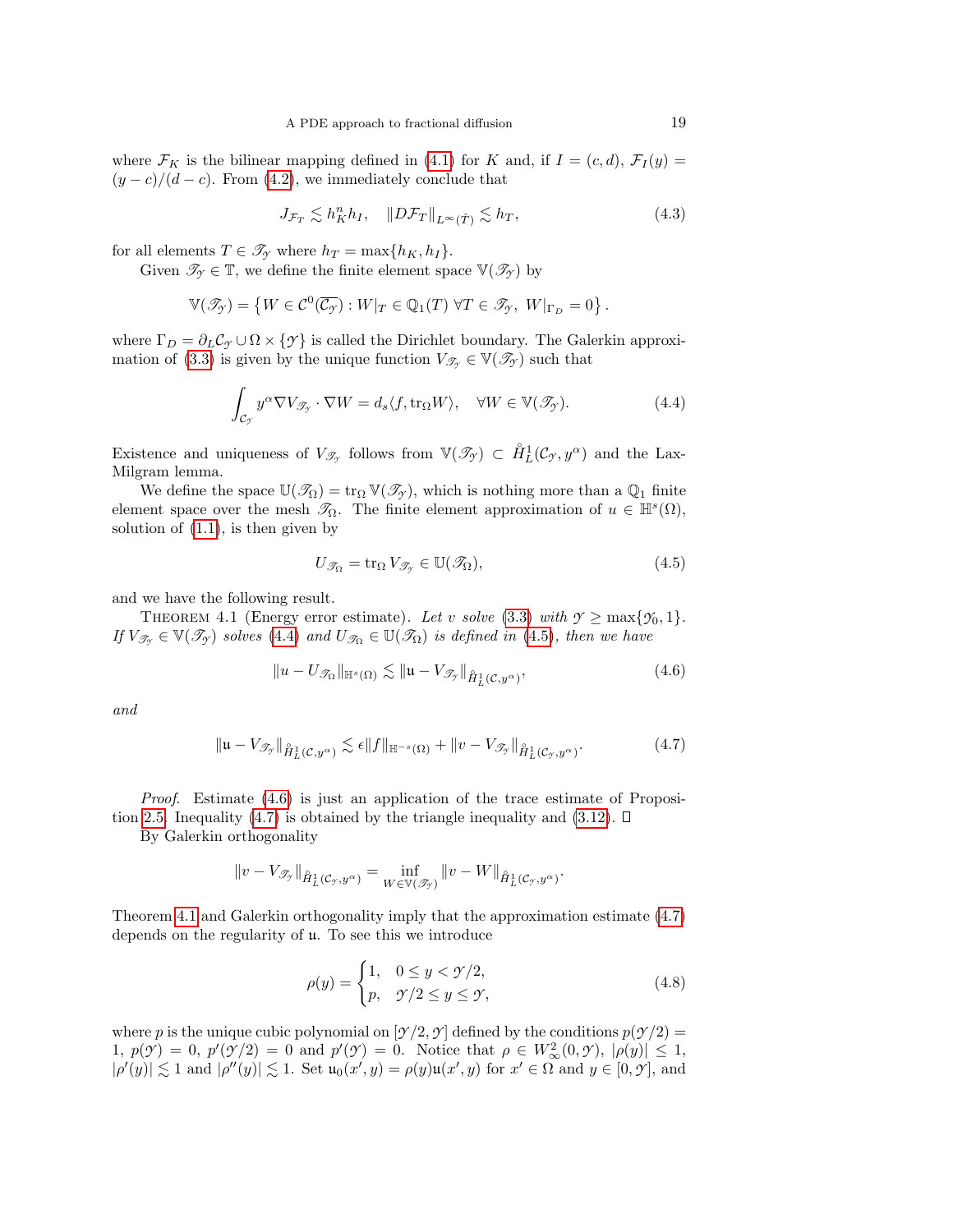notice that  $u_0 \in \dot{H}^1_L(\mathcal{C}_{\mathcal{Y}}, y^{\alpha})$ . With this construction at hand, repeating the arguments used in the proof of Lemma [3.3,](#page-14-5) we have that

<span id="page-19-1"></span>
$$
\|\Delta_{x'}\mathfrak{u}_0\|_{L^2(\mathcal{C}_{\mathcal{Y}},y^{\alpha})} \lesssim \|\Delta_{x'}\mathfrak{u}\|_{L^2(\mathcal{C}_{\mathcal{Y}},y^{\alpha})},
$$
  

$$
\|\partial_y \nabla_{x'}\mathfrak{u}_0\|_{L^2(\mathcal{C}_{\mathcal{Y}},y^{\alpha})} \lesssim \|\partial_y \nabla_{x'}\mathfrak{u}\|_{L^2(\mathcal{C}_{\mathcal{Y}},y^{\alpha})} + \|f\|_{\mathbb{H}^{-s}(\Omega)},
$$
  

$$
\|\partial_{yy}\mathfrak{u}_0\|_{L^2(\mathcal{C}_{\mathcal{Y}},y^{\beta})} \lesssim \|\partial_{yy}\mathfrak{u}\|_{L^2(\mathcal{C}_{\mathcal{Y}},y^{\beta})} + \|f\|_{\mathbb{H}^{-s}(\Omega)}.
$$
  
(4.9)

In addition, if we assume that there is an operator

$$
\Pi_{\mathscr{T}_{\mathcal{I}}} : \mathring{H}_L^1(\mathcal{C}_{\mathcal{I}}, y^{\alpha}) \to \mathbb{V}(\mathscr{T}_{\mathcal{I}}),
$$

that is stable, i.e.,  $\|\Pi_{\mathscr{T}_{\mathcal{Y}}}w\|_{\hat{H}^1_L(\mathcal{C}_{\mathcal{Y}},y^\alpha)} \lesssim \|w\|_{\hat{H}^1_L(\mathcal{C}_{\mathcal{Y}},y^\alpha)}$ , for all  $w \in \hat{H}^1_L(\mathcal{C}_{\mathcal{Y}},y^\alpha)$ , then the following estimate holds

<span id="page-19-2"></span>
$$
\|\mathfrak{u} - V_{\mathscr{T}_{\mathcal{I}}}\|_{\hat{H}^1_L(\mathcal{C}, y^{\alpha})} \lesssim \epsilon \|f\|_{\mathbb{H}^{-s}(\Omega)} + \|\mathfrak{u}_0 - \Pi_{\mathscr{T}_{\mathcal{I}}} \mathfrak{u}_0\|_{\hat{H}^1_L(\mathcal{C}_{\mathcal{I}}, y^{\alpha})}.
$$
(4.10)

To see this, we use [\(4.7\)](#page-18-3), together with Galerkin orthogonality and the stability of the operator  $\Pi_{\mathscr{T}_{\mathcal{I}}}$ , to obtain

$$
\begin{aligned}\|{\mathfrak{u}}-V_{\mathscr{T}_{\mathscr{T}}}\|_{\mathring{H}^1_L(\mathcal{C},y^{\alpha})}&\lesssim \epsilon\|f\|_{{\mathbb{H}}^{-s}(\Omega)}+\|v-\Pi_{\mathscr{T}_{\mathscr{T}}}v\|_{\mathring{H}^1_L(\mathcal{C}_{\mathscr{T}},y^{\alpha})}\\ &\lesssim \epsilon\|f\|_{{\mathbb{H}}^{-s}(\Omega)}+\|v-{\mathfrak{u}}_0\|_{\mathring{H}^1_L(\mathcal{C}_{\mathscr{T}},y^{\alpha})}+\|{\mathfrak{u}}_0-\Pi_{\mathscr{T}_{\mathscr{T}}} {\mathfrak{u}}_0\|_{\mathring{H}^1_L(\mathcal{C}_{\mathscr{T}},y^{\alpha})}.\end{aligned}
$$

The second term on the right hand side of the previous inequality is estimated as in Lemma [3.3.](#page-14-5) We leave the details to the reader.

Estimates for  $\mathfrak{u}_0 - \Pi_{\mathscr{T}_{\mathscr{A}}} \mathfrak{u}_0$  on weighted Sobolev spaces are derived in § [4.2.](#page-19-0) Clearly, these depend on the regularity of  $\mu_0$  which, in light of [\(4.9\)](#page-19-1), depends on the regularity of u. For this reason, and to lighten the notation, we shall in the sequel write u and obtain interpolation error estimates for it, even though u does not vanish at  $y = \gamma$ .

<span id="page-19-0"></span>4.2. Interpolation estimates in weighted Sobolev spaces. Let us begin by introducing some notation and terminology. Given  $\mathcal{T}_{\gamma}$ , we call  $\mathcal{N}$  the set of its nodes and  $\mathcal{N}_{in}$  the set of its interior and Neumann nodes. For each vertex  $v \in \mathcal{N}$ , we write  $\bm{\mathrm{v}}=(\bm{\mathrm{v}}',\bm{\mathrm{v}}''),$  where  $\bm{\mathrm{v}}'$  corresponds to a node of  $\mathscr{T}_\Omega,$  and  $\bm{\mathrm{v}}''$  corresponds to a node of the discretization of the  $n+1$ -dimension. We define  $h_{\mathbf{v}'} = \min\{h_K : \mathbf{v}'\}$  is a vertex of  $K\}$ , and  $h_{\mathbf{v}''} = \min\{h_I : \mathbf{v}''$  is a vertex of  $I\}.$ 

Given  $v \in \mathcal{N}$ , the *star* or patch around v is defined as

$$
\omega_{\mathbf{v}} = \bigcup_{T \ni \mathbf{v}} T,
$$

and for  $T \in \mathscr{T}_{\gamma}$  we define its patch as

$$
\omega_T = \bigcup_{\mathbf{v} \in T} \omega_{\mathbf{v}}.
$$

Let  $\psi \in C^{\infty}(\mathbb{R}^{n+1})$  be such that  $\int \psi = 1$  and  $D := \text{supp }\psi \subset B_r \times (0, r_{\mathcal{T}})$ , where  $B_r$  denotes the ball in  $\mathbb{R}^n$  of radius r and centered at zero, and  $r \leq 1/\sigma_{\Omega}$  and  $r_{\mathcal{I}} \leq 1/\sigma$ . For  $\mathbf{v} \in \mathcal{K}_{\mathrm{in}}$ , we rescale  $\psi$  as

$$
\psi_{\mathbf{v}}(x) = \frac{1}{h_{\mathbf{v}'}^n h_{\mathbf{v}''}} \psi\left(\frac{x'-\mathbf{v}'}{h_{\mathbf{v}'}}, \frac{y-\mathbf{v}''}{h_{\mathbf{v}''}}\right),\,
$$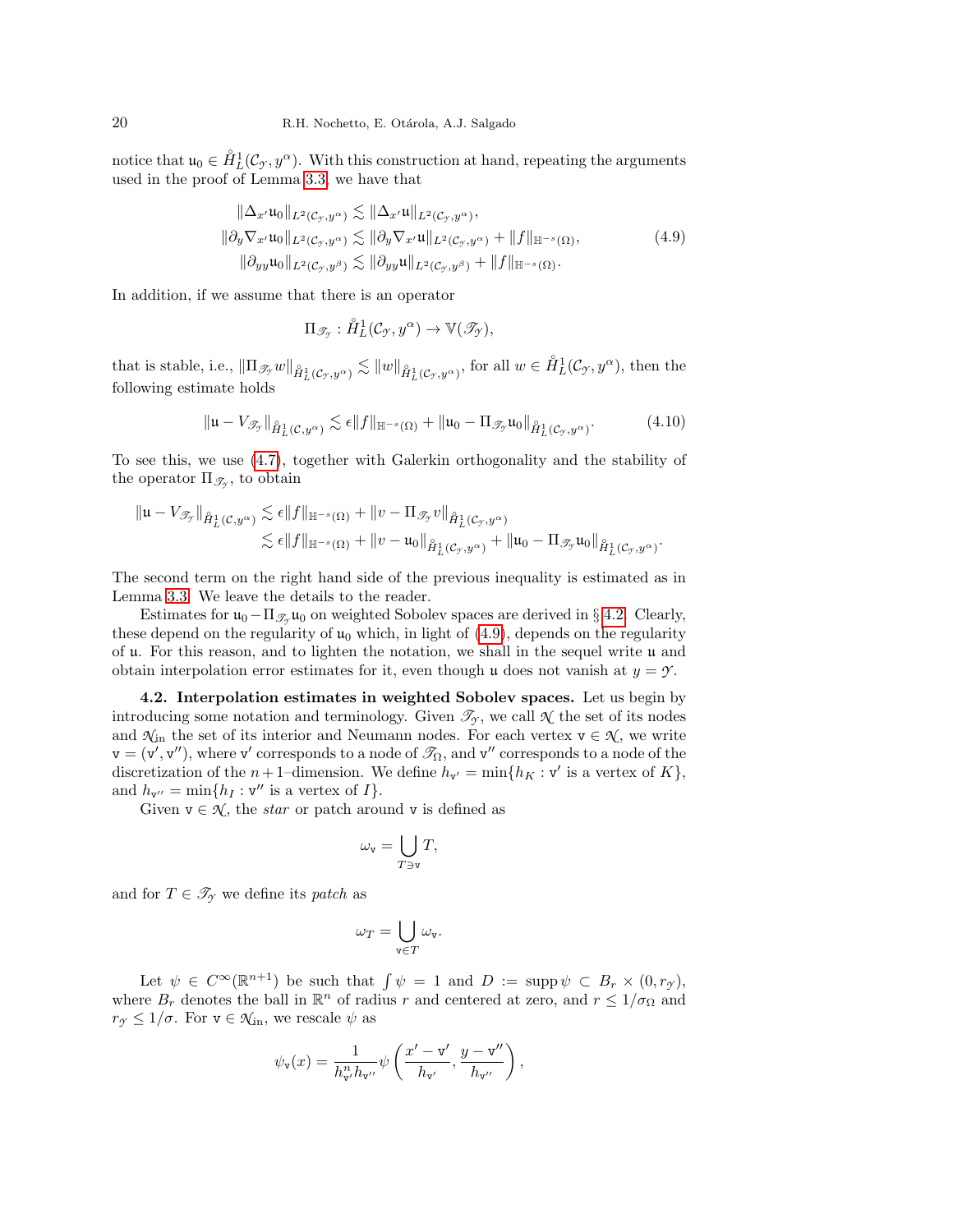and note that  $\text{supp }\psi_{\mathbf{v}} \subset \omega_{\mathbf{v}}$  and  $\int_{\omega_{\mathbf{v}}} \psi_{\mathbf{v}} = 1$  for any interior and Neumann node **v**.

REMARK 4.2 (Boundary conditions of Neumann type). For an interior node v, it would be natural to consider  $B_r \times (-r_\gamma, r_\gamma)$  as the support of the smooth function  $\psi$ . However, for a Neumann node v, this choice would not provide the important properties supp  $\psi_{\mathbf{v}} \subset \omega_{\mathbf{v}}$  and  $\int_{\omega_{\mathbf{v}}} \psi_{\mathbf{v}} = 1$ . In order to treat both types of nodes indistinctly in the subsequent analysis, we have considered supp  $\psi \subset B_r \times (0, r_\gamma)$ .

Given a function  $w \in L^2(\mathcal{C}_{\mathcal{Y}}, y^{\alpha})$  and a node v in  $\mathcal{N}_{\text{in}}$  we define, following Durán and Lombardi [\[30\]](#page-44-15), the regularized Taylor polynomial of first degree of  $w$  about  $v$  as

<span id="page-20-2"></span>
$$
w_{\mathbf{v}}(z) = \int P(x, z) \psi_{\mathbf{v}}(x) dx = \int_{\omega_{\mathbf{v}}} P(x, z) \psi_{\mathbf{v}}(x) dx,
$$
 (4.11)

where  $P$  denotes the Taylor polynomial of degree 1 in the variable  $z$  of the function  $w$  about the point  $x$ , i.e.,

<span id="page-20-3"></span>
$$
P(x,z) = w(x) + \nabla w(x) \cdot (z - x). \tag{4.12}
$$

As a consequence of Remark [2.3](#page-6-4) and the fact that the averaged Taylor polynomial is defined for functions in  $L^1(\mathcal{C}_{\gamma})$  (cf. [\[17,](#page-44-16) Proposition 4.1.12]), we conclude that P is well defined for any function in  $L^2(\mathcal{C}_{\mathcal{I}}, y^{\alpha})$ .

We define the averaged  $\mathbb{Q}_1$  interpolant  $\Pi_{\mathscr{T}_{\mathscr{X}}} w$ , as the unique piecewise  $\mathbb{Q}_1$  function such that  $\Pi_{\mathscr{T}_{\gamma}}w(\mathsf{v})=0$  if v lies on the Dirichlet boundary  $\Gamma_D$  and  $\Pi_{\mathscr{T}_{\gamma}}w(\mathsf{v})=w_{\mathsf{v}}(\mathsf{v})$ if  $v \in \mathcal{K}_{\text{in}}$ . If  $\lambda_v$  denotes the Lagrange basis function associated with node v, then

$$
\Pi_{\mathscr{T}_{\mathcal{Y}}} w = \sum_{\mathtt{v} \in \mathcal{N}_{\text{in}}} w_{\mathtt{v}}(\mathtt{v}) \lambda_{\mathtt{v}}.
$$

There are two principal reasons to consider averaged interpolation. First, we are interested in the approximation of singular functions and thus Lagrange interpolation cannot be used since point-wise values become meaningless. In fact, this motivated the introduction of averaged interpolation (see [\[26,](#page-44-19) [56\]](#page-45-23)). In addition, averaged interpolation has better approximation properties when narrow elements are used (see [\[2\]](#page-43-3)).

Finally, for  $v \in \mathcal{N}_{\text{in}}$ , we define the weighted regularized average of w as

$$
Q_{\mathbf{v}}w = \int w(x)\psi_{\mathbf{v}}(x) dx = \int_{\omega_{\mathbf{v}}} w(x)\psi_{\mathbf{v}}(x) dx.
$$
 (4.13)

4.2.1. Weighted Poincaré inequality. In order to obtain interpolation error estimates in  $L^2(\mathcal{C}_{\mathcal{Y}}, y^{\alpha})$  and  $H^1(\mathcal{C}_{\mathcal{Y}}, y^{\alpha})$ , it is instrumental to have a weighted Poincarétype inequality. Weighted Poincaré inequalities are particularly pertinent in the study of the nonlinear potential theory of degenerate elliptic equations, see [\[36,](#page-45-16) [41\]](#page-45-17). If the domain is a ball and the weight belongs to  $A_p$ , with  $1 \leq p < \infty$ , this result can be found in [\[36,](#page-45-16) Theorem 1.3 and Theorem 1.5]. However, to the best of our knowledge, such a result is not available in the literature for more general domains. For our specific weight we present here a constructive proof, i.e., not based on a compactness argument. This allows us to study the dependence of the constant on the domain.

<span id="page-20-1"></span>LEMMA 4.3 (Weighted Poincaré inequality I). Let  $\omega \subset \mathbb{R}^{n+1}$  be bounded, starshaped with respect to a ball B, and diam  $\omega \approx 1$ . Let  $\chi \in C^0(\bar{\omega})$  with  $\int_{\omega} \chi = 1$ , and  $\xi_{\alpha}(y) := |a|y| + |b|^{\alpha}$  for  $a, b \in \mathbb{R}$ . If  $w \in H^1(\omega, \xi_{\alpha}(y))$  is such that  $\int_{\omega} \chi w = 0$ , then

<span id="page-20-0"></span>
$$
||w||_{L^{2}(\omega,\xi_{\alpha})} \lesssim ||\nabla w||_{L^{2}(\omega,\xi_{\alpha})},\tag{4.14}
$$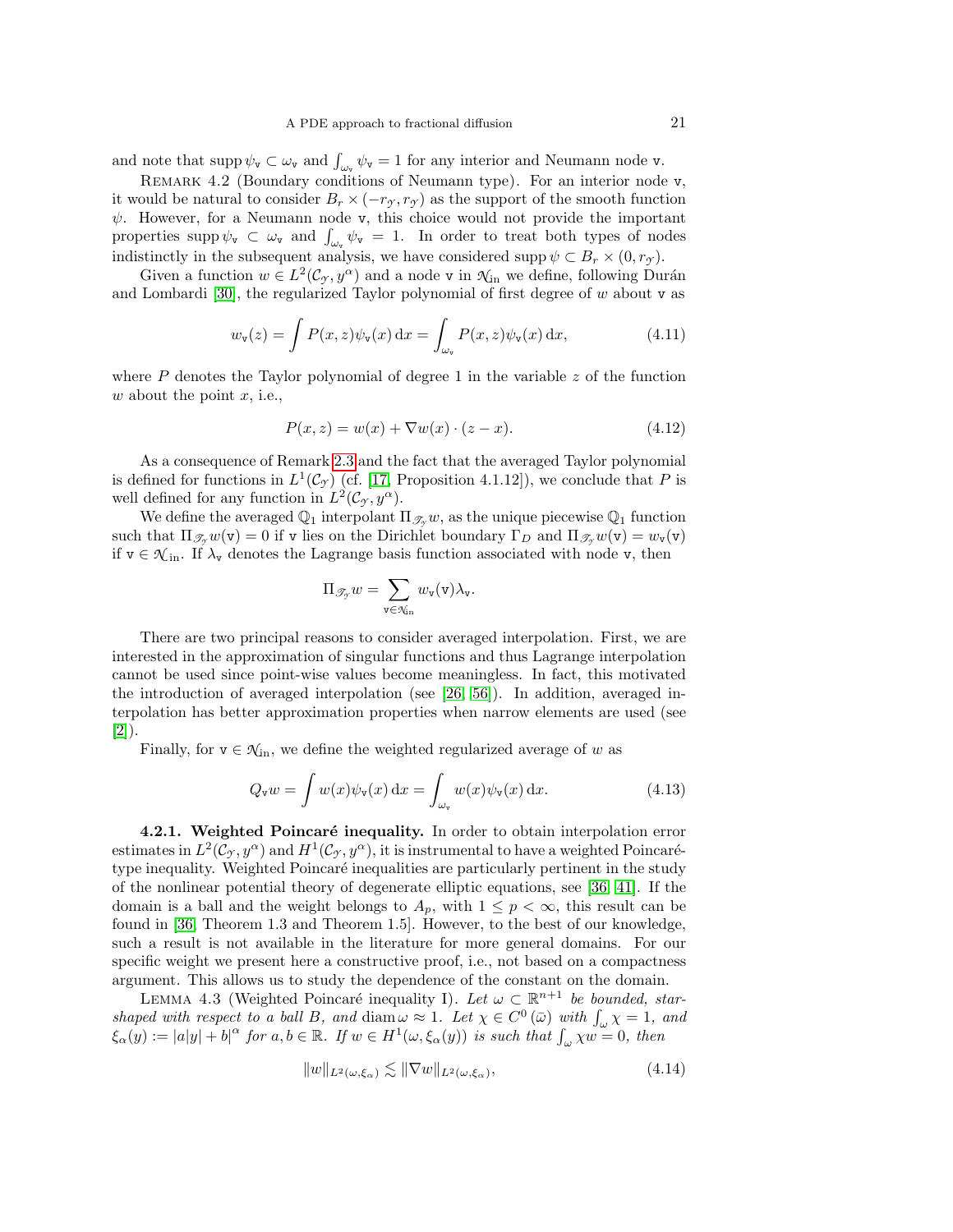where the hidden constant depends only on  $\chi$ ,  $\alpha$  and the radius r of B, but is independent of both a and b.

*Proof.* The fact that  $\alpha \in (-1,1)$  implies  $\xi_{\alpha} \in A_2(\mathbb{R}^{n+1})$  with a Muckenhoupt constant  $C_{2,\xi_{\alpha}}$  in [\(2.15\)](#page-6-5) uniform in both a and b. Define

$$
\widetilde{w} = \xi_{\alpha} w - \left( \int_{\omega} \xi_{\alpha} w \right) \chi.
$$

Clearly  $\widetilde{w} \in L^1(\omega)$  and it has vanishing mean value by construction.<br>Since  $\int_{-\infty}^{\infty} 2w = 0$  we obtain

Since  $\int_{\omega} \chi w = 0$  we obtain

<span id="page-21-1"></span>
$$
||w||_{L^{2}(\omega,\xi_{\alpha})}^{2} = \int_{\omega} w \widetilde{w} + \left(\int_{\omega} \xi_{\alpha} w\right) \int_{\omega} \chi w = \int_{\omega} w \widetilde{w}.
$$
 (4.15)

Consequently, given that  $\omega$  is star shaped with respect to B, and  $\xi_{\alpha} \in A_2(\mathbb{R}^{n+1}),$ there exists  $F \in H_0^1(\omega, \xi_\alpha)^{n+1}$  such that  $-\text{div} F = \tilde{\omega}$ , and

<span id="page-21-0"></span>
$$
||F||_{H_0^1(\omega,\xi_\alpha^{-1})^{n+1}} \lesssim ||\widetilde{w}||_{L^2(\omega,\xi_\alpha^{-1})},\tag{4.16}
$$

where the hidden constant in [\(4.16\)](#page-21-0) depends on r and the constant  $C_{2,\xi_{\alpha}}$  from Definition [2.1](#page-6-3) [\[32,](#page-44-23) Theorem 3.1].

Replacing  $\tilde{w}$  by  $-\text{div}F$  in [\(4.15\)](#page-21-1), integrating by parts and using [\(4.16\)](#page-21-0), we get

<span id="page-21-2"></span>
$$
||w||_{L^{2}(\omega,\xi_{\alpha})}^{2} = -\int_{\omega} w \operatorname{div} F = \int_{\omega} \nabla w \cdot F \lesssim ||\nabla w||_{L^{2}(\omega,\xi_{\alpha})} ||\widetilde{w}||_{L^{2}(\omega,\xi_{\alpha}^{-1})}. \tag{4.17}
$$

To estimate  $\|\widetilde{w}\|_{L^2(\omega,\xi_{\alpha}^{-1})}$  we use the Cauchy-Schwarz inequality and the constant  $C_{\alpha}$  from Definition 2.1 as follows:  $C_{2,\xi_{\alpha}}$  from Definition [2.1](#page-6-3) as follows:

$$
\|\widetilde{w}\|_{L^2(\omega,\xi_\alpha^{-1})}^2 \le 2\left(1+\int_\omega \xi_\alpha \int_\omega \chi^2 \xi_\alpha^{-1}\right) \|w\|_{L^2(\omega,\xi_\alpha)}^2 \lesssim \|w\|_{L^2(\omega,\xi_\alpha)}^2.
$$

Inserting the inequality above into  $(4.17)$ , we obtain  $(4.14)$ .  $\square$ 

We need a slightly more general form of the Poincaré inequality for the applications below. We now relax the geometric assumption on the domain  $\omega$  and let the vanishing mean property hold just in a subdomain.

<span id="page-21-4"></span>COROLLARY 4.4 (Weighted Poincaré inequality II). Let  $\omega = \cup_{i=1}^N \omega_i \subset \mathbb{R}^{n+1}$  be a connected domain and each  $\omega_i$  be a star-shaped domain with respect to a ball  $B_i$ . Let  $\chi_i \in C^0(\bar{\omega}_i)$  and  $\xi_\alpha$  be as in Lemma [4.3.](#page-20-1) If  $w \in H^1(\omega, \xi_\alpha)$  and  $w_i := \int_{\omega_i} w \chi_i$ , then

<span id="page-21-3"></span>
$$
||w - w_i||_{L^2(\omega, \xi_\alpha)} \lesssim ||\nabla w||_{L^2(\omega, \xi_\alpha)} \qquad \forall 1 \le i \le N,
$$
\n(4.18)

where the hidden constant depends on  $\{\chi_i\}_{i=1}^N$ ,  $\alpha$ , the radius  $r_i$  of  $B_i$ , and the amount of overlap between the subdomains  $\{\omega_i\}_{i=1}^N$ , but is independent of both a and b.

*Proof.* This is a consequence of Lemma [4.3](#page-20-1) and [\[29,](#page-44-24) Theorem 7.1]. We sketch the proof here for completeness. It suffices to deal with two subdomains,  $\omega_1, \omega_2$ , and the overlapping region  $B = \omega_1 \cap \omega_2$ . We observe that

 $||w - w_1||_{L^2(\omega_2, \xi_\alpha)} \le ||w - w_2||_{L^2(\omega_2, \xi_\alpha)} + ||w_1 - w_2||_{L^2(\omega_2, \xi_\alpha)},$ 

together with  $||w_1 - w_2||_{L^2(\omega_2, \xi_\alpha)} = \left(\frac{\int_{\omega_2} \xi_\alpha}{\int_B \xi_\alpha}\right)$  $\int_B \xi_\alpha$  $\setminus$ <sup>1/2</sup>  $||w_1 - w_2||_{L^2(B, \xi_\alpha)}$  and

$$
||w_1 - w_2||_{L^2(B, \xi_\alpha)} \lesssim ||w - w_1||_{L^2(\omega_1, \xi_\alpha)} + ||w - w_2||_{L^2(\omega_2, \xi_\alpha)},
$$

imply  $\|w-w_1\|_{L^2(\omega_2,\xi_\alpha)} \lesssim \|\nabla w\|_{L^2(\omega_1\cup\omega_2,\xi_\alpha)}$ . This, combined with [\(4.14\)](#page-20-0), gives [\(4.18\)](#page-21-3) for  $i = 1$  with a stability constant depending on the ratio  $\frac{\int_{\omega_2} \xi_{\alpha}}{\int_{\zeta}}$  $\frac{\int_{\omega_2} \mathbf{S}^{\alpha}}{\int_B \xi_{\alpha}}$ .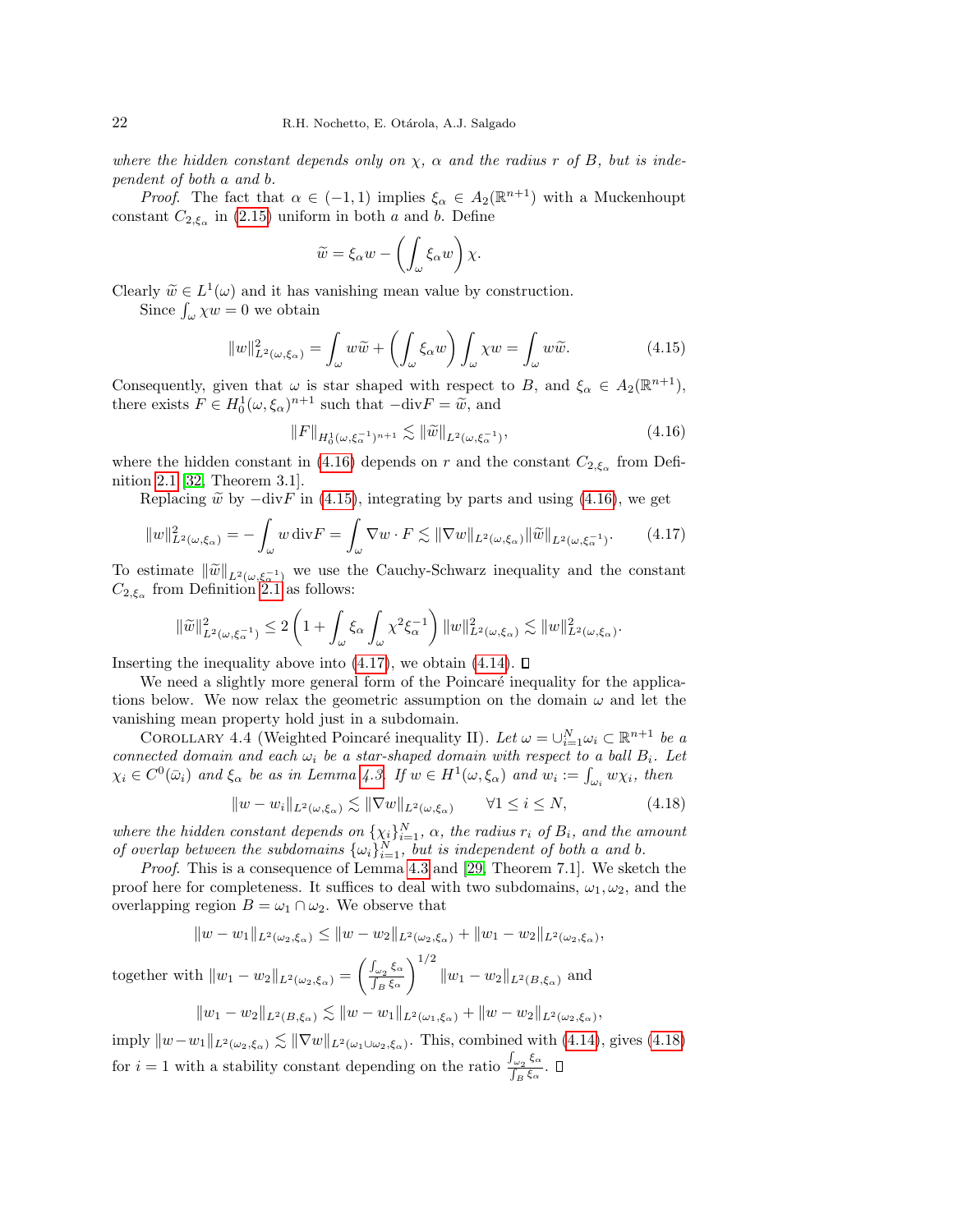<span id="page-22-5"></span>4.2.2. Weighted  $L^2$  interpolation estimates. Owing to the weighted Poinca-ré inequality of Corollary [4.4,](#page-21-4) we can adapt the proof of  $[30, \text{ Lemma } 2.3]$  to obtain interpolation estimates in the weighted  $L^2$ -norm. These estimates allow a disparate mesh-size on the extended direction, relative to the coordinate directions  $x_i$ ,  $i =$  $1, \ldots, n$ , which may in turn be graded. This is the principal difference with [\[30,](#page-44-15) Lemma 2.3] where, however, the domain must be a cube.

<span id="page-22-4"></span>LEMMA 4.5 (Weighted  $L^2$ -based interpolation estimates). Let  $v \in \mathcal{N}_{\text{in}}$ . Then, for all  $w \in H^1(\omega_{\mathbf{v}}, y^{\alpha})$ , we have

<span id="page-22-2"></span>
$$
||w - Q_{\mathbf{v}}w||_{L^{2}(\omega_{\mathbf{v}},y^{\alpha})} \lesssim h_{\mathbf{v}'}||\nabla_{x'}w||_{L^{2}(\omega_{\mathbf{v}},y^{\alpha})} + h_{\mathbf{v}''}||\partial_{y}w||_{L^{2}(\omega_{\mathbf{v}},y^{\alpha})},\tag{4.19}
$$

and, for all  $w \in H^2(\omega_{\text{v}}, y^{\alpha})$  and  $j = 1, \ldots, n + 1$ , we have

<span id="page-22-3"></span>
$$
\|\partial_{x_j}(w-w_{\mathbf{v}})\|_{L^2(\omega_{\mathbf{v}},y^{\alpha})} \lesssim h_{\mathbf{v}'}\sum_{i=1}^n \|\partial_{x_jx_i}^2 w\|_{L^2(\omega_{\mathbf{v}},y^{\alpha})} + h_{\mathbf{v}''}\|\partial_{x_jy}^2 w\|_{L^2(\omega_{\mathbf{v}},y^{\alpha})},\quad(4.20)
$$

where, in both inequalities, the hidden constant depends only on  $\alpha$ ,  $\sigma_{\Omega}$ ,  $\sigma$  and  $\psi$ .

*Proof.* Define by  $\mathcal{F}_{\mathbf{v}} : (x', y) \to (\bar{x}', \bar{y})$  the scaling map

$$
\bar x'=\frac{x'-\mathtt{v}'}{h_{\mathtt{v}'}},\qquad \bar y=\frac{y-\mathtt{v}''}{h_{\mathtt{v}''}},
$$

along with  $\overline{\omega}_{\mathbf{v}} = \mathcal{F}_{\mathbf{v}}(\omega_{\mathbf{v}})$  and  $\overline{w}(\overline{x}) = w(x)$ . Define also  $\overline{Q}\overline{w} = \int \overline{w}\psi$ , where  $\psi$  has been introduced in Section [4.2.](#page-19-0) Since supp  $\psi \subset \overline{\omega}_{\nu}$  integration takes place only over  $\overline{\omega}_{\nu}$ , and  $\int_{\overline{\omega}_v} \psi = 1$ . Then,  $\overline{Q}\overline{w}$  satisfies  $\overline{Q}\overline{w} = \int_{\overline{\omega}_v} \overline{w}\psi = \int_{\omega_v} w\psi_v = Q_v w$ , and

<span id="page-22-0"></span>
$$
\int_{\overline{\omega}_v} (\overline{Q}\overline{w} - \overline{w}) \psi \, d\overline{x} = \overline{Q}\overline{w} - \int_{\overline{\omega}_v} \overline{w} \psi \, d\overline{x} = 0.
$$
\n(4.21)

Simple scaling, using the definition of the mapping  $\mathcal{F}_{\mathbf{v}}$ , yields

<span id="page-22-1"></span>
$$
\int_{\omega_{\mathbf{v}}} y^{\alpha} |w - Q_{\mathbf{v}} w|^2 \, \mathrm{d}x = h_{\mathbf{v}'}^n h_{\mathbf{v}''} \int_{\overline{\omega}_{\mathbf{v}}} \xi_{\alpha} |\overline{w} - \overline{Q} \overline{w}|^2 \, \mathrm{d}\overline{x},\tag{4.22}
$$

where  $\xi_{\alpha}(y) := |v'' + \bar{y}h_{v''}|^{\alpha}$ . By shape regularity, the mesh sizes  $h_{v'}, h_{v''}$  satisfy  $1/2\sigma \leq h_{\bar{v}''} \leq 2\sigma$  and  $1/2\sigma_{\Omega} \leq h_{\bar{v}'} \leq 2\sigma_{\Omega}$ , respectively, and diam  $\overline{\omega}_{\nu} \approx 1$ . In view of [\(4.21\)](#page-22-0), we can apply Lemma [4.3](#page-20-1) with the weight  $\xi_{\alpha}$  and  $\chi = \psi$ , to  $\omega = \overline{\omega}_{\nu}$  to obtain

$$
\|\bar w-\bar Q\bar w\|_{L^2(\bar\omega_{\texttt{v}},\xi_\alpha)}\lesssim \|\bar\nabla \bar w\|_{L^2(\bar\omega_{\texttt{v}},\xi_\alpha)},
$$

where the hidden constant depends only on  $\alpha$ ,  $\sigma_{\Omega}$ ,  $\sigma$  and  $\psi$ , but not on  $\mathsf{v}''$  and  $h_{\mathsf{v}''}$ . Applying this to [\(4.22\)](#page-22-1), together with a change of variables with  $\mathcal{F}_{\mathbf{v}}^{-1}$ , we get [\(4.19\)](#page-22-2).

The proof of [\(4.20\)](#page-22-3) is similar. Notice that

$$
w_{\mathbf{v}}(z) = \int_{\omega_{\mathbf{v}}} \left( w(x) + \nabla w(x) \cdot (z - x) \right) \psi_{\mathbf{v}}(x) dx
$$
  
= 
$$
\int_{\overline{\omega}_{\mathbf{v}}} \left( \bar{w}(\bar{x}) + \bar{\nabla} \bar{w}(\bar{x}) \cdot (\bar{z} - \bar{x}) \right) \psi(\bar{x}) d\bar{x} =: \bar{w}_0(\bar{z}).
$$

Since  $\partial_{\bar{z}_i}\bar{w}_0(\bar{z}) = \int_{\bar{\omega}_v}\partial_{\bar{x}_i}\bar{w}(\bar{x})\psi(\bar{x})\,d\bar{x}$  is constant, we have the vanishing mean value property

$$
\int_{\overline{\omega}_v} \partial_{\bar{z}_i} (\overline{w}(\overline{z}) - \overline{w}_0(\overline{z})) \psi(\overline{z}) d\overline{z} = 0.
$$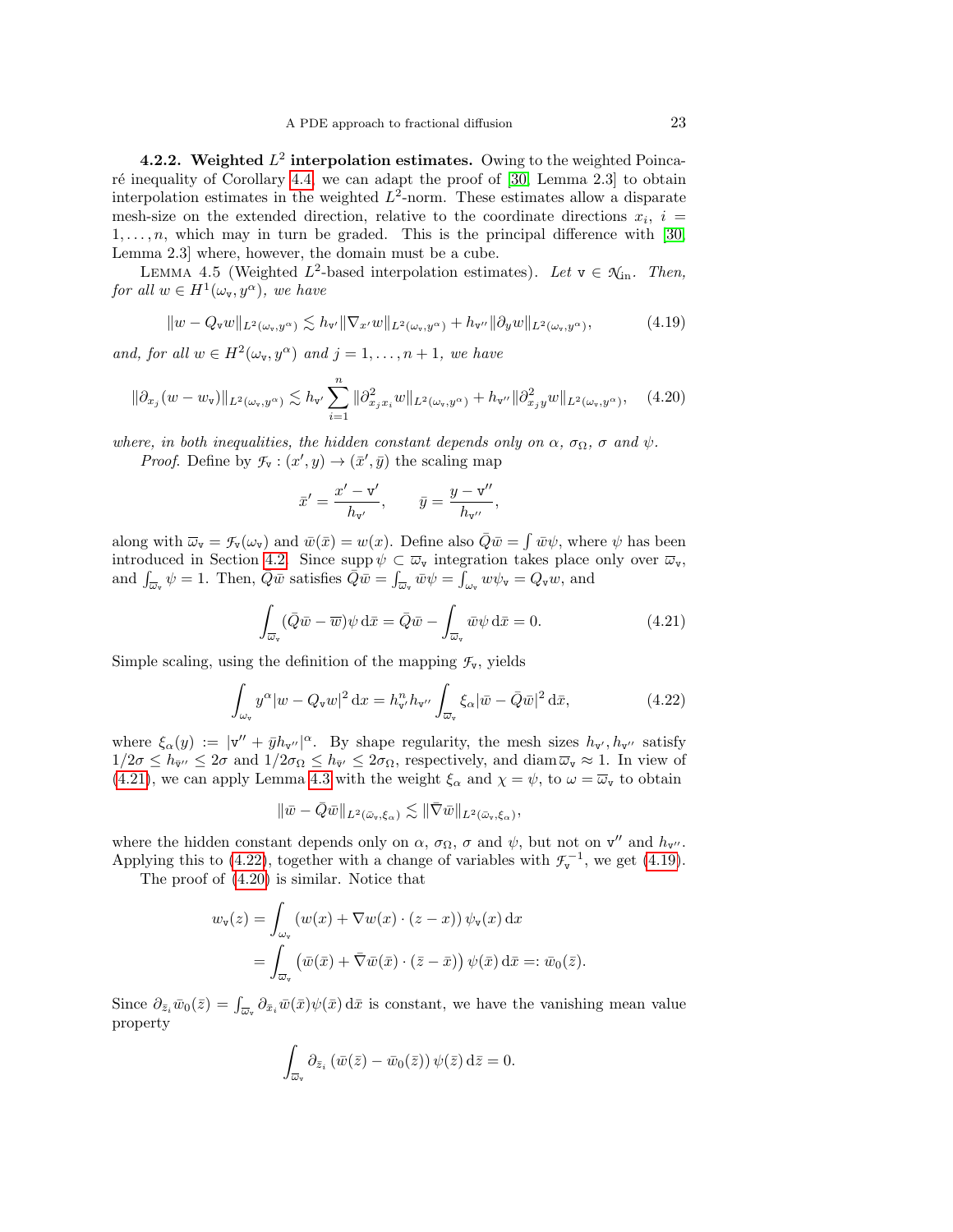Applying Lemma [4.3](#page-20-1) to  $\partial_{\bar{x}_i} (\bar{w}(\bar{x}) - \bar{w}_0(\bar{x}))$ , and scaling with  $\mathcal{F}_v$  we obtain [\(4.20\)](#page-22-3).

By shape regularity, for all  $v \in \mathcal{N}_{\text{in}}$  and  $T \subset \omega_v$ , the quantities  $h_{v'}$  and  $h_{v''}$  are equivalent to  $h_K$  and  $h_I$ , up to a constant that depends only on  $\sigma_{\Omega}$  and  $\sigma$ , respectively. This fact leads to the following result about interpolation estimates in the weighted  $L^2$ -norm on interior elements; we refer to § [4.2.4](#page-29-0) for boundary elements.

<span id="page-23-5"></span>THEOREM 4.6 (Stability and local interpolation in the weighted  $L^2$ -norm). For all  $T \in \mathcal{T}_{\gamma}$  such that  $\partial T \cap \Gamma_D = \emptyset$ , and  $w \in L^2(\omega_T, y^{\alpha})$  we have

<span id="page-23-0"></span>
$$
\|\Pi_{\mathcal{I}_\mathcal{I}} w\|_{L^2(T, y^\alpha)} \lesssim \|w\|_{L^2(\omega_T, y^\alpha)}.\tag{4.23}
$$

If, in addition,  $w \in H^1(\omega_T, y^\alpha)$ 

<span id="page-23-1"></span>
$$
||w - \Pi_{\mathscr{T}_{\mathcal{I}}} w||_{L^2(T, y^{\alpha})} \lesssim h_{\mathbf{v}'} ||\nabla_{x'} w||_{L^2(\omega_T, y^{\alpha})} + h_{\mathbf{v}''} ||\partial_y w||_{L^2(\omega_T, y^{\alpha})}.
$$
 (4.24)

The hidden constants in both inequalities depend only on  $\sigma_{\Omega}$ ,  $\sigma$ ,  $\psi$  and  $\alpha$ .

*Proof.* Let  $T \in \mathcal{T}_{\gamma}$  be an element such that  $\partial T \cap \Gamma_D = \emptyset$ . Assume, for the moment, that  $\Pi_{\mathscr{T}_{\mathcal{F}}}$  is uniformly bounded as a mapping from  $L^2(\omega_T, y^{\alpha})$  to  $L^2(T, y^{\alpha})$ , i.e., [\(4.23\)](#page-23-0).

Choose a node v of T. Since  $Q_{\mathbf{v}}w$  is constant, we deduce  $\Pi_{\mathcal{I}_{\gamma}}Q_{\mathbf{v}}w = Q_{\mathbf{v}}w$ , whence

$$
||w - \Pi_{\mathscr{T}_{\mathcal{Y}}} w||_{L^2(T, y^{\alpha})} = ||(I - \Pi_{\mathscr{T}_{\mathcal{Y}}})(w - Q_{\mathbf{v}}w)||_{L^2(T, y^{\alpha})} \lesssim ||w - Q_{\mathbf{v}}w||_{L^2(\omega_T, y^{\alpha})},
$$

so that [\(4.24\)](#page-23-1) follows from Corollary [4.4.](#page-21-4)

It remains to show the local boundedness [\(4.23\)](#page-23-0) of  $\Pi_{\mathcal{I}_{\mathcal{I}}}$ . By definition,

$$
\Pi_{\mathscr{T}_{\mathcal{T}}} w = \sum_{i=1}^{n_T} w_{\mathtt{v}_i}(\mathtt{v}_i) \lambda_{\mathtt{v}_i},
$$

where  $\{v_i\}_{i=1}^{n_T}$  denotes the set of interior vertices of T. By the triangle inequality

<span id="page-23-4"></span>
$$
\|\Pi_{\mathcal{J}_y} w\|_{L^2(T, y^{\alpha})} \le \sum_{i=1}^{n_T} \|w_{\mathbf{v}_i}\|_{L^{\infty}(T)} \|\lambda_{\mathbf{v}_i}\|_{L^2(T, y^{\alpha})},
$$
\n(4.25)

so that we need to estimate  $||w_{\mathbf{v}_i}||_{L^{\infty}(T)}$ . This follows from [\(4.11\)](#page-20-2) along with,

<span id="page-23-3"></span>
$$
\left| \int_{\omega_{\mathbf{v}_i}} w \psi_{\mathbf{v}_i} \right| \leq \|w\|_{L^2(\omega_{\mathbf{v}_i}, y^{\alpha})} \|\psi_{\mathbf{v}_i}\|_{L^2(\omega_{\mathbf{v}_i}, y^{-\alpha})}, \tag{4.26}
$$

and, for  $\ell = 1, \ldots, n + 1$ ,

<span id="page-23-2"></span>
$$
\left| \int_{\omega_{\mathbf{v}_i}} \partial_{x_\ell} w(x) (z_\ell - x_\ell) \psi_{\mathbf{v}_i}(x) dx \right| \lesssim \|w\|_{L^2(\omega_{\mathbf{v}_i}, y^\alpha)} \|\psi_{\mathbf{v}_i}\|_{L^2(\omega_{\mathbf{v}_i}, y^{-\alpha})}.
$$
 (4.27)

We get [\(4.27\)](#page-23-2) upon integration by parts, and noticing that  $\psi_{\mathbf{v}_i} = 0$  on  $\partial \omega_{\mathbf{v}_i}$ , and  $|z_l - x_l||\partial_{x_l}\psi_{\mathbf{v}_i}| \lesssim 1$  for  $1 \leq l \leq n+1$ . Replacing [\(4.26\)](#page-23-3) and [\(4.27\)](#page-23-2) in [\(4.25\)](#page-23-4), we get

$$
\|\Pi_{\mathscr{T}_{\mathcal{T}}} w\|_{L^2(T,y^\alpha)} \lesssim \|w\|_{L^2(\omega_T,y^\alpha)} \sum_{i=1}^{n_T} \|\lambda_{\mathtt{v}_i}\|_{L^2(T,y^\alpha)} \|\psi_{\mathtt{v}_i}\|_{L^2(\omega_{\mathtt{v}_i},y^{-\alpha})} \lesssim \|w\|_{L^2(\omega_T,y^\alpha)},
$$

where the last inequality is a consequence of  $\lambda_{\mathbf{v}_i}$  and  $\psi$  being bounded in  $L^{\infty}(\omega_T)$ ,

$$
\|\lambda_{\mathtt{v}_i}\|_{L^2(T,y^{\alpha})}\|\psi_{\mathtt{v}_i}\|_{L^2(\omega_{\mathtt{v}_i},y^{-\alpha})}\lesssim |\omega_{\mathtt{v}_i}|^{-1}\left(\int_{\omega_{\mathtt{v}_i}}|y|^{\alpha}\int_{\omega_{\mathtt{v}_i}}|y|^{-\alpha}\right)^{1/2},
$$

together with  $|y|^{\alpha} \in A_2(\mathbb{R}^{n+1})$ ; see [\(2.15\)](#page-6-5).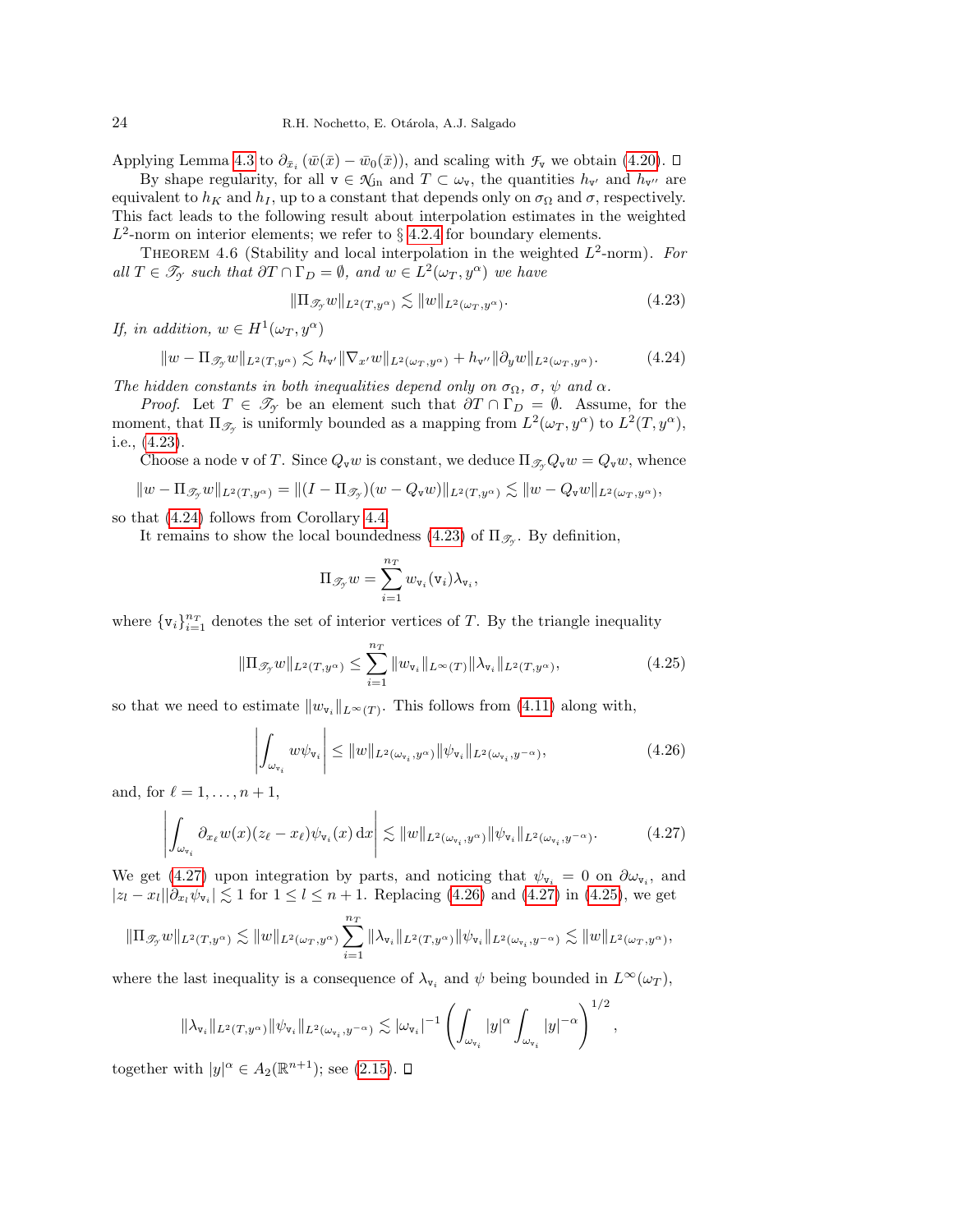

<span id="page-24-0"></span>FIG. 4.1. A generic element  $T = K \times I$  in three dimensions: a quadrilateral prism.

<span id="page-24-5"></span>4.2.3. Weighted  $H^1$  interpolation estimates on interior elements. Here we prove interpolation estimates on the first derivatives for interior elements. The, rather technical, proof is an adaption of [\[30,](#page-44-15) Theorem 2.5] to our particular geometric setting. In contrast to [\[30,](#page-44-15) Theorem 2.5], we do not have the symmetries of a cube. However, exploiting the Cartesian product structure of the elements  $T = K \times I$ , we are capable of handling the anisotropy in the extended variable  $y$  for general shape-regular graded meshes  $\mathscr{T}_{\gamma}$ . This is the content of the following result.

<span id="page-24-6"></span>THEOREM 4.7 (Stability and local interpolation: interior elements). Let  $T \in \mathcal{T}_{\gamma}$ be such that  $\partial T \cap \Gamma_D = \emptyset$ . For all  $w \in H^1(\omega_T, y^{\alpha})$  we have the stability bounds

$$
\|\nabla_{x'}\Pi_{\mathscr{T}_{\mathcal{I}}}w\|_{L^{2}(T,y^{\alpha})} \lesssim \|\nabla_{x'}w\|_{L^{2}(\omega_{T},y^{\alpha})},\tag{4.28}
$$

<span id="page-24-4"></span><span id="page-24-3"></span>
$$
\|\partial_y \Pi_{\mathscr{T}_y} w\|_{L^2(T, y^{\alpha})} \lesssim \|\partial_y w\|_{L^2(\omega_T, y^{\alpha})},\tag{4.29}
$$

and, for all  $w \in H^2(\omega_T, y^{\alpha})$  and  $j = 1, ..., n + 1$  we have the error estimates

<span id="page-24-1"></span>
$$
\|\partial_{x_j}(w-\Pi_{\mathscr T_y}w)\|_{L^2(T,y^\alpha)}\lesssim h_{\mathtt v'}\|\nabla_{x'}\partial_{x_j}w\|_{L^2(\omega_T,y^\alpha)}+h_{\mathtt v''}\|\partial_y\partial_{x_j}w\|_{L^2(\omega_T,y^\alpha)}. \eqno(4.30)
$$

*Proof.* To exploit the particular structure of T, we label its vertices in an appro-priate way; see Figure [4.1](#page-24-0) for the three-dimensional case. In general, if  $T = K \times [a, b]$ , we first assign a numbering  $\{v_k\}_{k=1,\dots,2^n}$  to the nodes that belong to  $K \times \{a\}$ . If  $(\tilde{\mathbf{v}}', b)$  is a vertex in  $K \times \{b\}$ , then there is a  $\mathbf{v}_k \in K \times \{a\}$  such that  $\tilde{\mathbf{v}}' = \mathbf{v}'_k$ , and we set  $v_{k+2^n} = \tilde{v}$ . We proceed in three steps.

|1 Derivative  $\partial_y$  in the extended dimension. We wish to obtain a bound for the norm  $\|\partial_y(w - \Pi_{\mathscr{T}_y}w)\|_{L^2(T, y^\alpha)}$ . Since,  $w - \Pi_{\mathscr{T}_y}w = (w - w_{\mathtt{v}_1}) + (w_{\mathtt{v}_1} - \Pi_{\mathscr{T}_y}w)$  and an estimate for the difference  $w - w_{v_1}$  is given in Lemma [4.5,](#page-22-4) it suffices to consider  $q := w_{\mathsf{v}_1} - \Pi_{\mathscr{T}_{\mathsf{v}}} w \in \mathbb{Q}_1$ . Thanks to the special labeling of the nodes and the tensor product structure of the elements, i.e.,  $\partial_y \lambda_{\mathbf{v}_{i+2^n}} = -\partial_y \lambda_{\mathbf{v}_i}$ , we get

$$
\partial_y q = \sum_{i=1}^{2^{n+1}} q(\mathbf{v}_i) \partial_y \lambda_{\mathbf{v}_i} = \sum_{i=1}^{2^n} (q(\mathbf{v}_i) - q(\mathbf{v}_{i+2^n})) \partial_y \lambda_{\mathbf{v}_i},
$$

so that

<span id="page-24-2"></span>
$$
\|\partial_y q\|_{L^2(T, y^{\alpha})} \le \sum_{i=1}^{2^n} |q(\mathbf{v}_i) - q(\mathbf{v}_{i+2^n})| \|\partial_y \lambda_{\mathbf{v}_i}\|_{L^2(T, y^{\alpha})}.
$$
 (4.31)

We now set  $i = 1$  and proceed to estimate the difference  $|q(\mathbf{v}_1) - q(\mathbf{v}_{1+2^n})|$ . By the definitions of  $\Pi_{\mathscr{T}_{\mathcal{T}}}$  and q, we have  $\Pi_{\mathscr{T}_{\mathcal{T}}}w(\mathsf{v}_1) = w_{\mathsf{v}_1}(\mathsf{v}_1)$ , whence

$$
\delta q(\mathbf{v}_1) := q(\mathbf{v}_1) - q(\mathbf{v}_{1+2^n}) = w_{\mathbf{v}_{1+2^n}}(\mathbf{v}_{1+2^n}) - w_{\mathbf{v}_1}(\mathbf{v}_{1+2^n}),
$$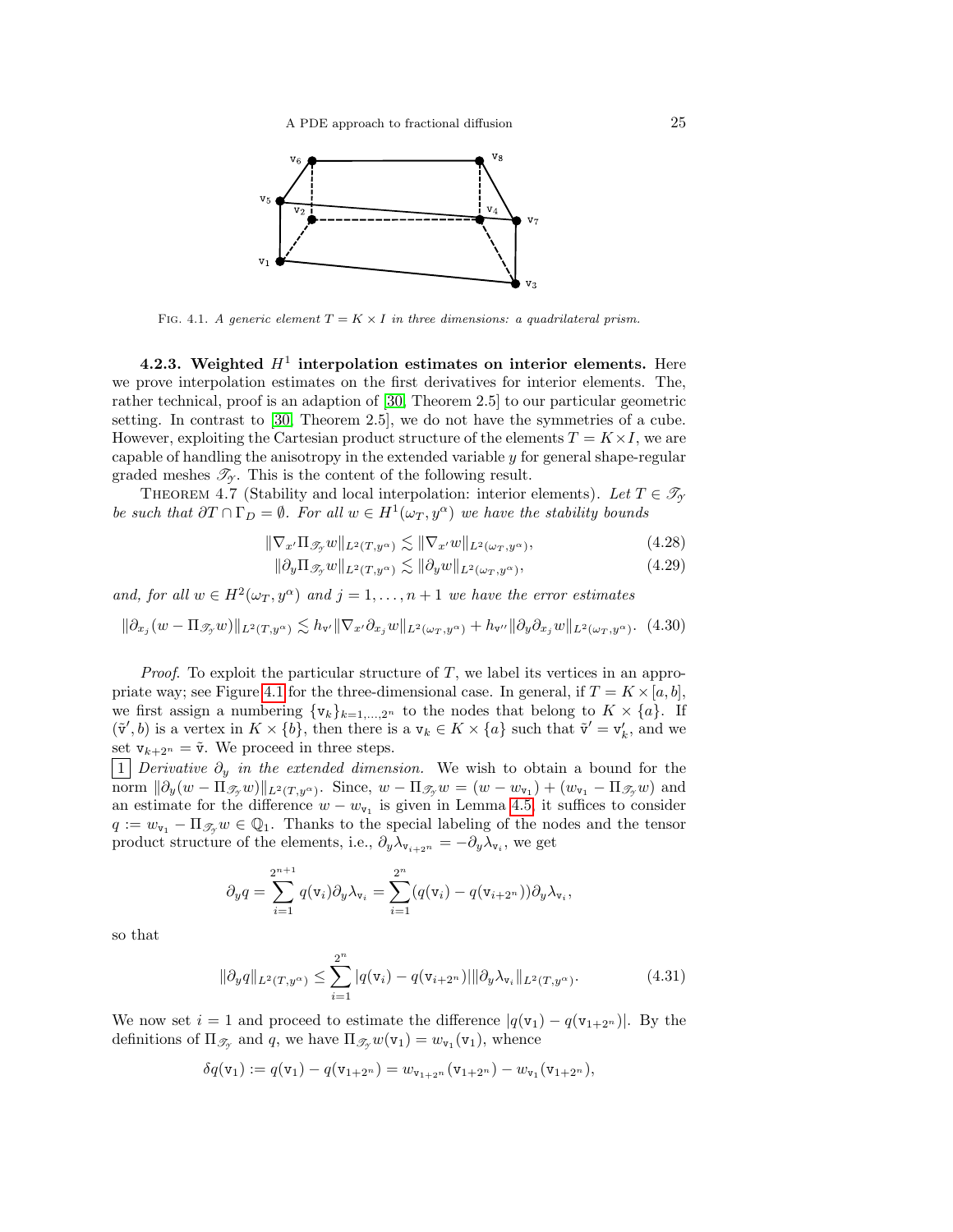and by the definition [\(4.11\)](#page-20-2) of the averaged Taylor polynomial we have

<span id="page-25-0"></span>
$$
\delta q(\mathbf{v}_1) = \int_{\omega_{\mathbf{v}_{1+2^n}}} P(x, \mathbf{v}_{1+2^n}) \psi_{\mathbf{v}_{1+2^n}}(x) dx - \int_{\omega_{\mathbf{v}_1}} P(x, \mathbf{v}_{1+2^n}) \psi_{\mathbf{v}_1}(x) dx.
$$
 (4.32)

Recalling the operator  $\odot$ , introduced in [\(2.4\)](#page-3-2), we notice that, for  $h_{\mathbf{v}} = (h_{\mathbf{v'}}, h_{\mathbf{v''}})$ and  $z \in \mathbb{R}^{n+1}$ , the vector  $h_{\mathbf{v}} \odot z$  is uniformly equivalent to  $(h_K z', h_I z'')$  for all  $T =$  $K \times I$  in the star  $\omega_{\mathbf{v}}$ . Changing variables in [\(4.32\)](#page-25-0) yields

<span id="page-25-2"></span>
$$
\delta q(\mathbf{v}_1) = \int \left( P(\mathbf{v}_{1+2^n} - h_{\mathbf{v}_{1+2^n}} \odot z, \mathbf{v}_{1+2^n}) - P(\mathbf{v}_1 - h_{\mathbf{v}_1} \odot z, \mathbf{v}_{1+2^n}) \right) \psi(z) \, dz. \tag{4.33}
$$

To estimate this expression define

<span id="page-25-3"></span>
$$
\theta = (0, \theta'') = \left(0, \mathbf{v}_{1+2^n}'' - \mathbf{v}_1'' + (h_{\mathbf{v}_1''} - h_{\mathbf{v}_{1+2^n}''})z''\right),\tag{4.34}
$$

and  $F_z(t) = P(\mathbf{v}_1 - h_{\mathbf{v}_1} \odot z + t\theta, \mathbf{v}_{1+2^n})$ . Using that  $\mathbf{v}'_1 = \mathbf{v}'_{1+2^n}$  and  $h_{\mathbf{v}'_1} = h_{\mathbf{v}'_{1+2^n}}$ , we easily obtain

$$
P(\mathbf{v}_{1+2^n}-h_{\mathbf{v}_{1+2^n}}\odot z,\mathbf{v}_{1+2^n})-P(\mathbf{v}_1-h_{\mathbf{v}_1}\odot z,\mathbf{v}_{1+2^n})=F_z(1)-F_z(0).
$$

Consequently,

<span id="page-25-1"></span>
$$
\delta q(\mathbf{v}_1) = \int \int_0^1 F'_z(t) \psi(z) dt dz = \int_0^1 \int F'_z(t) \psi(z) dz dt,
$$
 (4.35)

and since  $\psi$  is bounded in  $L^{\infty}$  and supp  $\psi = D \subset B_1 \times (-1,1)$ , we need to estimate the integral

$$
I(t) = \int_D |F'_z(t)| \,\mathrm{d}z, \quad 0 \le t \le 1.
$$

Invoking the definitions of  $F_z$  and  $P(x, y)$ , we deduce

$$
F'_{z}(t) = \nabla_x P(\mathbf{v}_1 - h_{\mathbf{v}_1} \odot z + t\theta, \mathbf{v}_{1+2^n}) \cdot \theta,
$$

and

$$
\nabla_x P(x, \mathbf{v}) = D^2 w(x) \cdot (\mathbf{v} - x).
$$

Using these two expressions, we arrive at

F

$$
I(t) \leq \int_{D} ( \left| \partial_{yy}^{2} w(v_{1} - h_{v_{1}} \odot z + t\theta) \right| |v''_{1+2^{n}} - v''_{1} + h_{v''_{1}} z'' - t\theta''| + \left| \partial_{y} \nabla_{x'} w(v_{1} - h_{v_{1}} \odot z + t\theta) \right| |v'_{1+2^{n}} - v'_{1} + h_{v'_{1}} z'| ) |\theta''| dz,
$$

Now, since  $|z'|, |z''| \leq 1$  and  $0 \leq t \leq 1$ , we see that

$$
|\mathbf{v}_{1+2^n}' - \mathbf{v}_1' + h_{\mathbf{v}_1'}z'| \lesssim h_{\mathbf{v}_1'}, \qquad |\mathbf{v}_{1+2^n}'' - \mathbf{v}_1'' + h_{\mathbf{v}_1''}z'' - t\theta''| \lesssim h_{\mathbf{v}_1''}.
$$

Consequently,

$$
I(t) \lesssim \int_D \left( \left| \partial_{yy}^2 w(\mathbf{v}_1 - h_{\mathbf{v}_1} \odot z + t\theta) \right| h_{\mathbf{v}_1''}^2 + \left| \partial_y \nabla_{x'} w(\mathbf{v}_1 - h_{\mathbf{v}_1} \odot z + t\theta) \right| h_{\mathbf{v}_1'} h_{\mathbf{v}_1''} \right) dz.
$$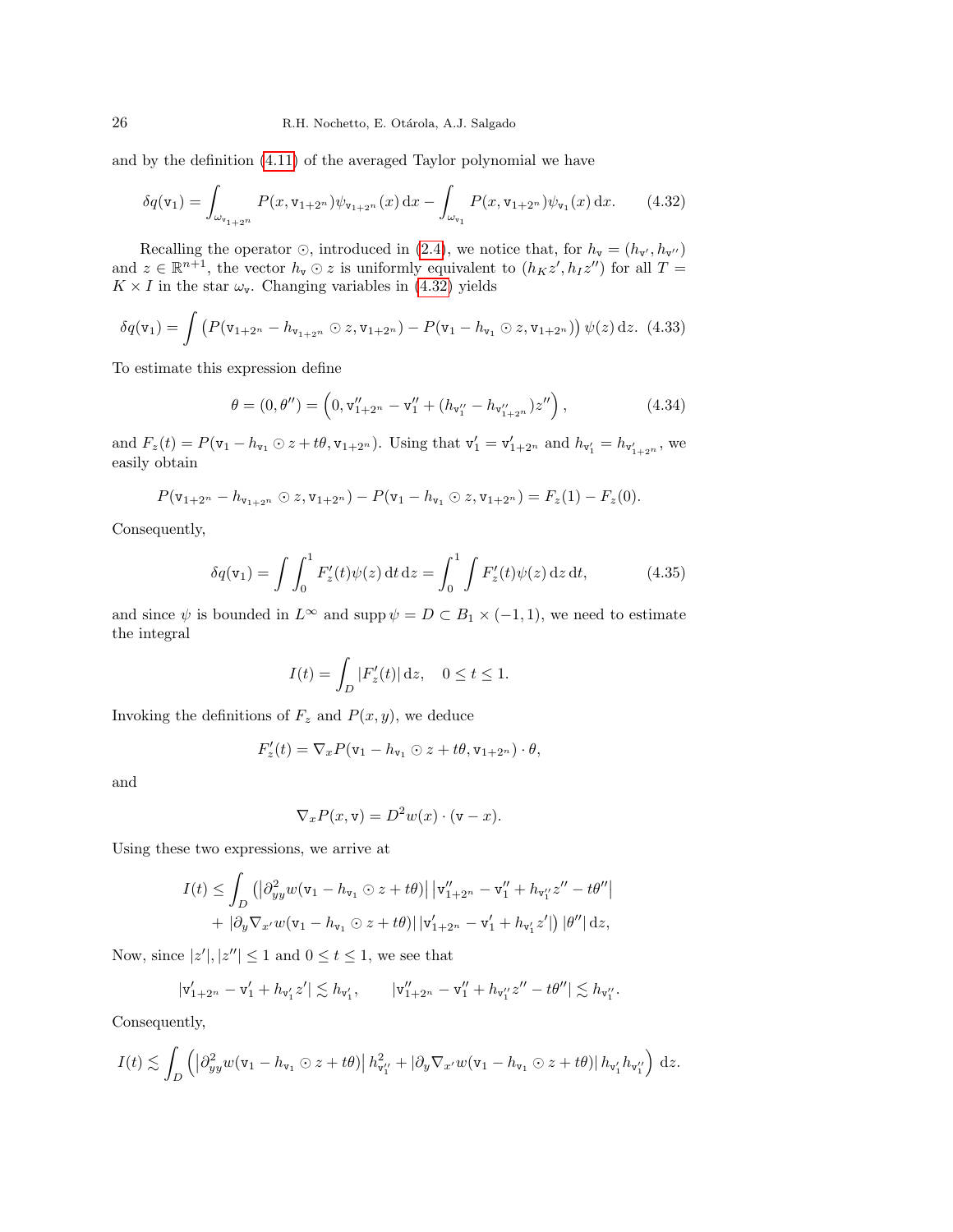Changing variables, via  $\tau = \mathbf{v}_1 - h_{\mathbf{v}_1} \odot z + t\theta$ , we obtain

$$
I(t) \lesssim \int_{\omega_T} \left( \frac{h_{\mathbf{v}_1''}}{h_{\mathbf{v}_1'}} \left| \partial_{yy}^2 w(\tau) \right| + \frac{1}{h_{\mathbf{v}_1'}^{n-1}} \left| \partial_y \nabla_{x'} w(\tau) \right| \right) d\tau, \tag{4.36}
$$

because the support D of  $\psi$  is contained in  $B_{1/\sigma_{\Omega}} \times (-1/\sigma_{\gamma}, 1/\sigma_{\gamma})$ , and so is mapped into  $\omega_{\mathbf{v}_1} \subset \omega_T$ . Notice also that  $h_{\mathbf{v}_1''} \lesssim (1-t)h_{\mathbf{v}_1''} + th_{\mathbf{v}_{1+2}''}$ . This implies

$$
I(t) \lesssim \left(\frac{h_{v_1''}}{h_{v_1'}} \|\partial_{yy}^2 w\|_{L^2(\omega_T, y^\alpha)} + \frac{1}{h_{v_1'}} \|\nabla_{x'} \partial_y w\|_{L^2(\omega_T, y^\alpha)}\right) \|1\|_{L^2(\omega_T, y^{-\alpha})}, \quad (4.37)
$$

which, together with [\(4.35\)](#page-25-1), yields

$$
|\delta q(\mathbf{v}_1)||\partial_y \lambda_{\mathbf{v}_1}||_{L^2(T, y^{\alpha})} \lesssim \left(\frac{h_{\mathbf{v}_1''}}{h_{\mathbf{v}_1}^n} \|\partial_{yy}^2 w\|_{L^2(\omega_T, y^{\alpha})} + \frac{1}{h_{\mathbf{v}_1'}^{n-1}} \|\nabla_{x'} \partial_y w\|_{L^2(\omega_T, y^{\alpha})}\right) \cdot \|1\|_{L^2(\omega_T, y^{-\alpha})} \|\partial_y \lambda_{\mathbf{v}_1}\|_{L^2(T, y^{\alpha})}.
$$
\n(4.38)

Since  $|y|^{\alpha} \in A_2(\mathbb{R}^{n+1})$ , we have

<span id="page-26-0"></span>
$$
\|1\|_{L^2(\omega_T,y^{-\alpha})}\|\partial_y\lambda_{\mathtt{v}_1}\|_{L^2(T,y^{\alpha})}\lesssim h^n_{\mathtt{v}'_1}\frac{1}{h_{\mathtt{v}''_1}}\left(\int_I y^{-\alpha}\right)^{\frac{1}{2}}\left(\int_I y^{\alpha}\right)^{\frac{1}{2}}\lesssim h^n_{\mathtt{v}'_1}.
$$

Replacing this into [\(4.38\)](#page-26-0), we obtain

<span id="page-26-1"></span>
$$
|\delta q(\mathbf{v}_1)||\partial_y \lambda_{\mathbf{v}_1}||_{L^2(T, y^{\alpha})} \lesssim h'_{\mathbf{v}_1} \|\nabla_{x'} \partial_y w||_{L^2(\omega_T, y^{\alpha})} + h_{\mathbf{v}_1''} \|\partial_{yy}^2 w||_{L^2(\omega_T, y^{\alpha})}, \qquad (4.39)
$$

which, in this case, implies [\(4.30\)](#page-24-1).

We now proceed to estimate the differences  $|q(\mathbf{v}_i) - q(\mathbf{v}_{i+2^n})|$  in [\(4.31\)](#page-24-2) for  $i =$  $2, \ldots, 2^n$ . We employ the arguments presented in [\[30,](#page-44-15) Theorem 2.5] in conjunction with the techniques developed to get the estimate [\(4.39\)](#page-26-1). We start by writing

$$
q(\mathbf{v}_i) - q(\mathbf{v}_{i+2^n}) = w_{\mathbf{v}_1}(\mathbf{v}_i) - w_{\mathbf{v}_i}(\mathbf{v}_i) - (w_{\mathbf{v}_1}(\mathbf{v}_{i+2^n}) - w_{\mathbf{v}_{i+2^n}}(\mathbf{v}_{i+2^n}))
$$
  
=  $w_{\mathbf{v}_1}(\mathbf{v}_i) - w_{\mathbf{v}_1}(\mathbf{v}_{i+2^n}) - (w_{\mathbf{v}_i}(\mathbf{v}_i) - w_{\mathbf{v}_i}(\mathbf{v}_{i+2^n}))$   
+  $(w_{\mathbf{v}_{i+2^n}}(\mathbf{v}_{i+2^n}) - w_{\mathbf{v}_i}(\mathbf{v}_{i+2^n})) = I - II + III.$ 

Term  $III$  is identical to [\(4.32\)](#page-25-0). The novelty here is the presence of terms I and II which, in view of [\(4.11\)](#page-20-2) and the fact that  $v'_i = v'_{i+2^n}$  for  $i = 2, \ldots, 2^n$ , can be rewritten as

$$
I - II = \int_{\omega_{\mathbf{v}_1}} (\mathbf{v}_i'' - \mathbf{v}_{i+2^n}') \partial_y w(x) \psi_{\mathbf{v}_1}(x) dx - \int_{\omega_{\mathbf{v}_i}} (\mathbf{v}_i'' - \mathbf{v}_{i+2^n}') \partial_y w(x) \psi_{\mathbf{v}_i}(x) dx
$$
  
= 
$$
(\mathbf{v}_i'' - \mathbf{v}_{i+2^n}' ) \int (\partial_y w(\mathbf{v}_1 - h_{\mathbf{v}_1} \odot z) - \partial_y w(\mathbf{v}_i - h_{\mathbf{v}_i} \odot z)) \psi(z) dz.
$$

To estimate this expression, we define  $\vartheta = (\mathbf{v}'_1 - \mathbf{v}'_i - (h_{\mathbf{v}'_1} - h_{\mathbf{v}'_i})z', 0)$ , and the function  $G_z(t) = \partial_y w(\mathbf{v}_i - h_{\mathbf{v}_i} \odot z + t\vartheta)$ . Then, by using  $\mathbf{v}_1'' = \mathbf{v}_i''$  and  $h_{\mathbf{v}_1''} = h_{\mathbf{v}_i''}$  for  $i = 2, \ldots, 2^n$ , we arrive at

$$
I - II = (\mathbf{v''_i} - \mathbf{v''_{i+2n}}) \int_0^1 \int G'_z(t) \psi(z) \,dz \,dt.
$$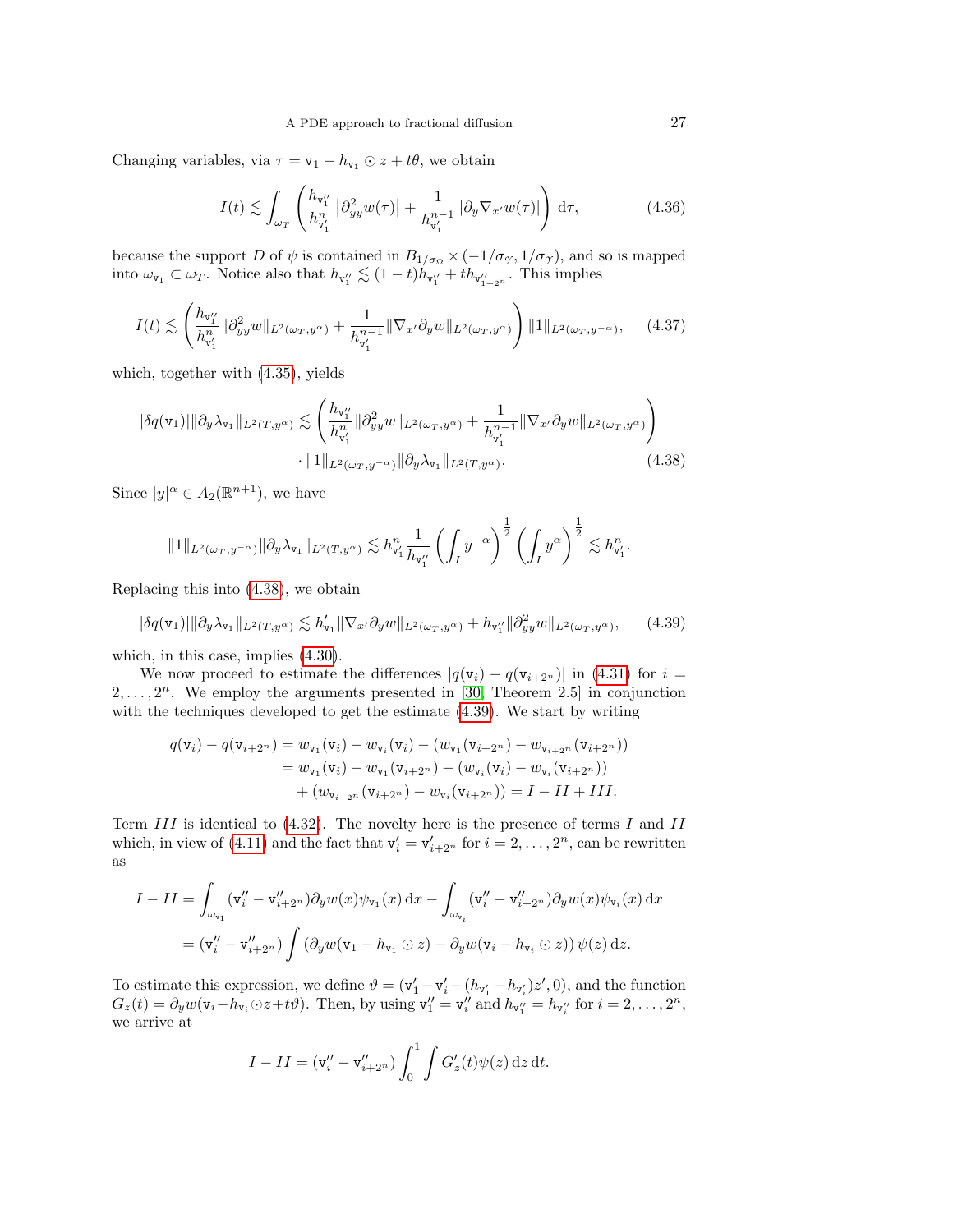Proceeding as in the case  $i = 1$ , we obtain

$$
|I-II|\|\partial_y\lambda_{\mathtt{v}_i}\|_{L^2(T,y^{\alpha})} \lesssim h_{\mathtt{v}'_i}\|\partial_y\nabla_{x'} w\|_{L^2(\omega_T,y^{\alpha})}.
$$

Collecting the estimates above for  $i = 2, \ldots, 2<sup>n</sup>$ , we finally get

$$
|q(\mathbf{v}_i)-q(\mathbf{v}_{i+2^n})|\|\partial_y\lambda_{\mathbf{v}_i}\|_{L^2(T,y^{\alpha})} \lesssim h_{\mathbf{v}'}\|\partial_y\nabla_{x'} w\|_{L^2(\omega_T,y^{\alpha})}+h_{\mathbf{v}''}\|\partial_{yy} w\|_{L^2(\omega_T,y^{\alpha})}.
$$

This together with [\(4.39\)](#page-26-1) implies the desired estimate [\(4.30\)](#page-24-1) for  $j = n + 1$ .

2 Derivatives  $\nabla_{x'}$  in the domain  $\Omega$ . To prove an estimate for  $\nabla_{x'}(w - \Pi_{\mathscr{T},v}(w))$  we notice that, given a vertex v, the associated basis function  $\lambda_{\mathbf{v}}$  can be written as  $\lambda_{\mathbf{v}}(x) = \Lambda_{\mathbf{v}'}(x') \mu_{\mathbf{v}''}(y)$ , where  $\Lambda_{\mathbf{v}'}$  is the canonical  $\mathbb{Q}_1$  basis function on the variable x' associated to the node v' in the triangulation  $\mathcal{T}_{\Omega}$ , and  $\mu_{\mathbf{v}''}$  corresponds to the piecewise  $\mathbb{P}_1$  basis function associated to the node  $v''$ . Recall that, by construction, the basis  $\{\Lambda_i\}_{i=1}^{2^n}$  possesses the so-called partition of unity property, i.e.,

<span id="page-27-0"></span>
$$
\sum_{i=1}^{2^n} \Lambda_{\mathbf{v}'_i}(x') = 1 \quad \forall x' \in K, \qquad \Longrightarrow \qquad \sum_{i=1}^{2^n} \nabla_{x'} \Lambda_{\mathbf{v}'_i}(x') = 0 \quad \forall x' \in K. \tag{4.40}
$$

This implies that, for every  $q \in \mathbb{Q}_1(T)$ ,

$$
\nabla_{x'}q = \sum_{i=1}^{2^{n+1}} q(\mathbf{v}_i) \nabla_{x'} \lambda_{\mathbf{v}_i} = \sum_{i=1}^{2^n} \left( q(\mathbf{v}_i) \mu_{\mathbf{v}'_i}(y) + q(\mathbf{v}_{i+2^n}) \mu_{\mathbf{v}''_{i+2^n}}(y) \right) \nabla_{x'} \Lambda_{\mathbf{v}'_i}(x')
$$
  
= 
$$
\sum_{i=1}^{2^n} \left[ (q(\mathbf{v}_i) - q(\mathbf{v}_1)) \mu_{\mathbf{v}''_i}(y) + (q(\mathbf{v}_{i+2^n}) - q(\mathbf{v}_{1+2^n})) \mu_{\mathbf{v}''_{i+2^n}}(y) \right] \nabla_{x'} \Lambda_{\mathbf{v}'_i}(x'),
$$

whence, for  $j = 1, \ldots, n$ ,

$$
\|\partial_{x_j}q\|_{L^2(T,y^{\alpha})}\lesssim \sum_{i=1}^{2^n}|q(\mathtt{v}_i)-q(\mathtt{v}_1)|\|\mu_{\mathtt{v}''_i}\partial_{x_j}\Lambda_{\mathtt{v}'_i}\|_{L^2(T,y^{\alpha})} +\sum_{i=1}^{2^n}|q(\mathtt{v}_{1+2^n})-q(\mathtt{v}_{i+2^n})|\|\mu_{\mathtt{v}''_{i+2^n}}\partial_{x_j}\Lambda_{\mathtt{v}'_i}\|_{L^2(T,y^{\alpha})}.
$$

This expression shows that the same techniques developed for the previous step lead to [\(4.30\)](#page-24-1). In fact, we let  $q = w_{\nu_1} - \Pi_{\mathscr{T}_{\gamma}} w \in \mathbb{Q}_1$  and estimate  $\delta q(\nu_i) := q(\nu_i) - q(\nu_1)$ and  $\delta q(\mathbf{v}_{i+2^n}) := q(\mathbf{v}_{i+2^n}) - q(\mathbf{v}_{1+2^n})$  for  $i = 2, ..., 2^n$  as follows; we deal with  $\delta q(\mathbf{v}_i)$ only because the same argument applies to  $\delta q(\mathbf{v}_{i+2^n})$ . Using [\(4.11\)](#page-20-2) and changing variables, we derive

$$
\delta q(\mathbf{v}_i) = w_{\mathbf{v}_1}(\mathbf{v}_i) - w_{\mathbf{v}_i}(\mathbf{v}_i) = \int \left( P(\mathbf{v}_1 - h_{\mathbf{v}_1} \odot z, \mathbf{v}_i) - P(\mathbf{v}_i - h_{\mathbf{v}_i} \odot z, \mathbf{v}_i) \right) \psi(z) dz.
$$

Defining the vector  $\rho := (\rho_1, 0) = (\mathbf{v}'_1 - \mathbf{v}'_i + (h'_{\mathbf{v}_1} - h'_{\mathbf{v}_i})z', 0)$  and  $H_z(t) := P(\mathbf{v}_i$  $h_{\mathbf{v}_i} \odot z + t\varrho, \mathbf{v}_i)$  yields

$$
\delta q(\mathbf{v}_i) = \int_0^1 \int H'_z(t) \psi(z) \, \mathrm{d}z \, \mathrm{d}t.
$$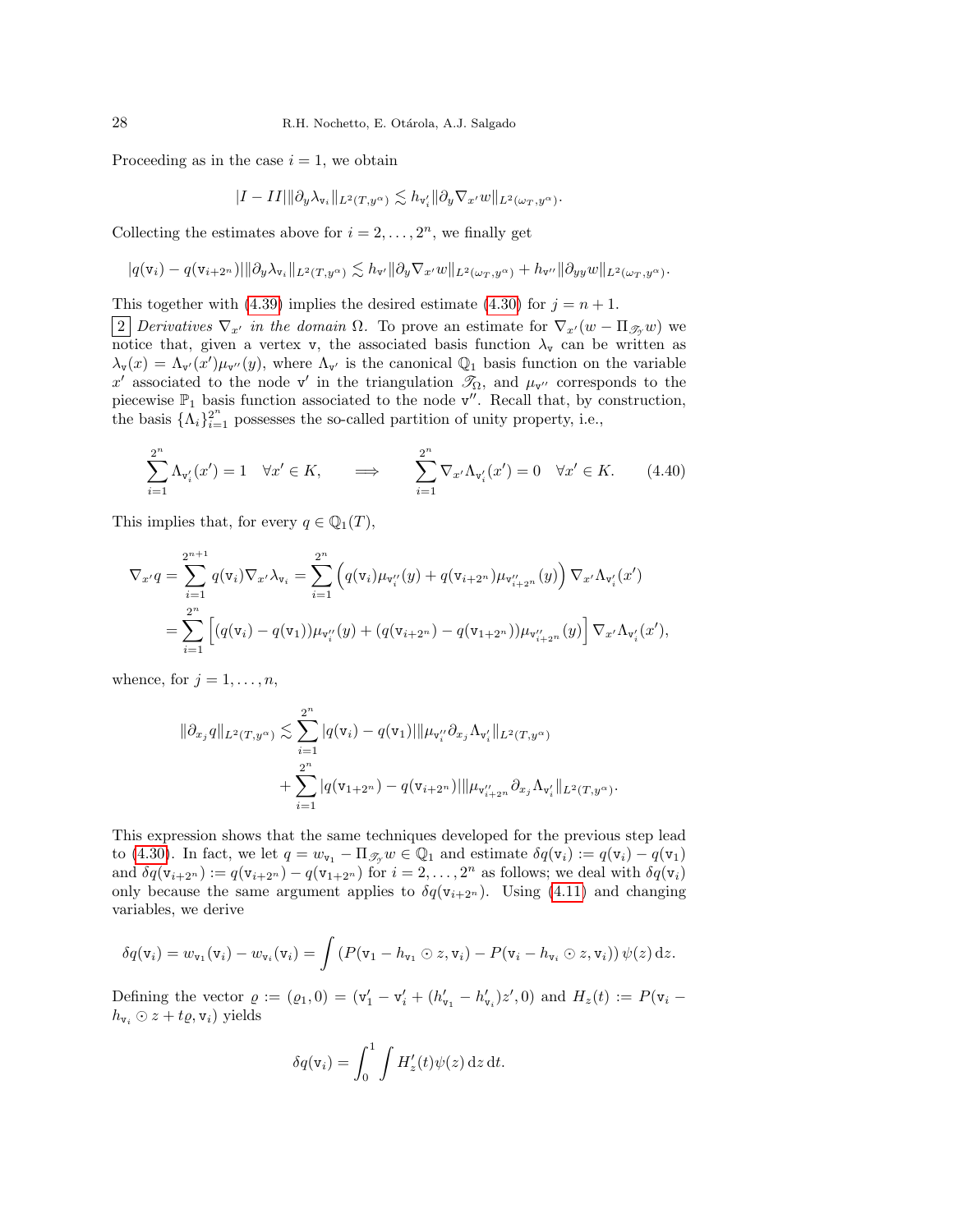Since  $\psi$  is bounded in  $L^{\infty}$  and supp  $\psi \subset D$ , we next invoke the definitions of  $H_z$  and the polynomial  $P$ , to deduce

$$
\int |H'_z(t)\psi(z)| dz \lesssim \int_D |\nabla_{x'} \partial_{x_j} w(\mathbf{v}_i - h_{\mathbf{v}_i} \odot z + t\varrho)| |h_{\mathbf{v}'_i} z' + t\varrho_1||\varrho_1| dz + \int_D |\partial_y \partial_{x_j} w(\mathbf{v}_i - h_{\mathbf{v}_i} \odot z + t\varrho)| |h_{\mathbf{v}''_i} z''| |\varrho_1| dz.
$$

Arguing as with the estimate [\(4.39\)](#page-26-1), and using the scaling result

$$
||1||_{L^2(\omega_T,y^\alpha)}||\mu_{\mathtt{v}''_i}\partial_{x_j}\Lambda_{\mathtt{v}'_i}||_{L^2(T,y^\alpha)}\lesssim h_{\mathtt{v}'_i}^{n-1}h_{\mathtt{v}''_i},
$$

we infer that

$$
|\delta q(\mathbf{v}_i)| \|\mu_{\mathbf{v}_i''}\partial_{x_j}\Lambda_{\mathbf{v}_i'}\|_{L^2(T,y^\alpha)} \lesssim h_{\mathbf{v}_i'}\|\nabla_{x'}\partial_{x_j}w\|_{L^2(\omega_T,y^\alpha)} + h_{\mathbf{v}_i''}\|\partial_y\partial_{x_j}w\|_{L^2(\omega_T,y^\alpha)}.
$$

Finally, collecting the above estimates we obtain [\(4.30\)](#page-24-1) for  $\partial_{x_i}$  with  $j = 1, \ldots, n$ .  $\boxed{3}$  Stability. It remains to prove [\(4.28\)](#page-24-3) and [\(4.29\)](#page-24-4). By the triangle inequality,

$$
\|\partial_y\Pi_{\mathscr{T}_y}w\|_{L^2(T,y^\alpha)}\leq \|\partial_y(w-\Pi_{\mathscr{T}_y}w)\|_{L^2(T,y^\alpha)}+\|\partial_yw\|_{L^2(T,y^\alpha)},
$$

so that it suffices to estimate the first term. Add and subtract  $w_{\mathbf{v}_1}$ ,

<span id="page-28-0"></span>
$$
\|\partial_y(w - \Pi_{\mathscr{T}_{\mathcal{I}}} w)\|_{L^2(T, y^{\alpha})} \le \|\partial_y(w - w_{\mathbf{v}_1})\|_{L^2(T, y^{\alpha})} + \|\partial_y(w_{\mathbf{v}_1} - \Pi_{\mathscr{T}_{\mathcal{I}}} w)\|_{L^2(T, y^{\alpha})}.
$$
(4.41)

Let us estimate the first term. The definition of  $\psi_{\mathbf{v}_1}$ , together with  $|y|^{\alpha} \in A_2(\mathbb{R}^{n+1})$ implies  $\|\psi_{\mathbf{v}_1}\|_{L^2(\omega_{\mathbf{v}_1},y^{-\alpha})}\|1\|_{L^2(\omega_{\mathbf{v}_1},y^{\alpha})}\lesssim 1$ , whence invoking the definition [\(4.11\)](#page-20-2) of the regularized Taylor polynomial  $w_{\mathtt{v}_1}$  yields

$$
\|\partial_y w_{\mathbf{v}_1}\|_{L^2(T,y^{\alpha})} \le \|\partial_y w\|_{L^2(\omega_{\mathbf{v}_1},y^{\alpha})},
$$

and

<span id="page-28-2"></span>
$$
\|\partial_y(w - w_{\mathbf{v}_1})\|_{L^2(T, y^{\alpha})} \le \|\partial_y w\|_{L^2(T, y^{\alpha})} + \|\partial_y w_{\mathbf{v}_1}\|_{L^2(T, y^{\alpha})} \lesssim \|\partial_y w\|_{L^2(\omega_{\mathbf{v}_1}, y^{\alpha})}.
$$
(4.42)

To estimate the second term of the right hand side of [\(4.41\)](#page-28-0), we repeat the steps used to obtain [\(4.30\)](#page-24-1), starting from [\(4.32\)](#page-25-0). We recall  $\delta q(\mathbf{v}_i) = q(\mathbf{v}_i) - q(\mathbf{v}_{i+2^n})$ , and we proceed to estimate  $\delta q(\mathbf{v}_1)$ . Integrating by parts and using that  $\psi_{\mathbf{v}_i} = 0$  on  $\partial \omega_{\mathbf{v}_i}$ , we get, for  $\ell = 1, \ldots, n + 1$ ,

$$
\int_{\omega_{\mathbf{v}_i}} \partial_{x_\ell} w(x) (z_\ell - x_\ell) \psi_{\mathbf{v}_i}(x) dx = \int_{\omega_{\mathbf{v}_i}} w(x) \psi_{\mathbf{v}_i}(x) dx \n- \int_{\omega_{\mathbf{v}_i}} w(x) (z_\ell - x_\ell) \partial_{x_\ell} \psi_{\mathbf{v}_i}(x) dx,
$$

whence

<span id="page-28-1"></span>
$$
\delta q(\mathbf{v}_1) = (n+2) \left( \int w(x) \psi_{\mathbf{v}_{1+2^n}} \, dx - \int w(x) \psi_{\mathbf{v}_1} \, dx \right)
$$
  
- 
$$
\int w(x) (\mathbf{v}_{1+2^n} - x) \cdot \nabla \psi_{\mathbf{v}_{1+2^n}}(x) \, dx + \int w(x) (\mathbf{v}_1 - x) \cdot \nabla \psi_{\mathbf{v}_1}(x) \, dx \right.
$$
  
=  $I_1 + I_2.$  (4.43)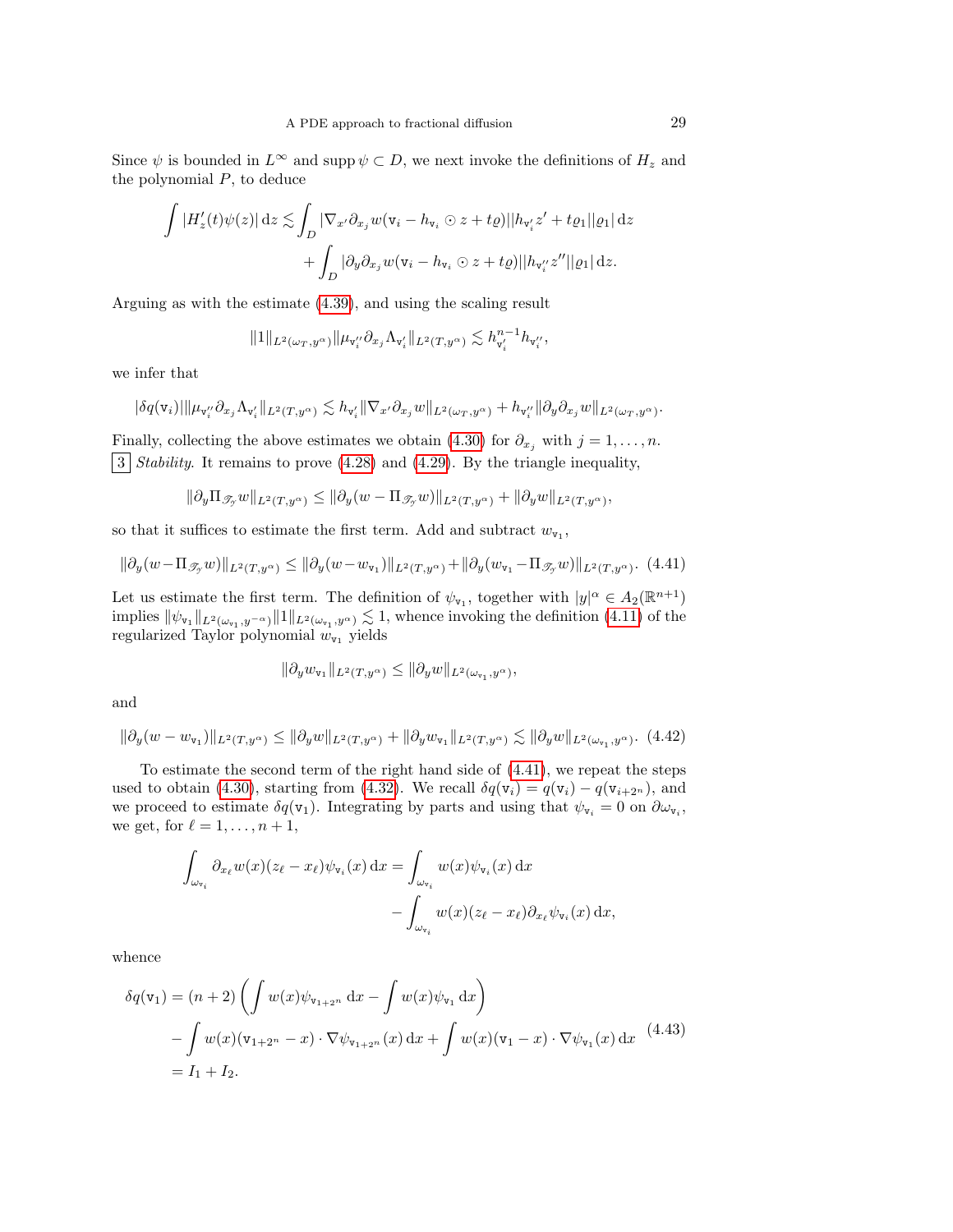To estimate  $I_1$  we consider the same change of variables used to obtain [\(4.33\)](#page-25-2). Define  $G_z(t) = (n+2) \cdot w(v_1 - h_{v_1} \odot z + t\theta)$ , with  $\theta$  as in [\(4.34\)](#page-25-3), and observe that

$$
I_1 = \int_0^1 \int G'_z(t) \psi(z) dz dt = (n+2) \int_0^1 \int \partial_y w(\mathbf{v}_1 - h_{\mathbf{v}_1} \odot z + t\theta) \theta'' \psi(z) dz dt.
$$

Introducing the change of variables  $\tau = \mathbf{v}_1 - h_{\mathbf{v}_1} \odot z + t\theta$ , we obtain

<span id="page-29-1"></span>
$$
|I_1| \lesssim \int_{\omega_T} \frac{1}{h_{\mathbf{v}_1'}^n} |\partial_y w(\tau)| d\tau \le \frac{1}{h_{\mathbf{v}_1'}^n} \|\partial_y w\|_{L^2(\omega_T, y^\alpha)} \|1\|_{L^2(\omega_T, y^{-\alpha})}.
$$
 (4.44)

We now estimate  $I_2$ . Changing variables,

$$
I_2 = \int \left( w(\mathbf{v}_{1+2^n} - h_{\mathbf{v}_{1+2^n}} \odot z) - w(\mathbf{v}_1 - h_{\mathbf{v}_1} \odot z) \right) z' \cdot \nabla_{x'} \psi(z) dz
$$
  
+ 
$$
\int \left( w(\mathbf{v}_{1+2^n} - h_{\mathbf{v}_{1+2^n}} \odot z) z'' - w(\mathbf{v}_1 - h_{\mathbf{v}_1} \odot z) (\vartheta + z'') \right) \partial_y \psi(z) dz
$$
  
=  $I_{2,1} + I_{2,2}$ ,

where  $\vartheta = (\mathbf{v}_{1+2^n}'' - \mathbf{v}_1'')/h_{\mathbf{v}_1''}$ . Arguing as in the derivation of [\(4.44\)](#page-29-1) we obtain

$$
|I_{2,1}|,|I_{2,2}| \lesssim \int_{\omega_T} \frac{1}{h_{\mathsf{v}_1'}^n} |\partial_y w(\tau)| \,d\tau \le \frac{1}{h_{\mathsf{v}_1'}^n} \|\partial_y w\|_{L^2(\omega_T, y^\alpha)} \|1\|_{L^2(\omega_T, y^{-\alpha})}.\tag{4.45}
$$

Inserting  $(4.44)$  and  $(4.45)$  in  $(4.43)$  we deduce

<span id="page-29-2"></span>
$$
|\delta q(\mathbf{v}_1)| \lesssim \frac{1}{h_{\mathbf{v}_1'}^n} \|\partial_y w\|_{L^2(\omega_T, y^{\alpha})} \|1\|_{L^2(\omega_T, y^{-\alpha})},
$$

whence

<span id="page-29-3"></span>
$$
|\delta q(\mathbf{v}_1)|||\partial_y \lambda_{\mathbf{v}_1}||_{L^2(T, y^{\alpha})} \lesssim ||\partial_y w||_{L^2(\omega_T, y^{\alpha})},\tag{4.46}
$$

because  $h_{\mathbf{v}_1'}^{-n} \|\partial_y \lambda_{\mathbf{v}_1}\|_{L^2(\omega_T, y^\alpha)} \|1\|_{L^2(\omega_T, y^{-\alpha})} \leq C$ . Replacing [\(4.46\)](#page-29-3) in [\(4.31\)](#page-24-2), we get

$$
\|\partial_y (w_{\mathtt{v}_1} - \Pi_{\mathscr{T}_{\mathcal{T}}} w)\|_{L^2(T,y^{\alpha})} \lesssim \|\partial_y w\|_{L^2(\omega_T,y^{\alpha})},
$$

which, together with [\(4.41\)](#page-28-0) and [\(4.42\)](#page-28-2), imply the desired result [\(4.29\)](#page-24-4) for  $i = 1$ . For  $i = 2, \ldots, 2<sup>n</sup>$ , the estimates for  $\delta q(\mathsf{v}_i)$  follow the same steps as in  $\lfloor 1 \rfloor$ . To prove the stability bound [\(4.28\)](#page-24-3) we proceed as in  $\boxed{2}$  to estimate the interpolation errors for the  $x'$ -derivatives, but we skip the details.

<span id="page-29-0"></span>4.2.4. Weighted interpolation estimates on boundary elements. Let us now extend the interpolation estimates of  $\S 4.2.2$  $\S 4.2.2$  and  $\S 4.2.3$  $\S 4.2.3$  to elements that intersect the Dirichlet boundary, where the functions to be approximated vanish. To do so, we start by adapting the results of [\[30,](#page-44-15) Theorem 3.1] to our particular case.

We consider, as in [\[30,](#page-44-15) Section 3], different cases according to the relative position of the element T in  $\mathcal{T}_{\gamma}$ . We define the three sets

$$
C_1 = \{ T \in \mathcal{I}_\mathcal{Y} : \partial T \cap \Gamma_D = \emptyset \},
$$
  
\n
$$
C_2 = \{ T \in \mathcal{I}_\mathcal{Y} : \partial T \cap \partial_L C_\mathcal{Y} \neq \emptyset \},
$$
  
\n
$$
C_3 = \{ T \in \mathcal{I}_\mathcal{Y} : \partial T \cap (\Omega \times \{ \mathcal{Y} \}) \neq \emptyset \}.
$$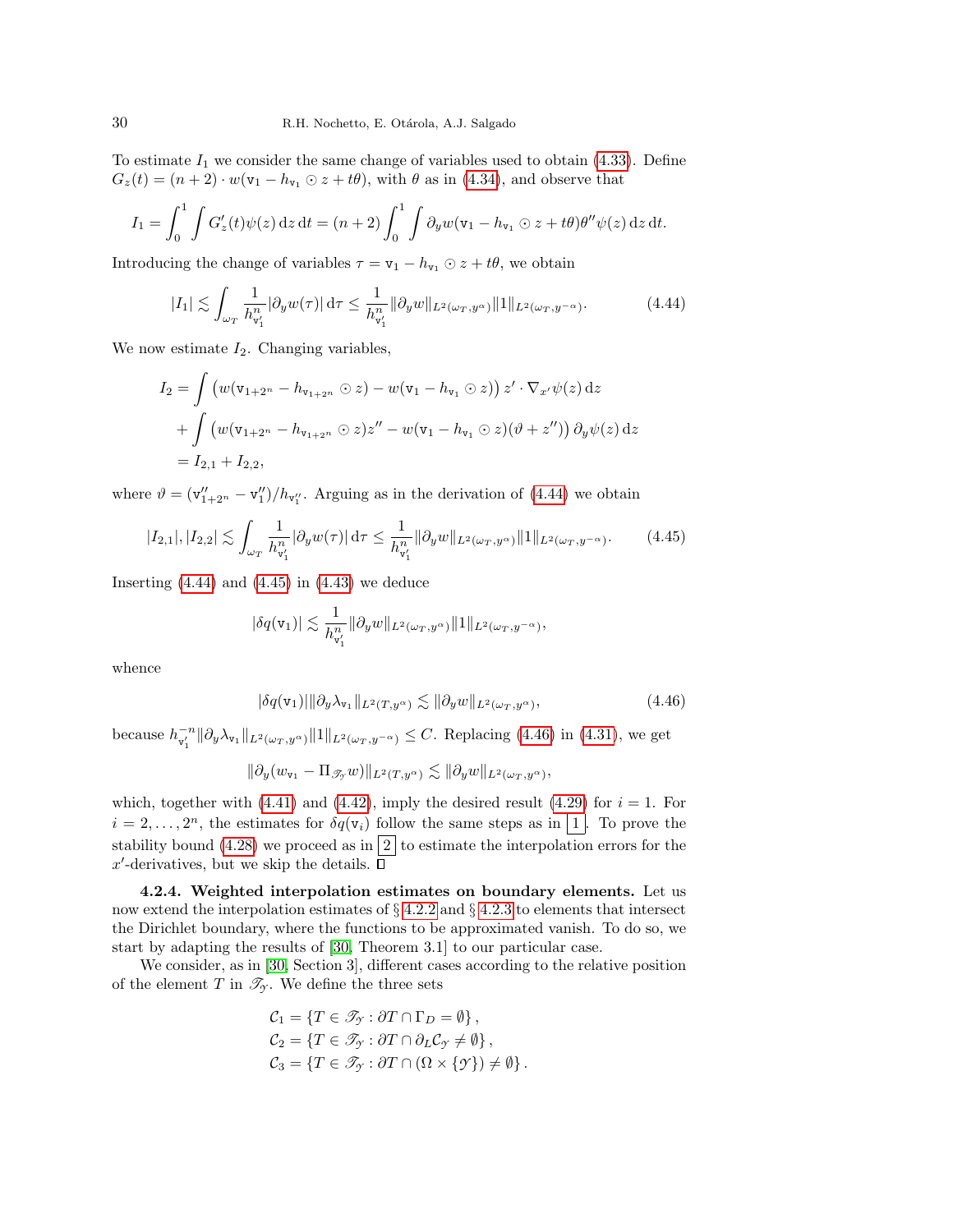The elements in  $C_1$  are interior, so the corresponding interpolation estimate is given in Theorem [4.7.](#page-24-6) Interpolation estimates on elements in  $\mathcal{C}_3$  are a direct consequence of [\[30,](#page-44-15) Theorem 3.1] and Theorem [4.8](#page-30-0) below. This is due to the fact that, since  $\mathcal{Y} \geq 1$ , the weight  $y^{\alpha}$  over  $C_3$  is no longer singular nor degenerate. It remains only to provide interpolation estimates for elements in  $C_2$ .

<span id="page-30-0"></span>THEOREM 4.8 (Weighted  $H^1$  interpolation estimates over elements in  $C_2$ ). Let  $T \in \mathcal{C}_2$  and  $w \in H^1(\omega_T, y^{\alpha})$  vanish on  $\partial T \cap \partial_L \mathcal{C}_{\mathcal{I}}$ . Then, we have the stability bounds

$$
\|\nabla_{x'}\Pi_{\mathscr{T}_{\mathcal{I}}}w\|_{L^{2}(T,y^{\alpha})} \lesssim \|\nabla_{x'}w\|_{L^{2}(\omega_{T},y^{\alpha})},\tag{4.47}
$$

<span id="page-30-2"></span><span id="page-30-1"></span>
$$
\|\partial_y \Pi_{\mathscr{T}_y} w\|_{L^2(T, y^{\alpha})} \lesssim \|\partial_y w\|_{L^2(\omega_T, y^{\alpha})},\tag{4.48}
$$

If, in addition,  $w \in H^2(\omega_T, y^{\alpha})$ , then, for  $j = 1, ..., n + 1$ ,

<span id="page-30-3"></span> $\|\partial_{x_j}(w-\Pi_{\mathscr{T}_{\mathcal{T}}}w)\|_{L^2(T,y^{\alpha})}\lesssim h_{\mathbf{v}'}\|\partial_{x_j}\nabla_{x'}w\|_{L^2(\omega_T,y^{\alpha})}+h_{\mathbf{v}''}\|\partial_{x_j}w\|_{L^2(\omega_T,y^{\alpha})}.$  (4.49)

*Proof.* For simplicity we present the proof in two dimensions. Let  $T = (0, a) \times$  $(0, b) \in C_2$  and let us label its vertices according to Figure [4.1:](#page-24-0)  $\mathbf{v}_1 = (0, 0), \mathbf{v}_2 = (a, 0),$  $v_3 = (0, b), v_4 = (a, b)$ . Notice that this is the worst situation because over such an element the weight becomes degenerate or singular; estimates over other elements of  $C_2$  are simpler. We proceed now to exploit the symmetry of T. By the definition of  $\Pi_{\mathscr{T}_{\gamma}}$  we have

<span id="page-30-4"></span>
$$
\Pi_{\mathcal{I}_{\mathcal{I}}} w|_{T} = w_{\mathtt{v}_{2}}(\mathtt{v}_{2})\lambda_{\mathtt{v}_{2}} + w_{\mathtt{v}_{4}}(\mathtt{v}_{4})\lambda_{\mathtt{v}_{4}}.\tag{4.50}
$$

The proofs of [\(4.47\)](#page-30-1) and [\(4.48\)](#page-30-2) are similar to Step 3 of Theorem [4.7.](#page-24-6) To show [\(4.49\)](#page-30-3), we write the local difference between a function and its interpolant as  $(w-\Pi_{\mathscr{F}_v} w)|_T =$  $(w - w_{\nu_2})|_T + (w_{\nu_2} - \Pi_{\mathscr{T}_{\mathcal{T}}})|_T$ . Proceeding as in the proof of Lemma [4.5,](#page-22-4) we can bound  $\partial_{x_j}(w - w_{\nu_2})|_T$  for  $j = 1, 2$ , in the  $L^2(T, y^{\alpha})$ -norm, by the right hand side of [\(4.49\)](#page-30-3) because this is independent of the trace of w. It remains then to derive a bound for  $(w_{\mathbf{v}_2} - \Pi_{\mathscr{T},w})|_T$ , for which we consider two separate cases.

1 Derivative in the extended direction. We use  $w_{\nu_2} \in \mathbb{Q}_1$ , [\(4.50\)](#page-30-4) and  $\Pi_{\mathscr{T}_{\mathcal{Y}}}w(\nu_1) =$  $\Pi_{\mathscr{T}_{\alpha}}w(\mathsf{v}_3)=0$ , to write

$$
\partial_y(w_{\mathtt{v}_2} - \Pi_{\mathscr{T}_y}w)|_T = (w_{\mathtt{v}_2}(\mathtt{v}_3) - w_{\mathtt{v}_2}(\mathtt{v}_1))\partial_y\lambda_{\mathtt{v}_3} + (w_{\mathtt{v}_2}(\mathtt{v}_4) - w_{\mathtt{v}_4}(\mathtt{v}_4))\partial_y\lambda_{\mathtt{v}_4}.
$$

Since  $w \equiv 0$  on  $\{0\} \times (0, b)$ , then  $\partial_y w \equiv 0$  on  $\{0\} \times (0, b)$ . By the definition of the Taylor polynomial P, given in [\(4.12\)](#page-20-3), and the fact that  $v'_1 = v'_3$ , we obtain

$$
w_{\mathbf{v}_2}(\mathbf{v}_3) - w_{\mathbf{v}_2}(\mathbf{v}_1) = (\mathbf{v}_3'' - \mathbf{v}_1'') \int_{\omega_{\mathbf{v}_2}} \partial_y w(x) \psi_{\mathbf{v}_2}(x) dx
$$
  
=  $(\mathbf{v}_3'' - \mathbf{v}_1'') \int_{\omega_{\mathbf{v}_2}} \int_0^{x'} \partial_{x'y} w(\sigma, y) \psi_{\mathbf{v}_2}(x', y) d\sigma dx' dy.$ 

Therefore

$$
|w_{\mathbf{v}_2}(\mathbf{v}_3) - w_{\mathbf{v}_2}(\mathbf{v}_1)| \lesssim h_{\mathbf{v}_1'} h_{\mathbf{v}_1'} \|\partial_{x'y} w\|_{L^2(\omega_T, y^{\alpha})} \|\psi_{\mathbf{v}_2}\|_{L^2(\omega_T, y^{-\alpha})}
$$
  

$$
\lesssim h_{\mathbf{v}_1'} h_{\mathbf{v}_1'} \frac{h_{\mathbf{v}_1'}^{\frac{1}{2}}}{h_{\mathbf{v}_2'} h_{\mathbf{v}_2'}} \left(\int_0^b y^{-\alpha} dy\right)^{\frac{1}{2}} \|\partial_{x'y} w\|_{L^2(\omega_T, y^{\alpha})}.
$$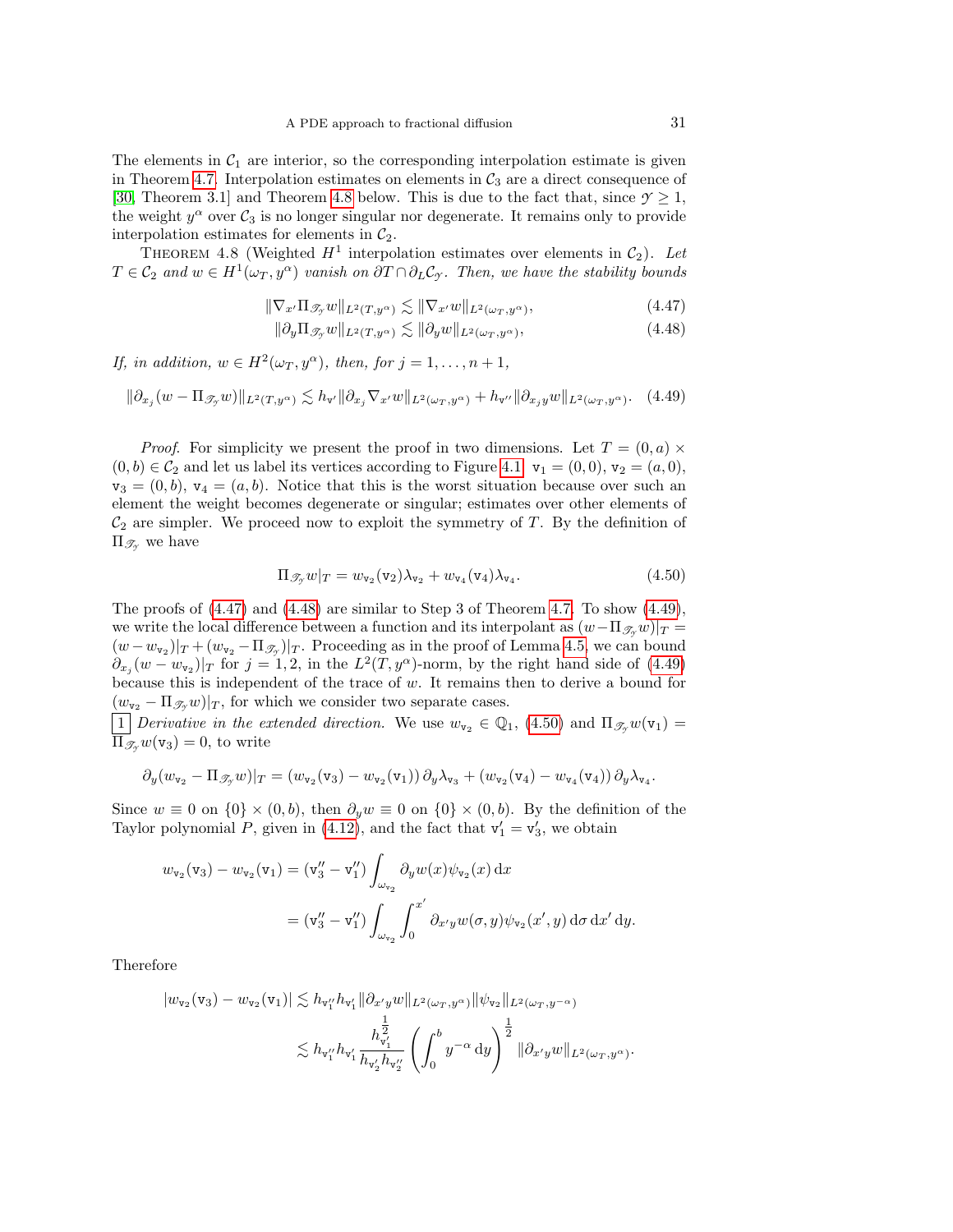Since, in view of the weak shape regularity assumption on the mesh  $\mathcal{I}_{\gamma}$ ,  $h_{\mathbf{v}'_1} \approx h_{\mathbf{v}'_2}$ ,  $h_{\mathsf{v}_1''}=h_{\mathsf{v}_2''}$ , and  $y^{\alpha} \in A_2(\mathbb{R}^{n+1}_+)$ , we conclude that

$$
\|w_{\mathbf{v}_2}(\mathbf{v}_3) - w_{\mathbf{v}_2}(\mathbf{v}_1)\| \partial_y \lambda_{\mathbf{v}_3} \|_{L^2(T, y^{\alpha})} \lesssim \frac{h_{\mathbf{v}_1'}}{h_{\mathbf{v}_1''}} \left( \int_0^b y^{-\alpha} \, dy \int_0^b y^{\alpha} \, dy \right)^{\frac{1}{2}} \times \times \| \partial_{x'y} w \|_{L^2(\omega_T, y^{\alpha})} \lesssim h_{\mathbf{v}_1'} \| \partial_{x'y} w \|_{L^2(\omega_T, y^{\alpha})}.
$$
\n(4.51)

Finally, to bound  $w_{\mathbf{v}_2}(\mathbf{v}_4) - w_{\mathbf{v}_4}(\mathbf{v}_4)$ , we proceed as in Step 1 of the proof of Theo-rem [4.7,](#page-24-6) which is valid regardless of the trace of  $w$ , and deduce

$$
|w_{\mathtt{v}_2}(\mathtt{v}_4)-w_{\mathtt{v}_4}(\mathtt{v}_4)||\partial_y\lambda_{\mathtt{v}_3}\|_{L^2(T,y^\alpha)}\lesssim h_{\mathtt{v}_1'}\|\partial_{x'} y w\|_{L^2(\omega_T,y^\alpha)}+h_{\mathtt{v}_1''}\|\partial_{yy} w\|_{L^2(\omega_T,y^\alpha)}.
$$

This, in conjunction with the previous estimate, yields [\(4.49\)](#page-30-3) for the derivative in the extended direction.

2 Derivative in the x' direction. To estimate  $\partial_{x'}(w_{\mathbf{v}_2} - \Pi_{\mathcal{F}_y}w)|_T$  we proceed as in Theorem [4.7](#page-24-6) and [\[30,](#page-44-15) Theorem 3.1], but we cannot exploit the symmetry of the tensor product structure now. For brevity, we shall only point out the main technical differences. Using, again, that  $(w_{\mathtt{v}_2} - \Pi_{\mathscr{T}_{\gamma}} w) \in \mathbb{Q}_1$ ,

$$
\partial_{x'}(w_{\mathbf{v}_2} - \Pi_{\mathscr{T}_{\mathcal{T}}}w)|_T = w_{\mathbf{v}_2}(\mathbf{v}_1)\partial_{x'}\lambda_{\mathbf{v}_1} + w_{\mathbf{v}_2}(\mathbf{v}_3)\partial_{x'}\lambda_{\mathbf{v}_3} + (w_{\mathbf{v}_2}(\mathbf{v}_4) - w_{\mathbf{v}_4}(\mathbf{v}_4))\partial_{x'}\lambda_{\mathbf{v}_4}
$$
  
\n
$$
= w_{\mathbf{v}_2}(\mathbf{v}_1)\partial_{x'}\lambda_{\mathbf{v}_1} + (w_{\mathbf{v}_2}(\mathbf{v}_4) - w_{\mathbf{v}_2}(\mathbf{v}_3))\partial_{x'}\lambda_{\mathbf{v}_4}
$$
  
\n
$$
- (w_{\mathbf{v}_4}(\mathbf{v}_4) - w_{\mathbf{v}_4}(\mathbf{v}_3))\partial_{x'}\lambda_{\mathbf{v}_4} - w_{\mathbf{v}_4}(\mathbf{v}_3)\partial_{x'}\lambda_{\mathbf{v}_4}
$$
  
\n
$$
= J(w_{\mathbf{v}_2}, w_{\mathbf{v}_4})\partial_{x'}\lambda_{\mathbf{v}_4} + w_{\mathbf{v}_2}(\mathbf{v}_1)\partial_{x'}\lambda_{\mathbf{v}_1} - w_{\mathbf{v}_4}(\mathbf{v}_3)\partial_{x'}\lambda_{\mathbf{v}_4},
$$

where

$$
J(w_{\mathtt{v}_2}, w_{\mathtt{v}_4}) = (w_{\mathtt{v}_2}(\mathtt{v}_4) - w_{\mathtt{v}_2}(\mathtt{v}_3)) - (w_{\mathtt{v}_4}(\mathtt{v}_4) - w_{\mathtt{v}_4}(\mathtt{v}_3)).
$$

Define  $\theta = (0, \theta'') = (0, v''_4 - v''_2 - (h_{v''_4} - h_{v''_2})z'')$ , and rewrite  $J(w_{v_2}, w_{v_4})$  as follows:

$$
J(w_{\mathbf{v}_2}, w_{\mathbf{v}_4}) = (\mathbf{v}'_4 - \mathbf{v}'_3) \int_D (\partial_{x'} w(\mathbf{v}_2 - h_{\mathbf{v}_2} \odot z) - \partial_{x'} w(\mathbf{v}_4 - h_{\mathbf{v}_4} \odot z)) \psi(z) dz
$$
  
= 
$$
-(\mathbf{v}'_4 - \mathbf{v}'_3) \int_D \int_0^1 \partial_{x'} y w(\mathbf{v}_2 - h_{\mathbf{v}_2} \odot z + \theta t) \theta'' \psi(z) dt dz,
$$

where  $D = \text{supp }\psi$ . Denote

$$
I(t) = \int |\partial_{x'y} w(\mathbf{v}_2 - h_{\mathbf{v}_2} \odot z + \theta t) \theta''| \, \mathrm{d}z.
$$

Using the change of variables  $z \mapsto \tau = \mathbf{v}_2 - h_{\mathbf{v}_2} \odot z + \theta t$ , results in

$$
\begin{split} |I(t)| &\lesssim \frac{1}{h_{\mathbf{v}_2'}} \int_{\omega_T} |\partial_{x'y} w(\tau)| \psi(\tau) \,\mathrm{d}\tau \lesssim \frac{1}{h_{\mathbf{v}_2'}} \|\partial_{x'y} w\|_{L^2(\omega_T, y^\alpha)} \|1\|_{L^2(\omega_T, y^{-\alpha})} \\ &\lesssim h_{\mathbf{v}_2'}^{-\frac{1}{2}} \|\partial_{x'y} w\|_{L^2(\omega_T, y^\alpha)} \left(\int_0^b y^{-\alpha} \,\mathrm{d}y\right)^{\frac{1}{2}}, \end{split}
$$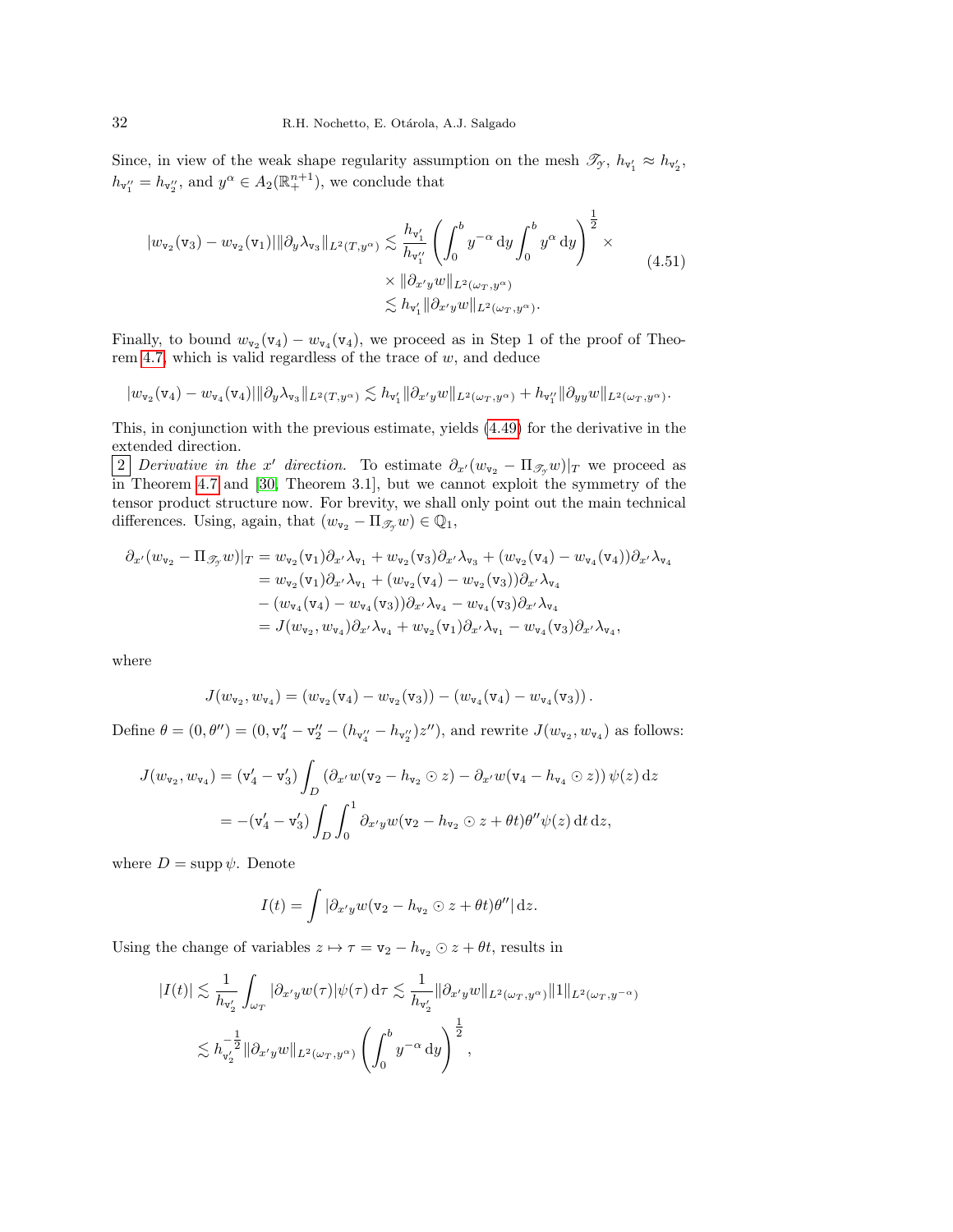whence 
$$
|J(w_{\mathbf{v}_2}, w_{\mathbf{v}_4})| \lesssim h_{\mathbf{v}_2}^{\frac{1}{2}} \|\partial_{x'y} w\|_{L^2(\omega_T, y^{\alpha})} \left(\int_0^b y^{-\alpha} dy\right)^{\frac{1}{2}}
$$
. This implies  
\n
$$
||J(w_{\mathbf{v}_2}, w_{\mathbf{v}_4}) \partial_{x'} \lambda_{\mathbf{v}_4} ||_{L^2(T, y^{\alpha})} \lesssim \left(\int_0^b y^{-\alpha} dy\right)^{\frac{1}{2}} \left(\int_0^b y^{\alpha} dy\right)^{\frac{1}{2}} ||\partial_{x'y} w||_{L^2(\omega_T, y^{\alpha})}
$$
\n
$$
\lesssim h_{\mathbf{v}_2} ||\partial_{x'y} w||_{L^2(\omega_T, y^{\alpha})},
$$

which follows from the fact that  $y^{\alpha} \in A_2(\mathbb{R}^+)$ , and then [\(4.49\)](#page-30-3) holds true.

The estimate of  $w_{\mathbf{v}_2}(\mathbf{v}_1)\partial_{x'}\lambda_{\mathbf{v}_2}$  exploits the fact that the trace of w vanishes on  $\partial_L C_\gamma$ ; the same happens with  $w_{\nu_4}(\nu_3)\partial_{x'}\lambda_{\nu_4}$ . In fact, we can write

$$
w_{\mathbf{v}_2}(\mathbf{v}_1) = \int_{\omega_{\mathbf{v}_2}} \int_0^{x'} \left( \partial_{x'} w(\tau, y) - \partial_{x'} w(x', y) \right) \psi_{\mathbf{v}_2}(x', y) d\tau d x' dy
$$

$$
+ \int_{\omega_{\mathbf{v}_2}} \left( \partial_y w(0, y) - \partial_y w(x', y) \right) y \psi_{\mathbf{v}_2}(x', y) d x' dy.
$$

To derive [\(4.49\)](#page-30-3) we finally proceed as in the proofs of Theorem [4.7](#page-24-6) and [\[30,](#page-44-15) Theorem 3.1. We omit the details.  $\square$ 

We now conclude with a result involving weighted  $L^2$  interpolation estimates on boundary elements. As in the weighted  $H^1$  case, the elements in  $C_1$  are interior, and then, the interpolation estimates are given by Theorem [\(4.6\)](#page-23-5). It remains, to analyze the interpolation estimates on the sets  $C_2$  and  $C_3$ .

THEOREM 4.9 (Weighted  $L^2$  interpolation estimates over elements in  $C_2$  and  $C_3$ ). If  $T \in C_2 \cup C_3$  and  $w \in H^1(\omega_T, y^\alpha)$  vanish on  $\partial T \cap \partial_L C_\gamma$  and  $\partial T \cap (\{\Omega\} \times \gamma)$ , then

<span id="page-32-1"></span>
$$
||w - \Pi_{\mathscr{T}_{\mathcal{I}}} w||_{L^2(T, y^{\alpha})} \lesssim h_{\mathbf{v}'} ||\nabla_{x'} w||_{L^2(\omega_T, y^{\alpha})} + h_{\mathbf{v}''} ||\partial_y w||_{L^2(\omega_T, y^{\alpha})}.
$$
 (4.52)

*Proof.* We consider  $T \in C_2$ , and the same geometric setting as in the proof of Theorem [4.8;](#page-30-0) we skip the case  $T \in C_3$  as in Theorem 4.8. We write the difference  $w - \Pi_{\mathscr{T}_{\mathcal{F}}} w|_T = (w - w_{\mathbf{v}_2})|_T + (w_{\mathbf{v}_2} - \Pi_{\mathscr{T}_{\mathcal{F}}} w)|_T$ . Applying Lemma [4.5,](#page-22-4) we can bound the term  $(w - w_{\nu_2})|_T$  in the  $L^2(T, y^{\alpha})$ -norm by the right hand side of [\(4.52\)](#page-32-1). Then, it suffices to estimate  $(w_{\mathbf{v}_2} - \Pi_{\mathscr{T}_{\gamma}} w)|_T \in \mathbb{Q}_1(T)$ . Writing

$$
(w_{\mathtt{v}_2} - \Pi_{\mathscr{T}_{\mathcal{Y}}} w)|_T = w_{\mathtt{v}_2}(\mathtt{v}_1)\lambda_{\mathtt{v}_1} + w_{\mathtt{v}_2}(\mathtt{v}_3)\lambda_{\mathtt{v}_3} + (w_{\mathtt{v}_2}(\mathtt{v}_4) - w_{\mathtt{v}_4}(\mathtt{v}_4))\lambda_{\mathtt{v}_4},
$$

and using the fact that the trace of w vanishes on  $\partial_L C_\gamma$ , we see that

$$
w_{\mathbf{v}_2}(\mathbf{v}_1) = \int_{\omega_{\mathbf{v}_2}} \int_0^{x'} \partial_{x'} w(\sigma, y) \psi_{\mathbf{v}_2} \, d\sigma \, dx' \, dy + \int_{\omega_{\mathbf{v}_2}} (\mathbf{v}_1 - x) \cdot \nabla w(x) \psi_{\mathbf{v}_2}(x) \, dx; \tag{4.53}
$$

the same argument holds for  $w_{v_2}(v_3)$ . On the other hand, we handle  $w_{v_2}(v_4) - w_{v_4}(v_4)$ with the same techniques as in the proof of Theorem [4.7.](#page-24-6)  $\square$ 

<span id="page-32-0"></span>5. Error estimates. The estimates of  $\S 4.2.3$  $\S 4.2.3$  and  $\S 4.2.4$  $\S 4.2.4$  are obtained under the local assumption that  $w \in H^2(\omega_T, y^\alpha)$ . However, the solution u of [\(2.26\)](#page-8-0) satisfies  $\mathfrak{u}_{yy} \in L^2(\mathcal{C}, y^\beta)$  only when  $\beta > 2\alpha + 1$ , according to Theorem [2.7.](#page-11-0) For this reason, in this section we derive error estimates for both quasi-uniform and graded meshes. The estimates of § [5.1](#page-33-0) for quasi-uniform meshes are quasi-optimal in terms of regularity but suboptimal in terms of order. The estimates of § [5.2](#page-34-0) for graded meshes are, instead, quasi-optimal in both regularity and order. Mesh anisotropy is able to capture the singular behavior of the solution and restore optimal decay rates.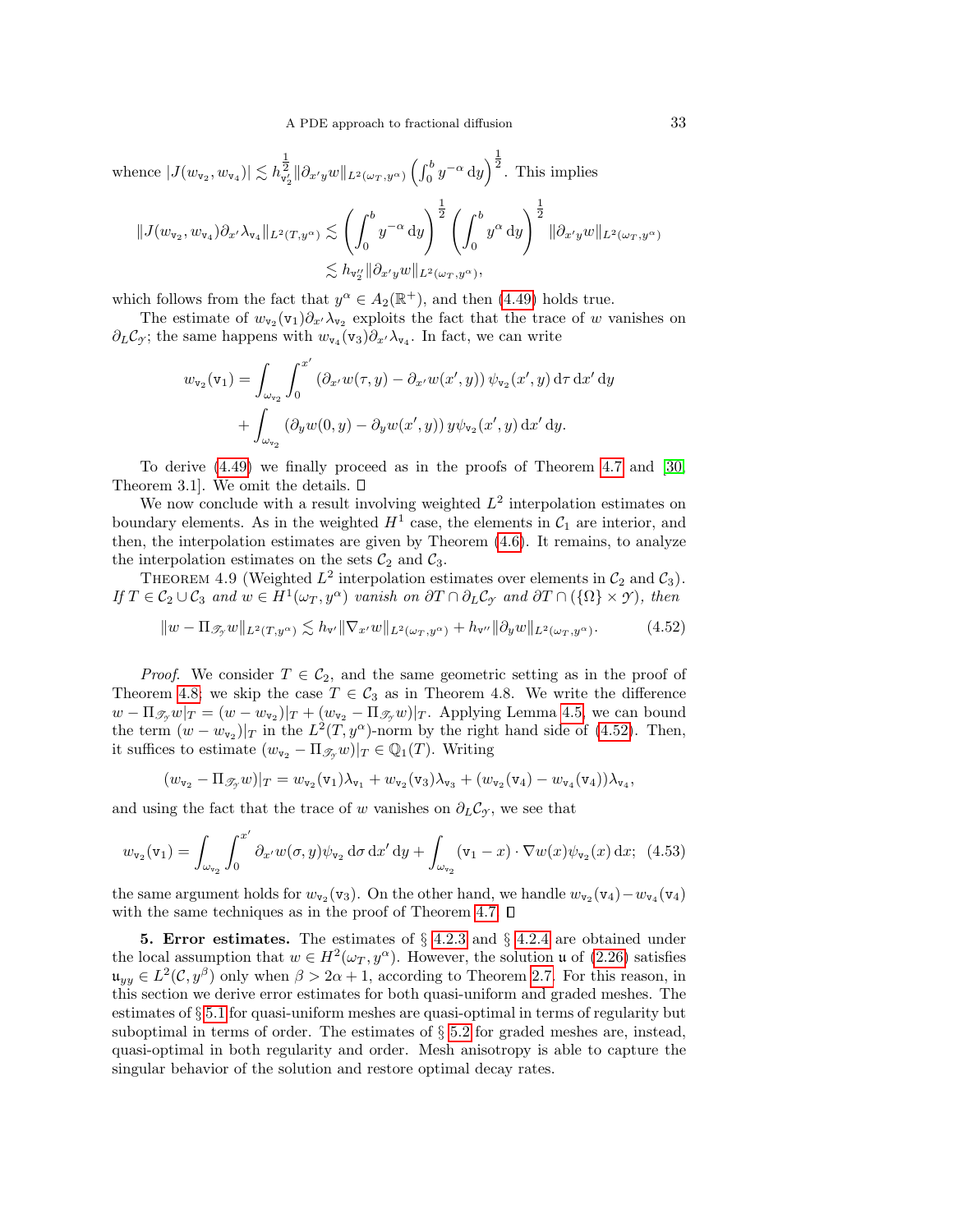<span id="page-33-0"></span>5.1. Quasi-uniform meshes. We start with a simple one dimensional case  $(n = 1)$  and assume that we need to approximate over the interval  $[0, \gamma]$  the function  $w(y) = y^{1-\alpha}$ . Notice that  $w_y(y) \approx y^{-\alpha}$  as  $y \approx 0^+$  has the same behavior as the derivative in the extended direction of the  $\alpha$ -harmonic extension u.

Given  $M \in \mathbb{N}$  we consider the uniform partition of the interval  $[0, \mathcal{Y}]$ 

$$
y_k = \frac{k}{M}\mathcal{Y}, \quad k = 0, \dots, M. \tag{5.1}
$$

and corresponding elements  $I_k = [y_k, y_{k+1}]$  of size  $h_k = h = \gamma/M$  for  $k = 0, \ldots, M-1$ .

We can adapt the definition of  $\Pi_{\mathscr{T}_{\gamma}}$  of § [4.2](#page-19-0) to this setting, and bound the local interpolation errors  $E_k = ||\partial_y(w - \Pi_{\mathscr{T}_y} w)||_{L^2(I_k, y^{\alpha})}$ . For  $k = 2, ..., M-1$ , since  $y \geq h$ and  $\alpha < 2\alpha + 1 < \beta$ , [\(4.30\)](#page-24-1) implies

<span id="page-33-1"></span>
$$
E_k^2 \lesssim h^2 \int_{\omega_{I_k}} y^{\alpha} |w_{yy}|^2 \, \mathrm{d}y \lesssim h^{2+\alpha-\beta} \int_{\omega_{I_k}} y^{\beta} |w_{yy}|^2 \, \mathrm{d}y,\tag{5.2}
$$

because  $\left(\frac{y}{h}\right)^{\alpha} \leq \left(\frac{y}{h}\right)^{\beta}$ . The estimate for  $E_0^2 + E_1^2$  follows from from the stability of the operator  $\Pi_{\mathscr{T}_{\gamma}}(4.29)$  $\Pi_{\mathscr{T}_{\gamma}}(4.29)$  and  $(4.48)$ :

<span id="page-33-2"></span>
$$
E_0^2 + E_1^2 \lesssim \int_0^{3h} y^{\alpha} |w_y|^2 \lesssim h^{1-\alpha},\tag{5.3}
$$

because  $w(y) \approx y^{-\alpha}$  as  $y \approx 0^+$ . Using [\(5.2\)](#page-33-1) and [\(5.3\)](#page-33-2) in conjunction with  $2 + \alpha - \beta <$  $1 - \alpha$ , we obtain a global interpolation estimate

$$
\|\partial_y(w - \Pi_{\mathcal{I}_y} w)\|_{L^2((0,\mathcal{I}),y^{\alpha})} \lesssim h^{(2+\alpha-\beta)/2}.\tag{5.4}
$$

These ideas can be extended to prove an error estimate for u on uniform meshes.

THEOREM 5.1 (Error estimate for quasi-uniform meshes). Let  $\mu$  solve [\(2.26\)](#page-8-0), and  $V_{\mathscr{T}_{\mathscr{T}}}$  be the solution of [\(4.4\)](#page-18-0), constructed over a quasi-uniform mesh of size h. If  $f \in \mathbb{H}^{1-s}(\Omega)$  and  $\gamma \approx |\log h|$ , then for all  $\epsilon > 0$ 

<span id="page-33-3"></span>
$$
\|\nabla(\mathfrak{u}-V_{\mathscr{T}_{\mathcal{I}}})\|_{L^{2}(\mathcal{C}_{\mathcal{I}},y^{\alpha})}\lesssim h^{s-\varepsilon}\|f\|_{\mathbb{H}^{1-s}(\Omega)},\tag{5.5}
$$

where the hidden constant blows up if  $\varepsilon$  tends to 0.

Proof. Use first Theorem [3.5](#page-15-2) and Theorem [4.1,](#page-18-4) combined with  $(4.10)$ , to reduce the approximation error to the interpolation error of  $\mu$ . Repeat next the steps leading to  $(5.2)$ – $(5.3)$ , but combining the interpolation estimates of Theorems [4.7](#page-24-6) and [4.8](#page-30-0) with the regularity results of Theorem [2.7,](#page-11-0) which are valid because  $f \in \mathbb{H}^{1-s}(\Omega)$ .

REMARK 5.2 (Sharpness of  $(5.5)$  for  $s \neq \frac{1}{2}$ ). According to  $(2.34)$  and  $(2.37)$ ,  $\partial_y \mathfrak{u} \approx y^{-\alpha}$ , and this formally implies  $\partial_y \mathfrak{u} \in H^{s-\varepsilon}(\mathcal{C}, y^{\alpha})$  for all  $\varepsilon > 0$  provided  $f \in \mathbb{H}^{1-s}(\Omega)$ . In this sense [\(5.5\)](#page-33-3) appears to be sharp with respect to regularity even though it does not exhibit the optimal rate. We verify this argument via a simple numerical illustration for dimension  $n = 1$ . We let  $\Omega = (0, 1)$ ,  $s = 0.2$ , right hand side  $f = \pi^{2s} \sin(\pi x)$ , and note that  $u(x) = \sin(\pi x)$ , and the solution u to [\(1.2\)](#page-1-0) is

$$
\mathfrak{u}(x,y) = \frac{2^{1-s}\pi^s}{\Gamma(s)}\sin(\pi x)K_s(\pi y).
$$

Figure [5.1](#page-34-1) shows the rate of convergence for the  $H^1(\mathcal{C}_{\mathcal{I}}, y^{\alpha})$ -seminorm. Estimate [\(5.5\)](#page-33-3) predicts a rate of  $h^{-0.2-\epsilon}$ . We point out that for the  $\alpha$ -harmonic extension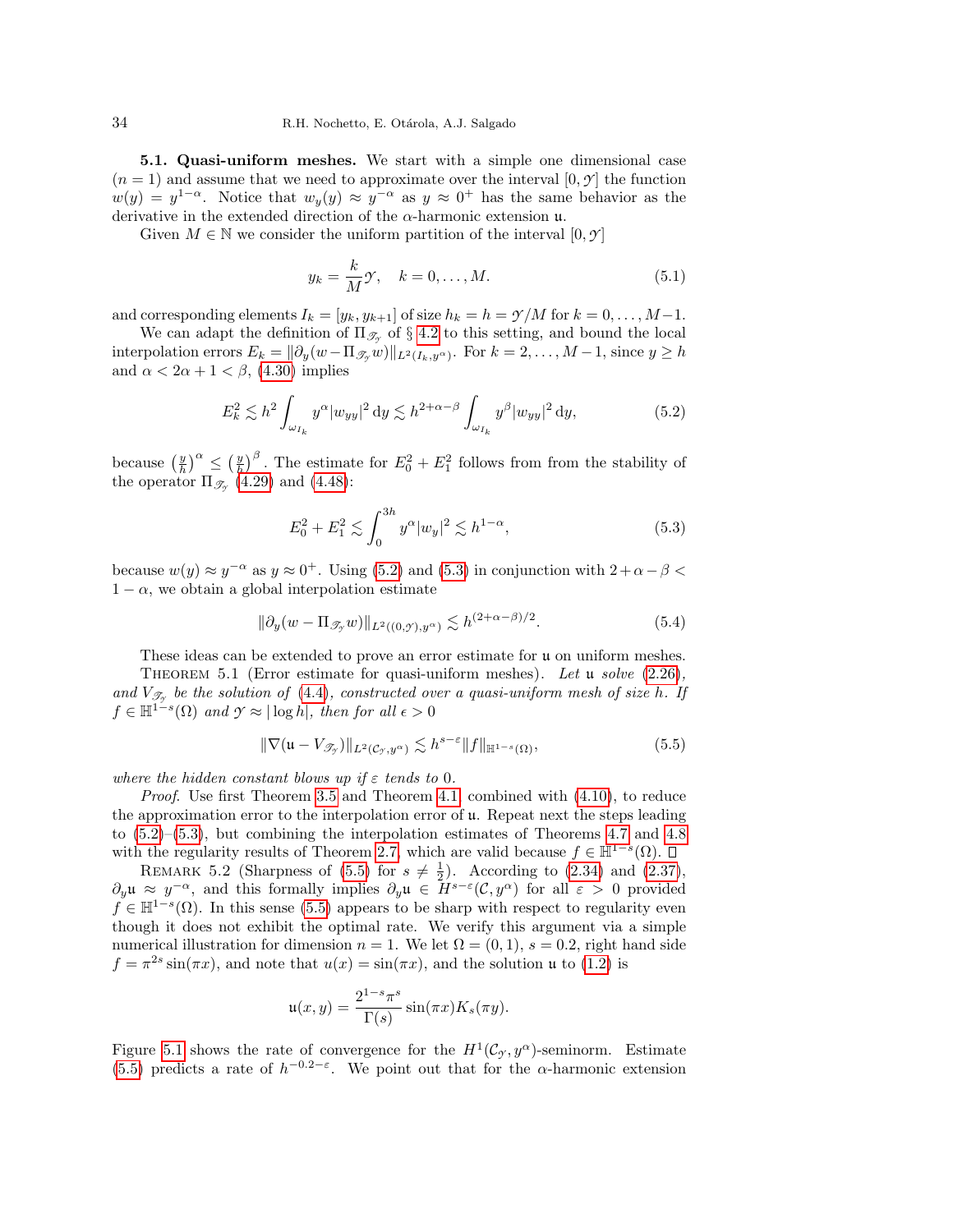

FIG. 5.1. Computational rate of convergence  $#(\mathcal{T}_{\gamma})^{-s/(n+1)}$  for quasi-uniform meshes  $\mathcal{T}_{\gamma}$ , with  $s = 0.2$  and  $n = 1$ .

we are solving a two dimensional problem and, since the mesh  $\mathcal{T}_{\gamma}$  is quasi-uniform,  $\#\mathscr{T}_{\gamma} \approx h^{-2}$ . In other words the rate of convergence, when measured in terms of degrees of freedom, is  $(\#\mathscr{T}_{\gamma})^{-0.1-\varepsilon}$ , which is what Figure [5.1](#page-34-1) displays.

<span id="page-34-1"></span>REMARK 5.3 (Case  $s = \frac{1}{2}$ ). Estimate [\(5.5\)](#page-33-3) does not hold for  $s = \frac{1}{2}$ . In this case there is no weight and the scaling issues in [\(5.2\)](#page-33-1) are no longer present, so that  $E_k \lesssim h||v||_{H^2(I_k)}$ . We thus obtain the optimal error estimate

$$
\|\nabla (\mathfrak{u}-V_{\mathscr{T}_{\mathcal{Y}}})\|_{L^2(\mathcal{C}_{\mathcal{Y}})} \lesssim h \|f\|_{H^{1/2}_{00}(\Omega)}.
$$

# <span id="page-34-0"></span>5.2. Graded meshes. The estimate [\(5.5\)](#page-33-3) can be written equivalently

$$
\|\nabla (\mathfrak{u}-V_{\mathscr{T}_{\mathcal{T}}})\|_{L^2(\mathcal{C}_{\mathcal{T}},y^{\alpha})}\lesssim (\#\mathscr{T}_{\mathcal{T}})^{-\frac{s-\varepsilon}{n+1}}\|f\|_{\mathbb{H}^{1-s}(\Omega)},
$$

for quasi-uniform meshes in dimension  $n + 1$ . We now show how to compensate the singular behavior in the extended variable  $y$  by anisotropic meshes and restore the optimal convergence rate  $-1/(n+1)$ .

As in § [5.1](#page-33-0) we start the discussion in dimension  $n = 1$  with the function  $w(y) =$  $y^{1-\alpha}$  over [0, *Y*]. We consider the graded partition  $\mathscr{T}_{\gamma}$  of the interval [0, *Y*]

<span id="page-34-2"></span>
$$
y_k = \left(\frac{k}{M}\right)^{\gamma} \mathcal{Y}, \quad k = 0, \dots, M,
$$
\n(5.6)

where  $\gamma = \gamma(\alpha) > 3/(1 - \alpha) > 1$ . If we denote by  $h_k$  the length of the interval

$$
I_k = [y_k, y_{k+1}] = \left[ \left( \frac{k}{M} \right)^{\gamma} \mathcal{Y}, \left( \frac{k+1}{M} \right)^{\gamma} \mathcal{Y} \right],
$$

then

$$
h_k = y_{k+1} - y_k \leq \frac{\gamma}{M^{\gamma}} k^{\gamma - 1}, \quad k = 1, ..., M - 1.
$$

We again consider the operator  $\Pi_{\mathscr{T}_{\gamma}}$  of § [4.2](#page-19-0) on the one dimensional mesh  $\mathscr{T}_{\gamma}$  and wish to bound the local interpolation errors  $E_k$  of  $\S 5.1$ . We apply estimate [\(4.30\)](#page-24-1) to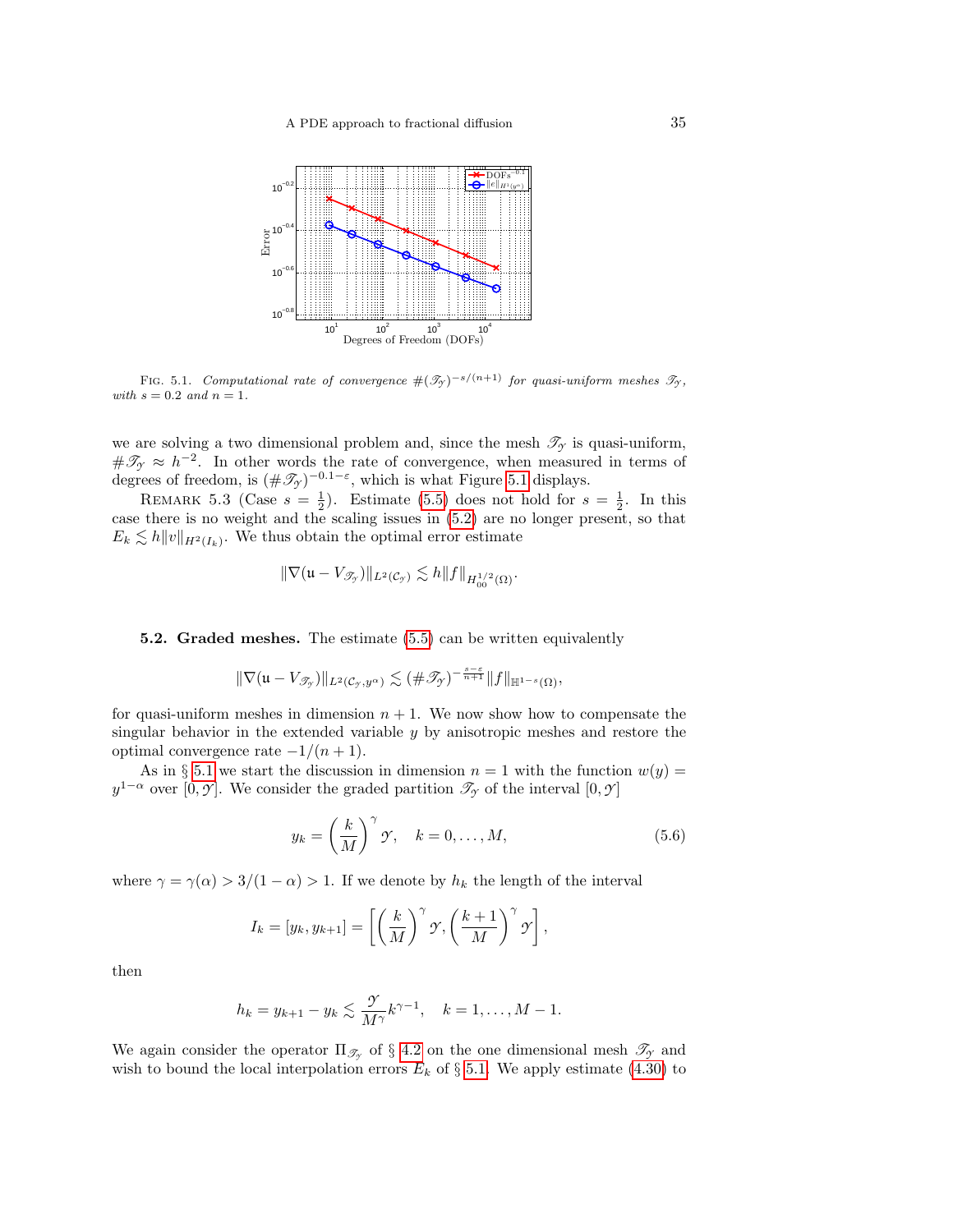interior elements to obtain that, for  $k = 2, \ldots, M - 1$ ,

<span id="page-35-0"></span>
$$
E_k^2 \lesssim h_k^2 \int_{\omega_{I_k}} y^{\alpha} |w_{yy}|^2 dy \lesssim \mathcal{Y}^2 \frac{k^{2(\gamma - 1)}}{M^{2\gamma}} \int_{\omega_{I_k}} y^{\alpha} |w_{yy}|^2 dy
$$
  

$$
\lesssim \mathcal{Y}^{2+\alpha-\beta} \frac{k^{2(\gamma - 1)}}{M^{2\gamma}} \left(\frac{k}{M}\right)^{\gamma(\alpha - \beta)} \int_{\omega_{I_k}} y^{\beta} |w_{yy}|^2 dy \lesssim \mathcal{Y}^{1-\alpha} \frac{k^{\gamma(1-\alpha)-3}}{M^{\gamma(1-\alpha)}}.
$$
 (5.7)

because  $y^{\alpha} \leq (\frac{k}{M})^{\gamma(\alpha-\beta)} y^{\alpha-\beta} y^{\beta}$  and  $w(y) = y^{1-\alpha}$  over  $[0, \mathcal{Y}]$ . Adding [\(5.7\)](#page-35-0) over  $k = 2, \ldots, M - 1$ , and using that  $\gamma(1 - \alpha) > 3$ , we arrive at

<span id="page-35-1"></span>
$$
\|\partial_y(w - \Pi_{\mathcal{I}_y} w)\|_{L^2((y_2, \mathcal{I}), y^\alpha)}^2 \lesssim \mathcal{I}^{1-\alpha} M^{-2}.
$$
 (5.8)

For the errors  $E_0^2, E_1^2$  we resort to the stability bounds [\(4.29\)](#page-24-4) and [\(4.48\)](#page-30-2) to write

<span id="page-35-2"></span>
$$
\|\partial_y(w - \Pi_{\mathcal{F}_y}w)\|_{L^2((0,y_3),y^\alpha)}^2 \lesssim \int_0^{\left(\frac{3}{M}\right)^\gamma \mathcal{F}} y^{-\alpha} \, \mathrm{d}y \lesssim \frac{\mathcal{Y}^{1-\alpha}}{M^{\gamma(1-\alpha)}},\tag{5.9}
$$

where we have used  $(5.6)$ . Finally, adding  $(5.8)$  and  $(5.9)$  gives

$$
\|\partial_y (w-\Pi_{\mathscr{T}_{\mathcal{T}}} w)\|_{L^2((0,\mathscr{T}),y^\alpha)}^2 \lesssim \mathscr{T}^{1-\alpha} M^{-2},
$$

and shows that the interpolation error exhibits optimal decay rate.

We now apply this idea to the numerical solution of problem [\(3.3\)](#page-14-1). We assume  $\mathcal{T}_{\Omega}$  to be quasi-uniform in  $\mathbb{T}_{\Omega}$  with  $\#\mathcal{T}_{\Omega} \approx M^n$  and construct  $\mathcal{T}_{\gamma} \in \mathbb{T}$  as the tensor product of  $\mathcal{T}_{\Omega}$  and the partition given in [\(5.6\)](#page-34-2), with  $\gamma > 3/(1 - \alpha)$ . Consequently,  $\#\mathscr{T}_{\gamma} = M \cdot \#\mathscr{T}_{\Omega} \approx M^{n+1}$ . Finally, we notice that since  $\mathscr{T}_{\Omega}$  is shape regular and quasi-uniform,  $h_{\mathscr{T}_{\Omega}} \approx (\#\mathscr{T}_{\Omega})^{-1/n} \approx M^{-1}$ .

<span id="page-35-4"></span>THEOREM 5.4 (Error estimate for graded meshes). Let  $V_{\mathscr{T}} \in \mathbb{V}(\mathscr{T}_{\mathscr{T}})$  solve [\(4.4\)](#page-18-0) and  $U_{\mathscr{T}_{\Omega}} \in \mathbb{U}(\mathscr{T}_{\Omega})$  be defined as in [\(4.5\)](#page-18-1). If  $f \in \mathbb{H}^{1-s}(\Omega)$ , then

<span id="page-35-3"></span>
$$
\|\mathfrak{u} - V_{\mathcal{F}_{\mathcal{F}}}\|_{\mathring{H}^1_L(\mathcal{C}, y^{\alpha})} \lesssim e^{-\sqrt{\lambda_1}\mathcal{F}/4} \|f\|_{\mathbb{H}^{-s}(\Omega)} + \mathcal{Y}^{(1-\alpha)/2}(\#\mathcal{F}_{\mathcal{F}})^{-1/(n+1)} \|f\|_{\mathbb{H}^{1-s}(\Omega)},
$$
(5.10)

*Proof.* In light of [\(4.10\)](#page-19-2), with  $\epsilon \approx e^{-\sqrt{\lambda_1} \mathcal{Y}/4}$ , it suffices to bound the interpolation error  $\mathfrak{u} - \Pi_{\mathscr{T}_{\gamma}}\mathfrak{u}$  on the mesh  $\mathscr{T}_{\gamma}$ . To do so we, first of all, notice that if  $I_1$  and  $I_2$  are neighboring cells on the partition of  $[0, \gamma]$ , then there is a constant  $\sigma = \sigma(\gamma)$  such that  $h_{I_1} \leq \sigma h_{I_2}$ , whence the weak regularity condition (*c*) holds. We can thus apply the polynomial interpolation theory of  $\S$  [4.2.](#page-19-0) We decompose the mesh  $\mathscr{T}_{\gamma}$  into the sets

$$
\mathcal{T}_0 := \left\{ T \in \mathcal{T}_{\mathcal{T}} : \ \omega_T \cap (\bar{\Omega} \times \{0\}) = \emptyset \right\}, \quad \mathcal{T}_1 := \left\{ T \in \mathcal{T}_{\mathcal{T}} : \ \omega_T \cap (\bar{\Omega} \times \{0\}) \neq \emptyset \right\}.
$$

We observe that for all  $T = K \times I_k \in \mathcal{T}_0$  we have  $k \geq 2$  and  $y^{\alpha} \lesssim \left(\frac{k}{M}\right)^{\gamma(\alpha-\beta)} \mathcal{Y}^{\alpha-\beta} y^{\beta}$ . Applying Theorem [4.7](#page-24-6) and Theorem [4.8](#page-30-0) to elements in  $\mathcal{T}_0$  we obtain

$$
\sum_{T \in \mathcal{T}_0} \|\nabla(\mathfrak{u} - \Pi_{\mathscr{T}_{\mathcal{Y}}} \mathfrak{u})\|_{L^2(T, y^{\alpha})}^2 \lesssim \sum_{T = K \times I \in \mathcal{T}_0} \left( h_K^2 \|\nabla_{x'} \nabla \mathfrak{u}\|_{L^2(\omega_T, y^{\alpha})}^2 + h_I^2 \|\partial_y \nabla_{x'} \mathfrak{u}\|_{L^2(\omega_T, y^{\alpha})}^2 + h_I^2 \|\partial_y \mathfrak{u}\|_{L^2(\omega_T, y^{\beta})}^2 \right) = S_1 + S_2 + S_3.
$$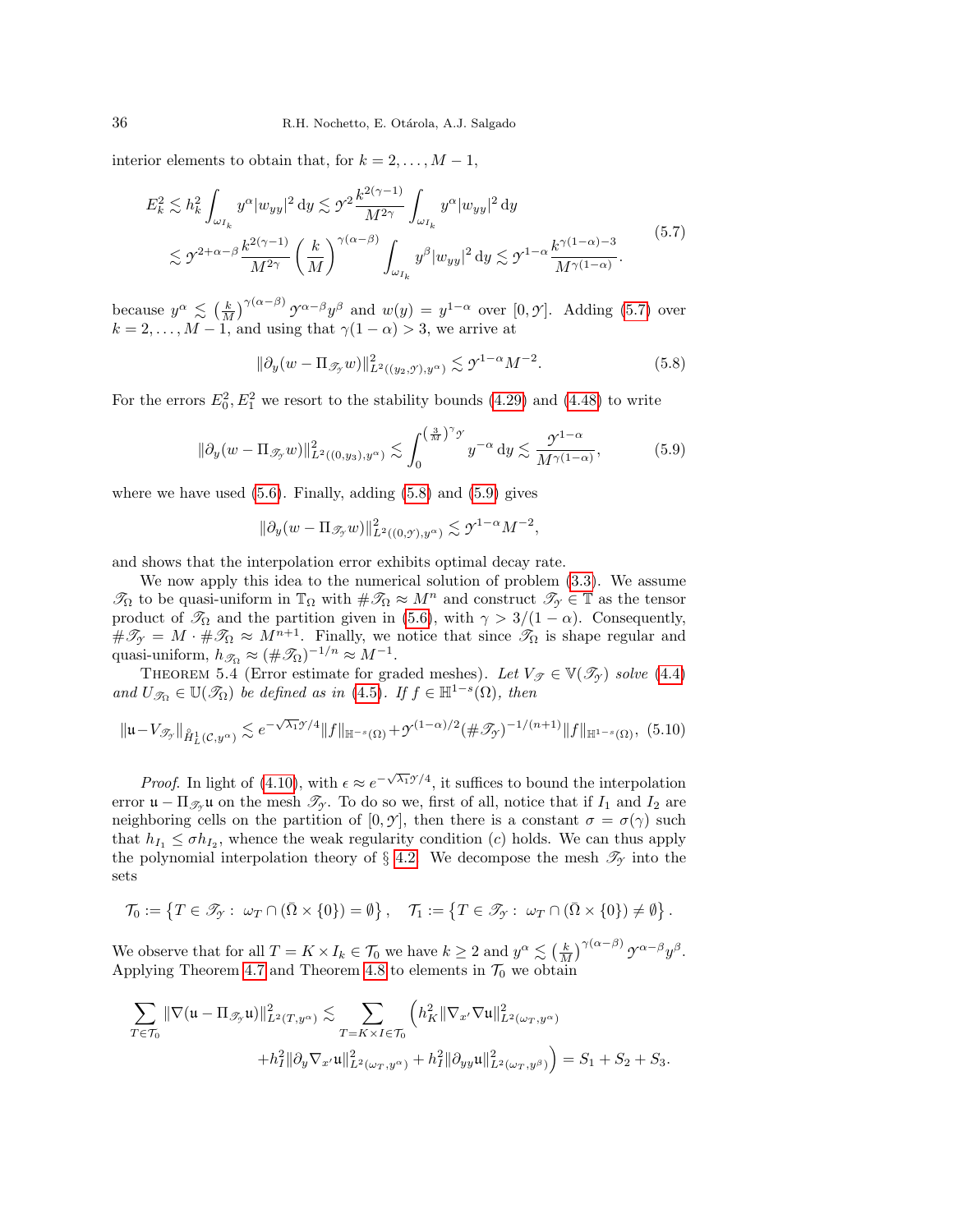We examine first the most problematic third term  $S_3$ , which we rewrite as follows:

$$
S_3 \lesssim \sum_{k=2}^M \gamma^{2+\alpha-\beta} \frac{k^{2(\gamma-1)}}{M^{2\gamma}} \left(\frac{k}{M}\right)^{\gamma(\alpha-\beta)} \int_{a_k}^{b_k} y^{\beta} \int_{\Omega} |\partial_{yy} \mathfrak{u}|^2 dx' dy,
$$

with  $a_k = \left(\frac{k-1}{M}\right)^{\gamma} \gamma$  and  $b_k = \left(\frac{k+1}{M}\right)^{\gamma} \gamma$ . We now invoke the local estimate [\(2.43\)](#page-12-4), as well as the fact that  $b_k - a_k \lesssim \left(\frac{k}{M}\right)^{\gamma-1} \frac{\gamma}{M}$ , to end up with

$$
S_3 \lesssim \sum_{k=2}^M \gamma^{1-\alpha} \frac{k^{\gamma(1-\alpha)-3}}{M^{\gamma(1-\alpha)}} \|f\|_{L^2(\Omega)}^2 \lesssim \gamma^{1-\alpha} M^{-2} \|f\|_{L^2(\Omega)}^2.
$$

We now handle the middle term  $S_2$  with the help of [\(2.42\)](#page-12-3), which is valid for  $b_k \leq 1$ . This imposes the restriction  $k \leq k_0 \leq M \mathcal{Y}^{-1/\gamma}$ , whereas for  $k > k_0$  we know that the estimate decays exponentially. We thus have

$$
S_2 \lesssim \|f\|_{\mathbb{H}^{1-s}(\Omega)}^2 \sum_{k=2}^{k_0} \left( \left(\frac{k}{M}\right)^{\gamma-1} \frac{\gamma}{M} \right)^3 \lesssim \frac{\gamma^{2/\gamma}}{M^2} \|f\|_{\mathbb{H}^{1-s}(\Omega)}^2 \lesssim \frac{\gamma^{1-\alpha}}{M^2} \|f\|_{\mathbb{H}^{1-s}(\Omega)}^2.
$$

The first term  $S_1$  is easy to estimate. Since  $h_K \lesssim M^{-1}$  for all  $K \in \mathcal{T}_{\Omega}$ , we get

$$
S_1 \lesssim M^{-2} \|\nabla_{x'} \nabla v\|_{L^2(\mathcal{C}_{\mathcal{Y}},y^{\alpha})}^2 \lesssim M^{-2} \|f\|_{\mathbb{H}^{1-s}(\Omega)}^2 \lesssim \mathcal{Y}^{1-\alpha} M^{-2} \|f\|_{\mathbb{H}^{1-s}(\Omega)}^2.
$$

For elements in  $\mathcal{T}_1$ , we rely on the stability estimates  $(4.28)$ ,  $(4.29)$ ,  $(4.47)$  and  $(4.48)$  of  $\Pi_{\mathscr{T}_{\gamma}}$  and thus repeat the arguments used to derive  $(5.8)$  and  $(5.9)$ . Adding the estimates for  $\mathcal{T}_0$  and  $\mathcal{T}_1$  we obtain the assertion.  $\Box$ 

<span id="page-36-1"></span>REMARK 5.5 (Choice of  $\gamma$ ). A natural choice of  $\gamma$  comes from equilibrating the two terms on the right-hand side of [\(5.10\)](#page-35-3):

$$
\epsilon \approx \#(\mathscr{T}_{\mathscr{T}})^{-\frac{1}{n+1}} \quad \Leftrightarrow \quad \mathscr{T} \approx \log(\#(\mathscr{T}_{\mathscr{T}})).
$$

This implies the near-optimal estimate

<span id="page-36-0"></span>
$$
\|\mathfrak{u} - V_{\mathscr{T}_{\mathcal{I}}}\|_{\mathring{H}^1_L(\mathcal{C}, y^{\alpha})} \lesssim |\log(\#\mathscr{T}_{\mathcal{I}})|^s (\#\mathscr{T}_{\mathcal{I}})^{-1/(n+1)} \|f\|_{\mathbb{H}^{1-s}(\Omega)}.
$$
 (5.11)

REMARK 5.6 (Estimate for u). In view of  $(4.6)$ , we deduce the energy estimate

$$
||u - U_{\mathscr{T}_{\Omega}}||_{\mathbb{H}^{s}(\Omega)} \lesssim |\log(\#\mathscr{T}_{\mathscr{T}})|^{s} (\#\mathscr{T}_{\mathscr{T}})^{-1/(n+1)} ||f||_{\mathbb{H}^{1-s}(\Omega)}.
$$

We can rewrite this estimate in terms of regularity  $u \in \mathbb{H}^{1+s}(\Omega)$  and  $\#\mathscr{T}_{\Omega}$  as

$$
||u - U_{\mathcal{I}_{\Omega}}||_{\mathbb{H}^{s}(\Omega)} \lesssim |\log(\#\mathcal{I}_{\Omega})|^{s} (\#\mathcal{I}_{\Omega})^{-1/n} ||u||_{\mathbb{H}^{1+s}(\Omega)}.
$$

and realize that the order is near-optimal given the regularity shift from left to right. However, our PDE approach does not allow for a larger rate  $(\#\mathscr{T}_{\Omega})^{(2-s)/n}$  that would still be compatible with piecewise bilinear polynomials but not with [\(5.11\)](#page-36-0).

REMARK 5.7 (Computational complexity). The cost of solving the discrete prob-lem [\(4.4\)](#page-18-0) is related to  $\#\mathcal{I}_Y$ , and not to  $\#\mathcal{I}_\Omega$ , but the resulting system is sparse. The structure of [\(4.4\)](#page-18-0) is so that fast multilevel solvers can be designed with complexity proportional to  $\#\mathscr{T}_{\gamma}$ . On the other hand, using an integral formulation requires sparsification of an otherwise dense matrix with associated cost  $(\#\mathscr{T}_{\Omega})^2$ .

<span id="page-36-2"></span>REMARK 5.8 (Fractional regularity). The function  $\mu$ , solution of the  $\alpha$ -harmonic extension problem, may also have singularities in the direction of the  $x'$ -variables and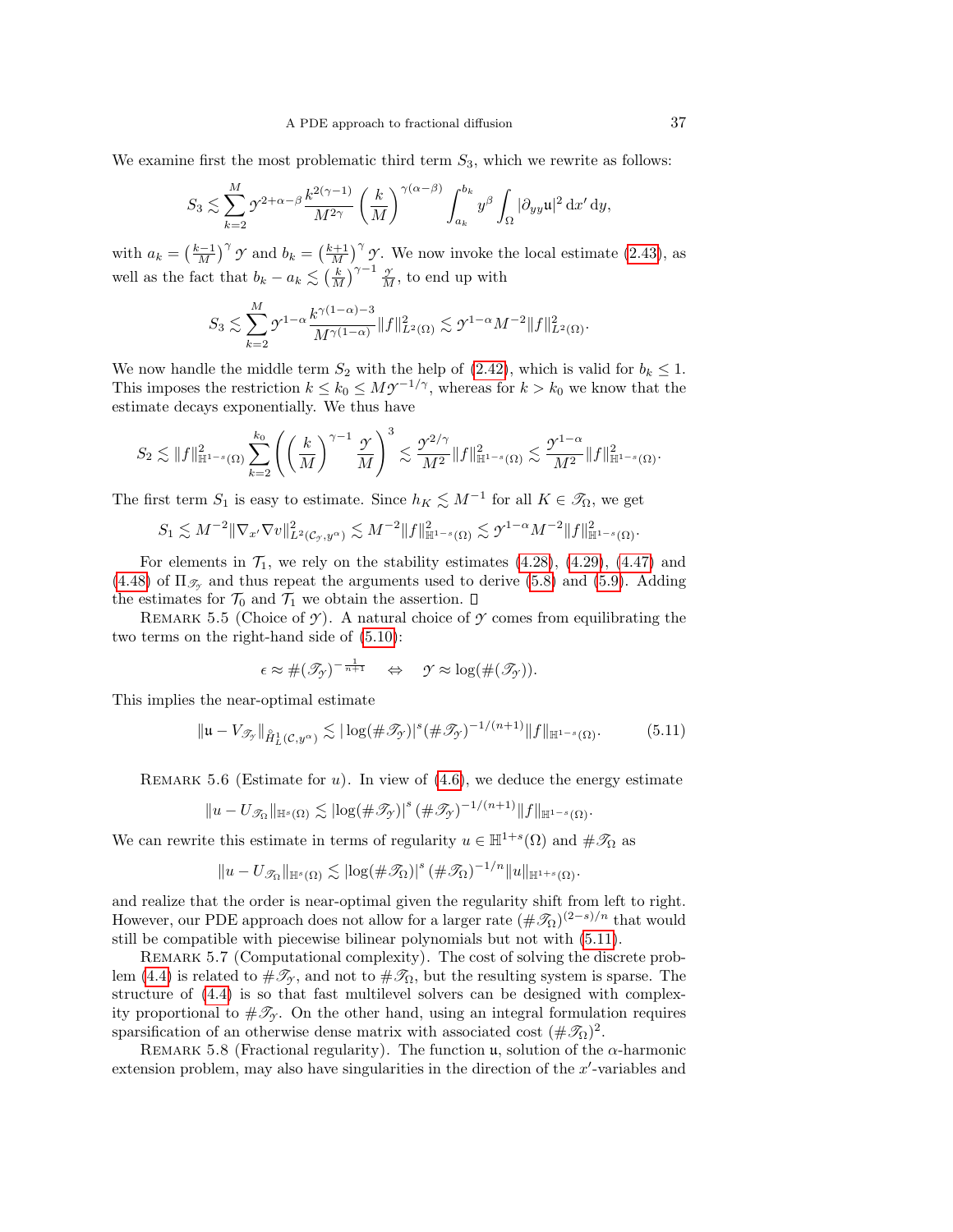thus exhibit fractional regularity. This depends on  $\Omega$  and the right hand side f (see Remark [2.8\)](#page-11-2). The characterization of such singularities is as yet an open problem to us. The polynomial interpolation theory developed in  $\S$  [4.2,](#page-19-0) however, applies to shape-regular but graded mesh  $\mathcal{T}_{\Omega}$ , which can resolve such singularities, provided we maintain the Cartesian structure of  $\mathcal{T}_{\gamma}$ . The corresponding a posteriori error analysis is an entirely different but important direction currently under investigation.

Remark 5.9 (Simplicial elements). The approximation results presented in  $\S$  [4.2.2,](#page-22-5) the interpolation theory developed in  $\S$  [4.2.3](#page-24-5) and  $\S$  [4.2.4](#page-29-0) and, consequently, the error estimates of this section hinge solely on the fact that the mesh  $\mathscr{T}_{\gamma}$  has a tensor product structure, i.e., it is composed of cells of the form  $T = K \times I$ . If we consider  $\mathscr{T}_{\Omega} = \{K\}$  to be a mesh of  $\Omega \subset \mathbb{R}^n$   $(n \geq 1)$  made of simplicial elements, together with the finite element space,

$$
\mathbb{V}(\mathscr{T}_{\mathcal{Y}}) = \left\{ W \in C^{0}(\bar{\mathcal{C}}_{\mathcal{Y}}) : W|_{T} \in \mathbb{P}_{1}(K) \otimes \mathbb{P}_{1}(I) \; \forall T \in \mathscr{T}_{\mathcal{Y}}, \; W|_{\Gamma_{D}} = 0 \right\},\;
$$

we can adapt, without major modifications, all the approximation, interpolation and convergence results of this work.

<span id="page-37-2"></span>Remark 5.10 (Hanging nodes). It is important to notice that the assumption that the mesh is conforming was never explicitly used in the results of Section [4](#page-16-0) and that, actually, all that was required from the finite element space is the partition of unity property, i.e., [\(4.40\)](#page-27-0). This observation allows us to generalize the results of Section [4](#page-16-0) to meshes that possess hanging nodes, which is important if one desires to use mesh adaptation to resolve possible singularities in the solution.

<span id="page-37-0"></span>6. Numerical experiments for the fractional Laplacian. To illustrate the proposed techniques here we present a couple of numerical examples. The implementation has been carried out with the help of the **deal**. II library (see  $[6, 7]$  $[6, 7]$ ) which, by design, is based on tensor product elements and thus is perfectly suitable for our needs. The main concern while developing the code was correctness and, therefore, integrals are evaluated numerically with Gaussian quadratures of sufficiently high order and linear systems are solved using CG with ILU preconditioner with the exit criterion being that the  $\ell^2$ -norm of the residual is less than 10<sup>-12</sup>. More efficient techniques for quadrature and preconditioning are currently under investigation.

<span id="page-37-1"></span>**6.1.** A square domain. Let  $\Omega = (0,1)^2$ . It is common knowledge that

$$
\varphi_{m,n}(x_1, x_2) = \sin(m\pi x_1)\sin(n\pi x_2), \quad \lambda_{m,n} = \pi^2(m^2 + n^2), \qquad m, n \in \mathbb{N}.
$$

If  $f(x_1, x_2) = (2\pi^2)^s \sin(\pi x_1) \sin(\pi x_2)$ , by  $(2.12)$  we have

$$
u(x_1, x_2) = \sin(\pi x_1)\sin(\pi x_2),
$$

and, by [\(2.24\)](#page-8-1),

$$
\mathfrak{u}(x_1, x_2, y) = \frac{2^{1-s}}{\Gamma(s)} (2\pi^2)^{s/2} \sin(\pi x_1) \sin(\pi x_2) y^s K_s(\sqrt{2}\pi y).
$$

We construct a sequence of meshes  $\{\mathcal{I}_{\gamma_k}\}_{k\geq 1}$ , where the triangulation of  $\Omega$  is obtained by uniform refinement and the partition of  $[0, \gamma_k]$  is as in § [5.2,](#page-34-0) i.e.,  $[0, \gamma_k]$ is divided with mesh points given by [\(5.6\)](#page-34-2) with the election of the parameter  $\gamma$  $3/(1-\alpha)$ . On the basis of Theorem [3.5,](#page-15-2) for each mesh the truncation parameter  $\gamma_k$ is chosen so that  $\epsilon \approx (\# \mathcal{I}_{\gamma_{k-1}})^{-1/3}$ . This can be achieved, for instance, by setting

$$
\mathcal{Y}_k \geq \mathcal{Y}_{0,k} = \frac{2}{\sqrt{\lambda_1}} (\log C - \log \epsilon).
$$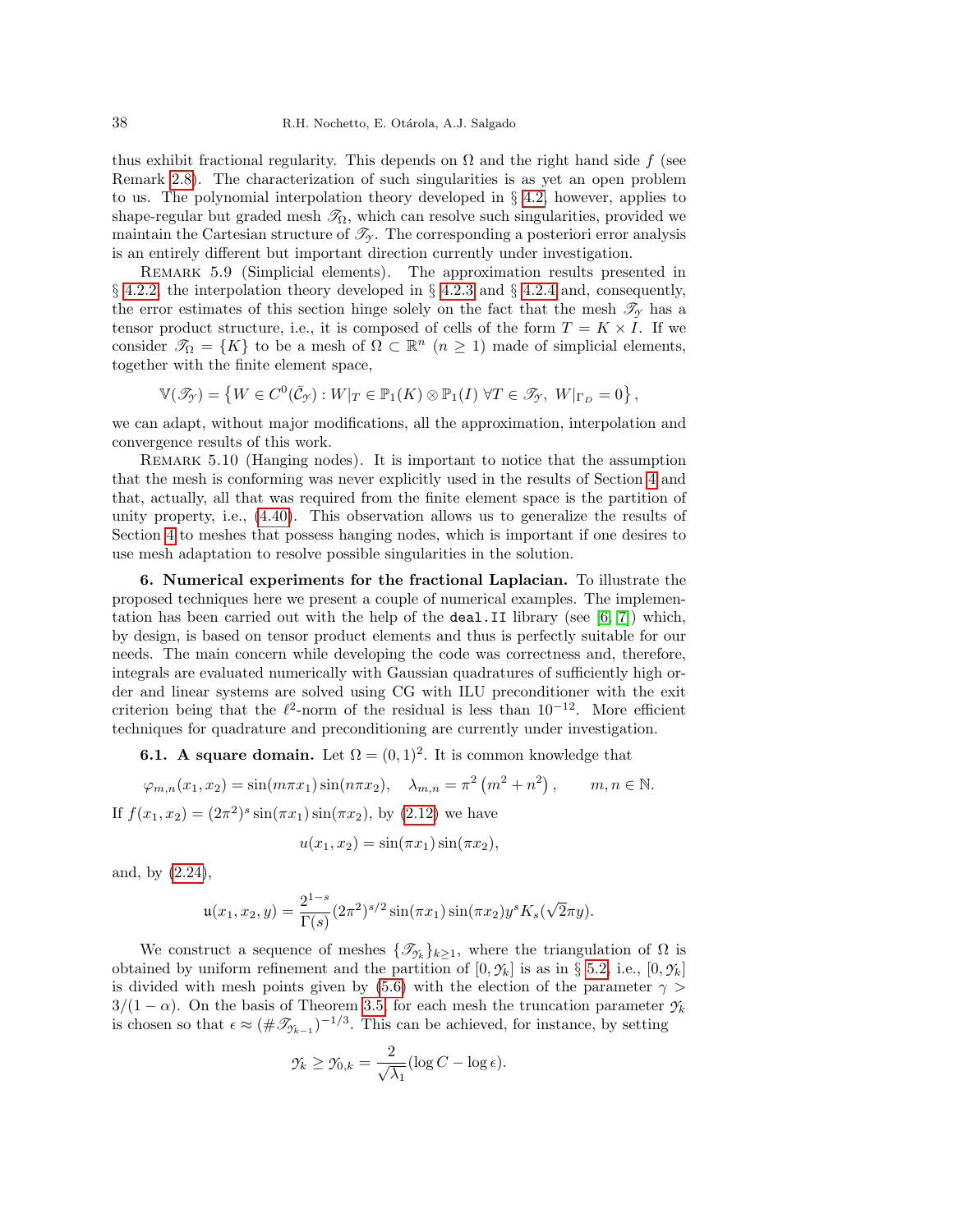

Fig. 6.1. Computational rate of convergence for the approximate solution of the fractional Laplacian over a square with graded meshes on the extended dimension. The left panel shows the rate for  $s = 0.2$  and the right one for  $s = 0.8$ . In both cases, the rate is  $\approx (\# \mathcal{T}_{\gamma_k})^{-1/3}$  in agreement with Theorem [5.4](#page-35-4) and Remark [5.5](#page-36-1)

With this type of meshes,

$$
\|u-U_{\mathscr{T}_{\Omega,k}}\|_{\mathbb{H}^s(\Omega)} \lesssim \|u-V_{\mathscr{T}_{\gamma_k}}\|_{\hat{H}^1_L(\mathcal{C},y^{\alpha})} \lesssim |\log(\#\mathscr{T}_{\gamma_k})|^s \cdot (\#\mathscr{T}_{\gamma_k})^{-1/3},
$$

which is near-optimal in  $\mu$  but suboptimal in  $u$ , since we should expect (see [\[17\]](#page-44-16))

$$
||u - U_{\mathcal{T}_{\Omega,k}}||_{\mathbb{H}^s(\Omega)} \lesssim h_{\mathcal{T}_{\Omega}}^{2-s} \lesssim (\#\mathcal{T}_{\mathcal{T}_k})^{-(2-s)/3}.
$$

Figure [6.1](#page-37-1) shows the rates of convergence for  $s = 0.2$  and  $s = 0.8$  respectively. In both cases, we obtain the rate given by Theorem [5.4](#page-35-4) and Remark [5.5.](#page-36-1)

**6.2.** A circular domain. Let  $\Omega = \{ |x'| \in \mathbb{R}^2 : |x'| < 1 \}$ . Using polar coordinates it can be shown that

$$
\varphi_{m,n}(r,\theta) = J_m(j_{m,n}r) \left( A_{m,n} \cos(m\theta) + B_{m,n} \sin(m\theta) \right),\tag{6.1}
$$

where  $J_m$  is the m-th Bessel function of the first kind;  $j_{m,n}$  is the n-th zero of  $J_m$ and  $A_{m,n}$ ,  $B_{m,n}$  are real normalization constants that ensure  $\|\varphi_{m,n}\|_{L^2(\Omega)} = 1$  for all  $m, n \in \mathbb{N}$ . It is also possible to show that  $\lambda_{m,n} = (j_{m,n})^2$ .

If  $f = (\lambda_{1,1})^s \varphi_{1,1}$ , then [\(2.12\)](#page-5-0) and [\(2.24\)](#page-8-1) show that  $u = \varphi_{1,1}$  and

$$
\mathfrak{u}(r,\theta,y) = \frac{2^{1-s}}{\Gamma(s)} (\lambda_{1,1})^{s/2} \varphi_{1,1}(r,\theta) y^s K_s(\sqrt{2}\pi y).
$$

From [\[1,](#page-43-1) Chapter 9], we have that  $j_{1,1} \approx 3.8317$ .

We construct a sequence of meshes  $\{\mathcal{I}_{\gamma_k}\}_{k\geq 1}$ , where the triangulation of  $\Omega$  is obtained by quasi-uniform refinement and the partition of  $[0, \gamma_k]$  is as in § [5.2.](#page-34-0) The parameter  $\gamma_k$  is chosen so that  $\epsilon \approx (\#\mathcal{I}_{\gamma_{k-1}})^{-1/3}$ . With these meshes

<span id="page-38-0"></span>
$$
\|\mathfrak{u} - V_{\mathcal{T}_{\gamma_k}}\|_{\hat{H}_L^1(\mathcal{C}, y^\alpha)} \lesssim |\log(\#\mathcal{T}_{\gamma_k})|^s (\#\mathcal{T}_{\gamma_k})^{-1/3},\tag{6.2}
$$

which is near-optimal.

Figure [6.2](#page-38-0) shows the errors of  $||\mathbf{u} - V_{\mathscr{T}_{k,y}}||_{H^1(y^{\alpha}, \mathcal{C}_{\mathscr{T}_{k}})}$  for  $s = 0.3$  and  $s = 0.7$ . The results, again, are in agreement with Theorem [5.4](#page-35-4) and Remark [5.5.](#page-36-1)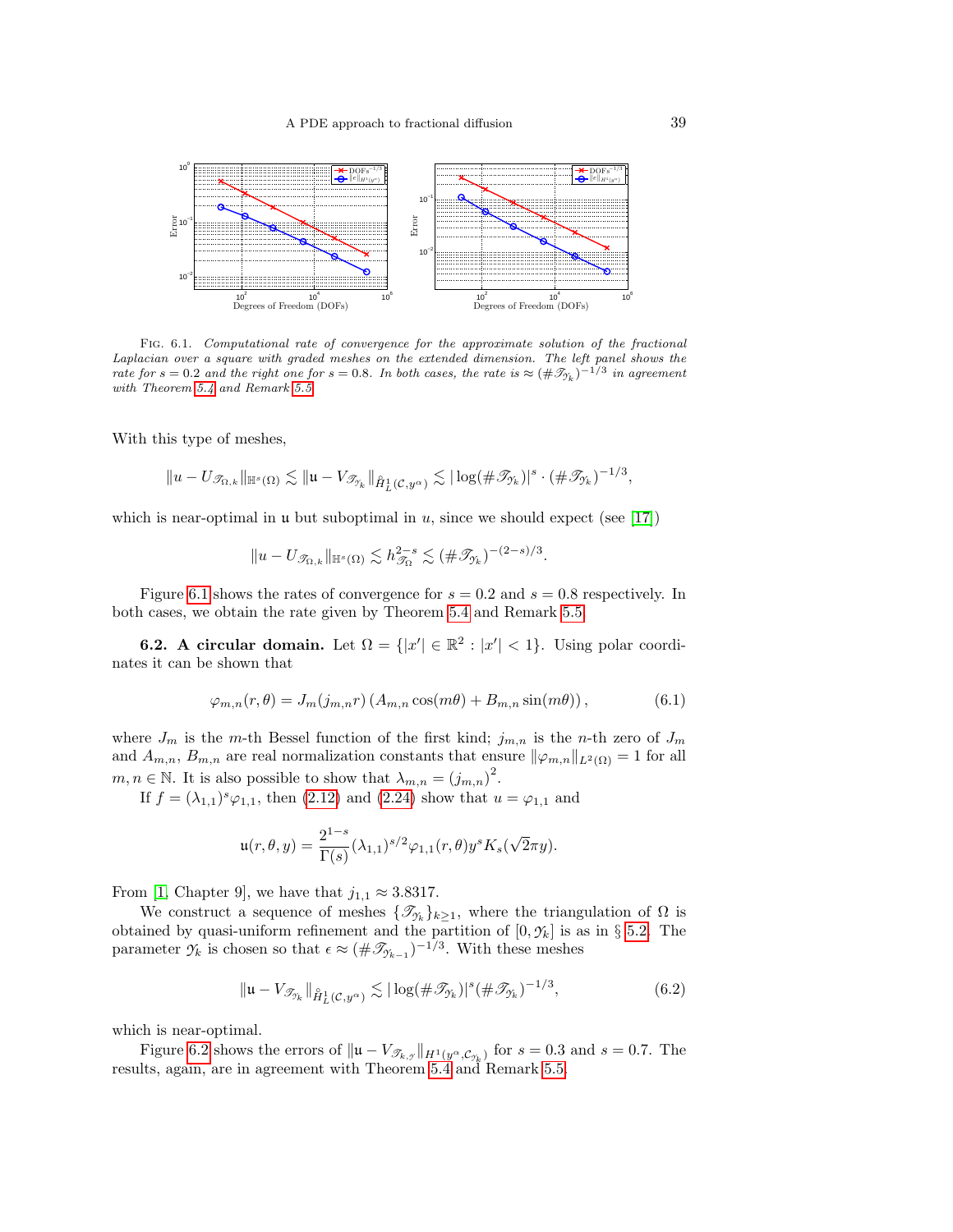

Fig. 6.2. Computational rate of convergence for the approximate solution of the fractional Laplacian over a circle with graded meshes on the extended dimension. The left panel shows the rate for  $s = 0.3$  and the right one for  $s = 0.7$ . In both cases, the rate is  $\approx (\# \mathcal{T}_{\gamma_k})^{-1/3}$  in agreement with Theorem [5.4](#page-35-4) and Remark [5.5](#page-36-1)

<span id="page-39-0"></span>**6.3. Incompatible data for**  $s \in (0,1)$ . The computational results of previous paragraphs always entail  $f \in \mathbb{H}^{1-s}(\Omega)$  and illustrate the error estimates of Theo-rem [5.4.](#page-35-4) Let us now consider a data f smooth but incompatible. Set  $\Omega = (0,1)$  and  $f \equiv 1$ . Notice that, if  $s \leq \frac{1}{2}$  then  $f \notin \mathbb{H}^{1-s}(\Omega)$  due to the fact that the function does not vanish at the boundary. In fact, we have that

$$
\sum_{k=1}^\infty \lambda_k^\sigma |f_k|^2 < \infty \quad \Leftrightarrow \quad \sigma < \frac{1}{2},
$$

in other words  $f \in \mathbb{H}^{\sigma}(\Omega)$  if and only if  $\sigma < \frac{1}{2}$ . Since, the coefficients of the solution to [\(1.1\)](#page-0-0) are given by  $u_k = \lambda_k^{-s} f_k$ , we can only expect that

$$
\sum_{k=1}^{\infty} \lambda_k^{\mu} |u_k|^2 = \sum_{k=1}^{\infty} \lambda_k^{\mu-2s} |f_k|^2 < \infty \quad \Leftrightarrow \quad \mu - 2s < \frac{1}{2},
$$

namely  $u \in \mathbb{H}^{\mu}(\Omega)$  for  $\mu < 2s + \frac{1}{2}$ . In conclusion, full regularity is not possible but owing to the special character of the data some shift can be expected; see Remark [2.8](#page-11-2) and the discussion at the end of § [2.4.](#page-7-5)

This heuristic argument is rather illuminating as it tells us that the best rate of convergence we can expect is

$$
||u - U_{\mathscr{T}_{\Omega}}||_{\mathbb{H}^{s}(\Omega)} \leq (\#\mathscr{T}_{\Omega})^{-r}||u||_{\mathbb{H}^{\mu}(\Omega)},
$$

with  $r = \mu - s < s + \frac{1}{2}$ . Since we are dealing with a one dimensional problem, the extension has two dimensions and, consequently, we expect

<span id="page-39-1"></span>
$$
\|\mathfrak{u} - V_{\mathcal{I}_{\mathcal{Y}}}\|_{\mathring{H}^1_L(\mathcal{C}, y^{\alpha})} \lesssim \begin{cases} (\#\mathcal{I}_{\mathcal{Y}})^{-\left(\frac{s}{2} + \frac{1}{4}\right)}, & s < \frac{1}{2}, \\ (\#\mathcal{I}_{\mathcal{Y}})^{-\frac{1}{2}}, & s > \frac{1}{2}. \end{cases}
$$
(6.3)

Since  $\lambda_k = \pi^2 k^2$  and  $\varphi_k = \sqrt{2} \sin(\sqrt{\lambda_k} x')$ , it is not difficult to show that  $f_k = \sqrt{2(1 - (-1)^k)} / \sqrt{\lambda_k}$ , whence we can obtain an approximate solution  $u_N =$  $\sum_{k=1}^{N} \lambda_k^{-s} f_k \varphi_k$  with N sufficiently large. Figure [6.3](#page-40-1) shows the norm of the difference between  $V_{\mathscr{T}_{\mathscr{T}}}$  and the  $\alpha$ -harmonic extension of  $u_N$  for different values of s. The experimental rates of convergence seem to agree with [\(6.3\)](#page-39-1): they are suboptimal for  $s < \frac{1}{2}$ .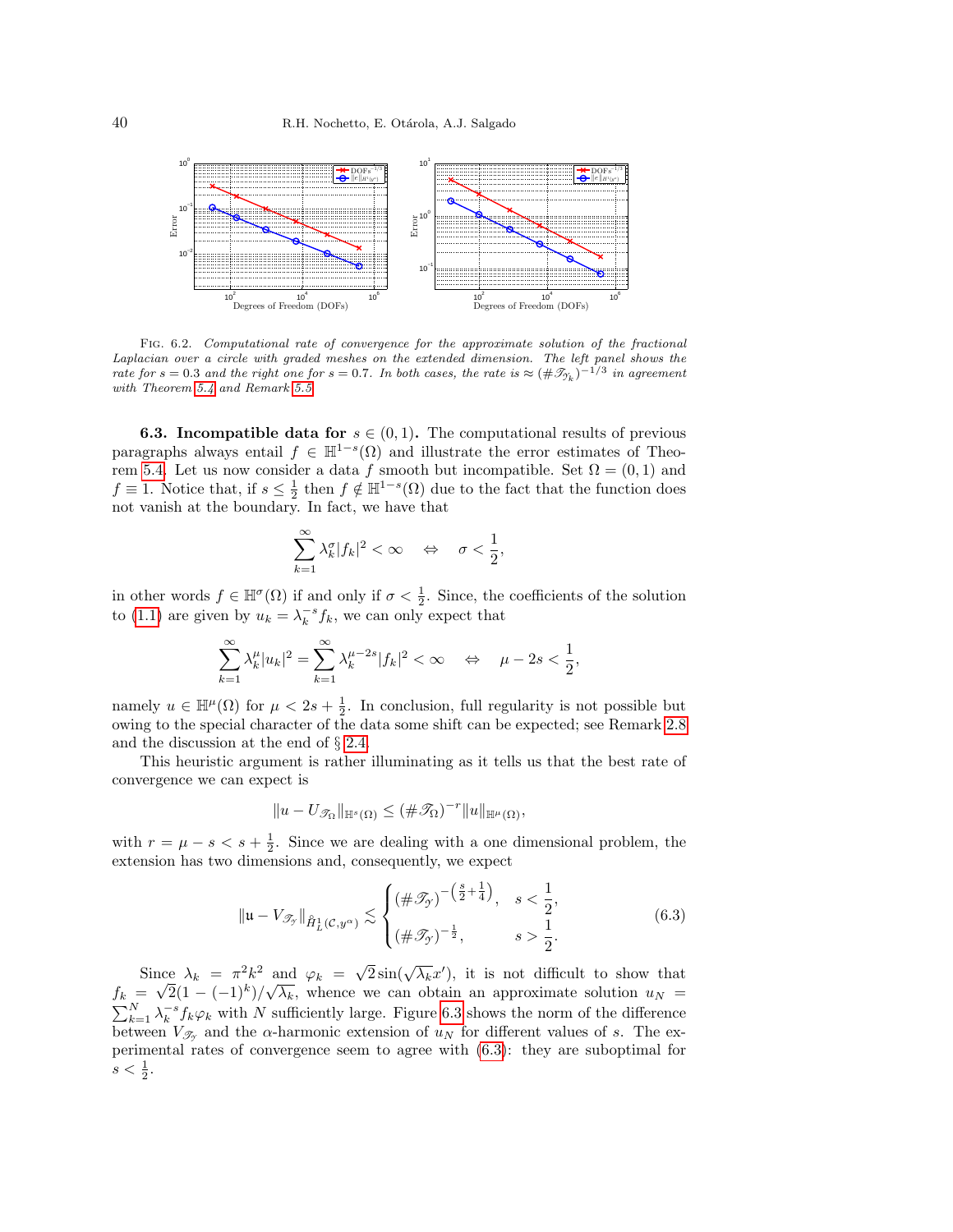

<span id="page-40-1"></span>Fig. 6.3. Computational rate of convergence for the approximate solution of the fractional Laplacian with incompatible data  $f \equiv 1$ . The domain  $\Omega$  is the unit interval and the mesh is graded in the extended dimension. We show the  $H^1(\mathcal{C}_{\mathcal{I}},y^\alpha)$  norm of the difference between  $V_{\mathcal{J}_{\mathcal{I}}}$  and the harmonic extension of  $u_N$  with  $N = 5 \cdot 10^4$ . The left panel shows the rate for  $s = 0.2$ , 0.4 and the right one for  $s = 0.6, 0.8$ . As expected, the rate of convergence is optimal for values larger than  $\frac{1}{2}$ . On the other hand, if  $s < \frac{1}{2}$  we see a reduction on the rate of convergence in accordance with [\(6.3\)](#page-39-1).

To recover the optimal decay rate, we explore the a priori design of graded meshes in the x'-direction, which is within our theory of  $\S 4$  $\S 4$  and  $\S 5$  $\S 5$  (see Remark [5.8\)](#page-36-2). Since  $u \in \mathbb{H}^{\mu}(\Omega)$  with  $\mu < 2s + \frac{1}{2}$ , we expect that  $u \approx r^{2s}$  as  $r \to 0$ , where r denotes the distance to the boundary. This, at least heuristically, can be figured out as follows: if  $\partial_r^{\mu} r^{2s} \approx r^{2s-\mu}$ , then

$$
\|u\|_{\mathbb{H}^{\mu}(\Omega)}^2\approx \int_0^{\varepsilon}|\partial_r^{\mu}r^{2s}|^2\,\mathrm{d} r<\infty\quad\Leftrightarrow\quad \mu<2s+\frac{1}{2}
$$

and  $r^{2s} \in \mathbb{H}^{\mu}(\Omega)$  only for  $\mu < 2s + \frac{1}{2}$ .

Having guessed the nature of the singularity, we can apply the principle of error equidistribution as in § [5.2](#page-34-0) to design an optimal graded mesh as  $x'$  approaches either 0 or 1, with a grading parameter  $\gamma > \frac{3}{2(1+s)}$  (compare with [\(5.6\)](#page-34-2)). We proceed as follows: construct a quasi-uniform mesh of the interval  $\Omega = (0,1)$  by bisection, and next transform the nodes v by the rule  $v \leftarrow \psi(v)$ , where

<span id="page-40-2"></span>
$$
\psi(\mathbf{v}) = \begin{cases} \frac{1}{4} (4\mathbf{v})^{\gamma}, & \mathbf{v} \le \frac{1}{4}, \\ \mathbf{v}, & \frac{1}{4} \le \mathbf{v} \le \frac{3}{4}, \\ 1 - \frac{1}{4} (4(1 - \mathbf{v}))^{\gamma}, & \mathbf{v} \ge \frac{3}{4}. \end{cases}
$$
(6.4)

,

We display in Figure [6.4](#page-41-0) convergence plots for  $s = 0.2$  and  $s = 0.4$  over graded meshes in  $\Omega$  which restore the optimal decay rate. The construction requires a priori knowledge of the solution, which is not obvious in higher dimensions. Adaptivity might provide a way to recover an optimal rate without such a knowledge (see Remark [5.10](#page-37-2) about hanging nodes).

<span id="page-40-0"></span>7. Fractional powers of general second order elliptic operators. Let us now discuss how the methodology developed in previous sections extends to a general second order, symmetric and uniformly elliptic operator. This is an important property of our PDE approach. Recall that, in § [2.4,](#page-7-5) we discussed how the fractional Laplace operator can be realized as a Dirichlet to Neumann map via an extension problem posed on the semi-infinite cylinder  $C$ . In the work of Stinga and Torrea [\[60\]](#page-45-6),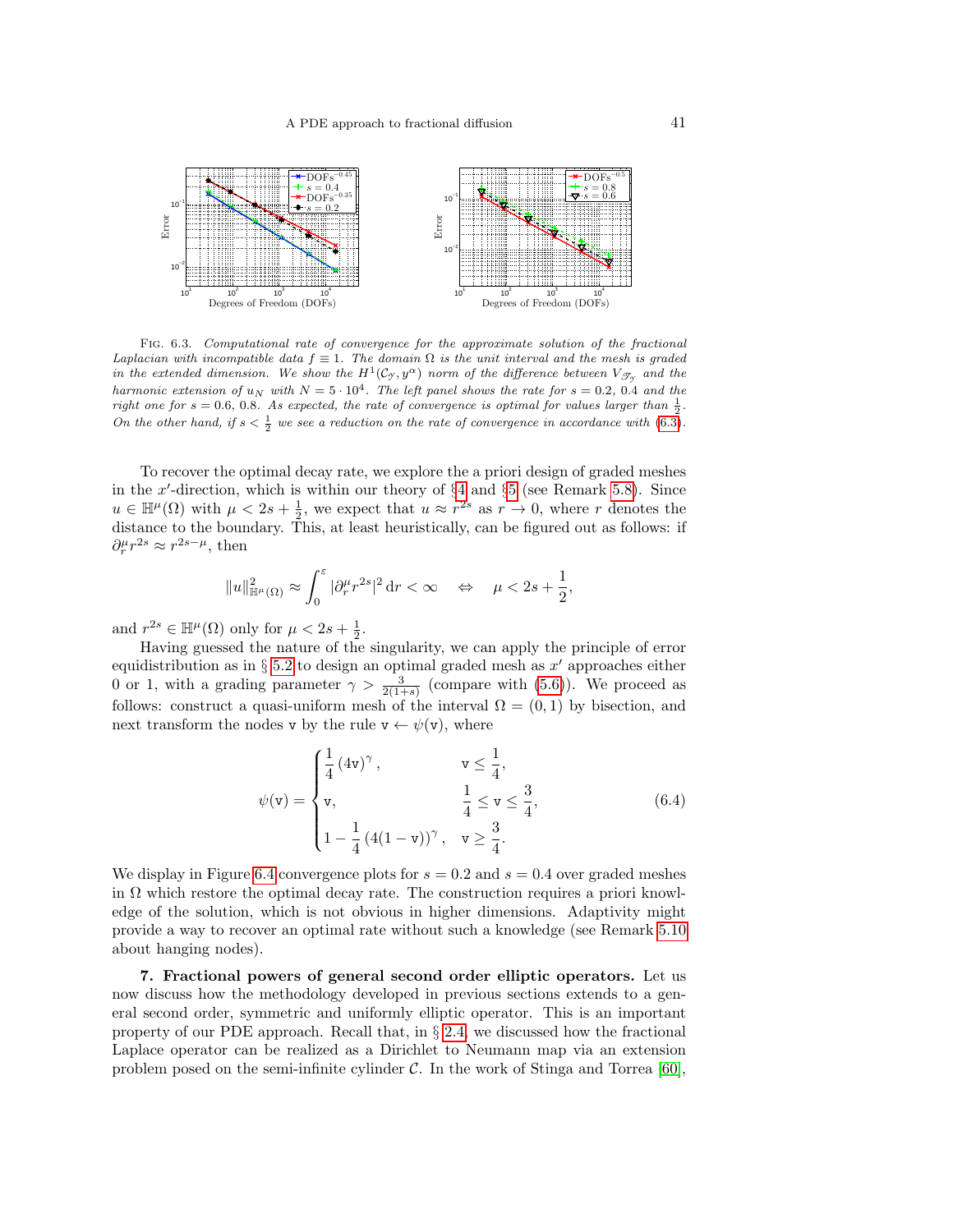

<span id="page-41-0"></span>Fig. 6.4. Computational rate of convergence for the approximate solution of the fractional Laplacian with incompatible data  $f \equiv 1$  over meshes that are graded both in the x'- and y-directions. The domain  $\Omega$  is the unit interval. The grading in the extended dimension obeys [\(5.6\)](#page-34-2), whereas the one on the x'-direction is constructed using [\(6.4\)](#page-40-2). We show the  $H^1(\mathcal{C}_{\gamma}, y^{\alpha})$  norm of the difference between  $V_{\mathscr{T}_{\mathscr{T}}}$  and the harmonic extension of  $u_N$  with  $N = 5 \cdot 10^4$ . An optimal rate of convergence can be recover irrespective of the fact that the solution does not possess full regularity.

the same type of characterization has been developed for the fractional powers of second order elliptic operators.

Let  $\mathcal L$  be a second order symmetric differential operator of the form

$$
\mathcal{L}w = -\text{div}_{x'}(A\nabla_{x'}w) + cw,
$$
\n(7.1)

where  $c \in L^{\infty}(\Omega)$  with  $c \geq 0$  almost everywhere,  $A \in C^{0,1}(\Omega, GL(n, \mathbb{R}))$  is symmetric and positive definite, and  $\Omega$  is Lipschitz. Given  $f \in L^2(\Omega)$ , the Lax-Milgram lemma shows that there is a unique  $w \in H_0^1(\Omega)$  that solves

$$
\mathcal{L}w = f \text{ in } \Omega, \qquad w = 0 \text{ on } \partial\Omega.
$$

The operator  $\mathcal{L}^{-1}: L^2(\Omega) \to L^2(\Omega)$  is positive, compact and symmetric, whence its spectrum is discrete, positive and accumulates at zero. Moreover, there exists  $\{\lambda_k, \varphi_k\}_{k\in\mathbb{N}} \subset \mathbb{R}_+ \times H_0^1(\Omega)$  such that  $\{\varphi_k\}_{k\in\mathbb{N}}$  is an orthonormal basis of  $L^2(\Omega)$  and for,  $k \in \mathbb{N}$ ,

$$
\mathcal{L}\varphi_k = \lambda_k \varphi_k \text{ in } \Omega, \qquad \varphi_k = 0 \text{ on } \partial\Omega,
$$
 (7.2)

and  $\lambda_k \to \infty$  as  $k \to \infty$ . For  $u \in C_0^{\infty}(\Omega)$  we then define the fractional powers of  $\mathcal L$  as

$$
\mathcal{L}^s u = \sum_{k=1}^{\infty} u_k \lambda_k^s \varphi_k,\tag{7.3}
$$

where  $u_k = \int_{\Omega} u \varphi_k$ . By density the operator  $\mathcal{L}^s$  can be extended again to  $\mathbb{H}^s(\Omega)$ . This discussion shows that it is legitimate to study the following problem: given  $s \in (0,1)$ and  $f \in \mathbb{H}^{-s}(\Omega)$ , find  $u \in \mathbb{H}^{s}(\Omega)$  such that

<span id="page-41-1"></span>
$$
\mathcal{L}^s u = f \text{ in } \Omega. \tag{7.4}
$$

To realize the operator  $\mathcal{L}^s$  as the Dirichlet to Neumann map of an extension problem we use the generalization of the result by Caffarelli and Silvestre presented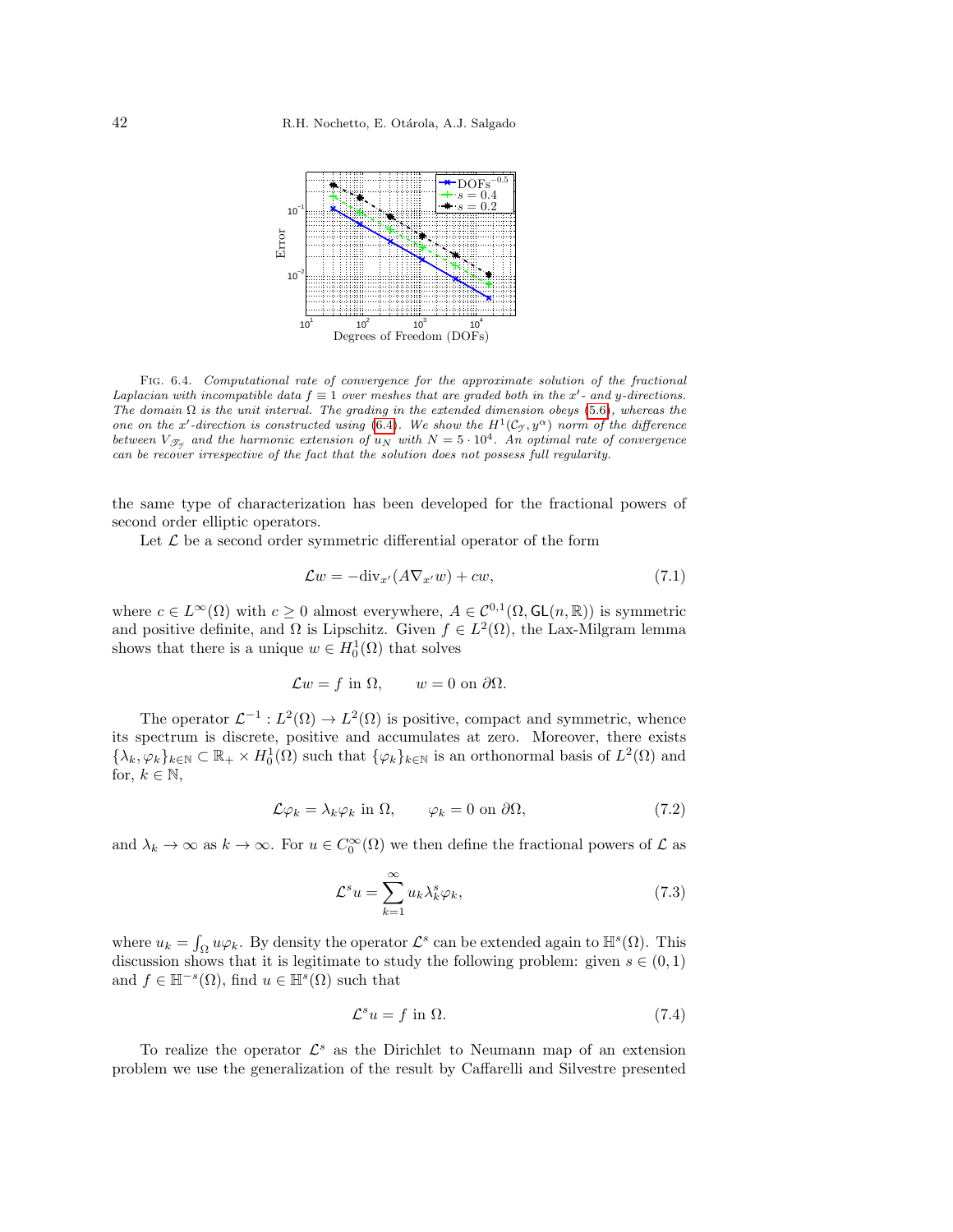in [\[60\]](#page-45-6). We seek a function  $\mathfrak{u}: \mathcal{C} \to \mathbb{R}$  that solves

<span id="page-42-0"></span>
$$
\begin{cases}\n-\mathcal{L}\mathfrak{u} + \frac{\alpha}{y}\partial_y \mathfrak{u} + \partial_{yy}\mathfrak{u} = 0, & \text{in } \mathcal{C}, \\
\mathfrak{u} = 0, & \text{on } \partial_L \mathcal{C}, \\
\frac{\partial \mathfrak{u}}{\partial \nu^{\alpha}} = d_s f, & \text{on } \Omega \times \{0\},\n\end{cases}
$$
\n(7.5)

where the constant  $d_s$  is as in [\(2.23\)](#page-8-3). In complete analogy to § [2.4](#page-7-5) it is possible to show that

$$
d_s \mathcal{L}^s u = \frac{\partial \mathfrak{u}}{\partial \nu^{\alpha}} : \mathbb{H}^s(\Omega) \longmapsto \mathbb{H}^{-s}(\Omega).
$$

Notice that the differential operator in [\(7.5\)](#page-42-0) is

$$
\mathrm{div}\, (y^{\alpha} \mathbf{A} \nabla \mathfrak{u}) + y^{\alpha} c \mathfrak{u},
$$

where, for all  $x \in \mathcal{C}$ ,  $\mathbf{A}(x) = \text{diag}\{A(x'), 1\} \in \mathsf{GL}(n+1, \mathbb{R})$ .

It suffices now to notice that both  $y^{\alpha}c$  and  $y^{\alpha}A$  are in  $A_2(\mathbb{R}^{n+1}_+)$ , to conclude that, given  $f \in \mathbb{H}^{-s}(\Omega)$ , there is a unique  $\mathfrak{u} \in \mathring{H}_L^1(\mathcal{C}, y^{\alpha})$  that solves [\(7.5\)](#page-42-0), [\[36\]](#page-45-16). In addition,  $u = \mathfrak{u}(\cdot,0) \in \mathbb{H}^s(\Omega)$  solves [\(7.4\)](#page-41-1) and we have the stability estimate

$$
||u||_{\mathbb{H}^{s}(\Omega)} \lesssim ||\nabla u||_{L^{2}(\mathcal{C}, y^{\alpha})} \lesssim ||f||_{\mathbb{H}^{-s}(\Omega)},
$$
\n(7.6)

where the hidden constants depend on A, c,  $C_{2,y^{\alpha}}$  and  $\Omega$ .

The representation  $(2.24)$  of  $\mu$  in terms of the Bessel functions is still valid. Consequently, we can show  $\mathfrak{u}_{yy} \in L^2(\mathcal{C}, y^\beta)$ . We can also repeat the arguments in the proof of Theorem [3.5](#page-15-2) to conclude that

$$
\|\nabla \mathfrak{u}\|_{L^2(\Omega\times(\mathcal{Y},\infty),y^\alpha)}\lesssim e^{-\sqrt{\lambda_1}\mathcal{Y}/2}\|f\|_{\mathbb{H}^{-s}(\Omega)},
$$

and introduce  $v \in \mathring{H}_L^1(\mathcal{C}_{\mathcal{I}}, y^\alpha)$  — solution of a truncated version of  $(7.5)$  — and show that

$$
\|\nabla(\mathfrak{u}-v)\|_{L^{2}(\mathcal{C},y^{\alpha})} \lesssim e^{-\sqrt{\lambda_{1}}\mathcal{Y}/4} \|f\|_{\mathbb{H}^{-s}(\Omega)}.
$$
\n(7.7)

Next, we define the finite element approximation of the solution to [\(7.5\)](#page-42-0) as the unique function  $V_{\mathscr{T}_{\mathscr{T}}} \in \mathbb{V}(\mathscr{T}_{\mathscr{T}})$  that solves

<span id="page-42-1"></span>
$$
\int_{\mathcal{C}_{\mathcal{I}}} y^{\alpha} \mathbf{A}(x) \nabla V_{\mathcal{I}_{\mathcal{I}}} \cdot \nabla W + y^{\alpha} c(x') V_{\mathcal{I}_{\mathcal{I}}} W dx' dy = d_s \langle f, \text{tr}_{\Omega} W \rangle, \quad \forall W \in \mathbb{V}(\mathcal{I}_{\mathcal{I}}). \tag{7.8}
$$

We construct, as in § [5.2,](#page-34-0) a shape regular triangulation  $\mathcal{T}_{\Omega}$  of  $\Omega$ , which we extend to  $\mathscr{T}_{\gamma} \in \mathbb{T}$  with the partition given in [\(5.6\)](#page-34-2), with  $\gamma > 3/(1 - \alpha)$ . Following the proof of Theorem [5.4](#page-35-4) we can also show the following error estimate.

THEOREM 7.1 (Error estimate for general operators). Let  $V_{\mathscr{T}} \in \mathbb{V}(\mathscr{T}_{\gamma})$  be the solution of [\(7.8\)](#page-42-1) and  $U_{\mathcal{T}_{\Omega}} \in \mathbb{U}(\mathcal{T}_{\Omega})$  be defined as in [\(4.5\)](#page-18-1). If u, solution of [\(7.5\)](#page-42-0), is such that  $\mathcal{L}\mathfrak{u}, \partial_y \nabla \mathfrak{u} \in L^2(\mathcal{C}, y^\alpha)$ , then we have

$$
||u - U_{\mathscr{T}_{\Omega}}||_{\mathbb{H}^{s}(\Omega)} \lesssim ||u - V_{\mathscr{T}_{\mathscr{T}}}||_{\mathring{H}^{1}_{L}(\mathcal{C}, y^{\alpha})} \lesssim |\log(\#\mathscr{T}_{\mathscr{T}})|^{s} (\#\mathscr{T}_{\mathscr{T}})^{-1/(n+1)} ||f||_{\mathbb{H}^{1-s}(\Omega)}.
$$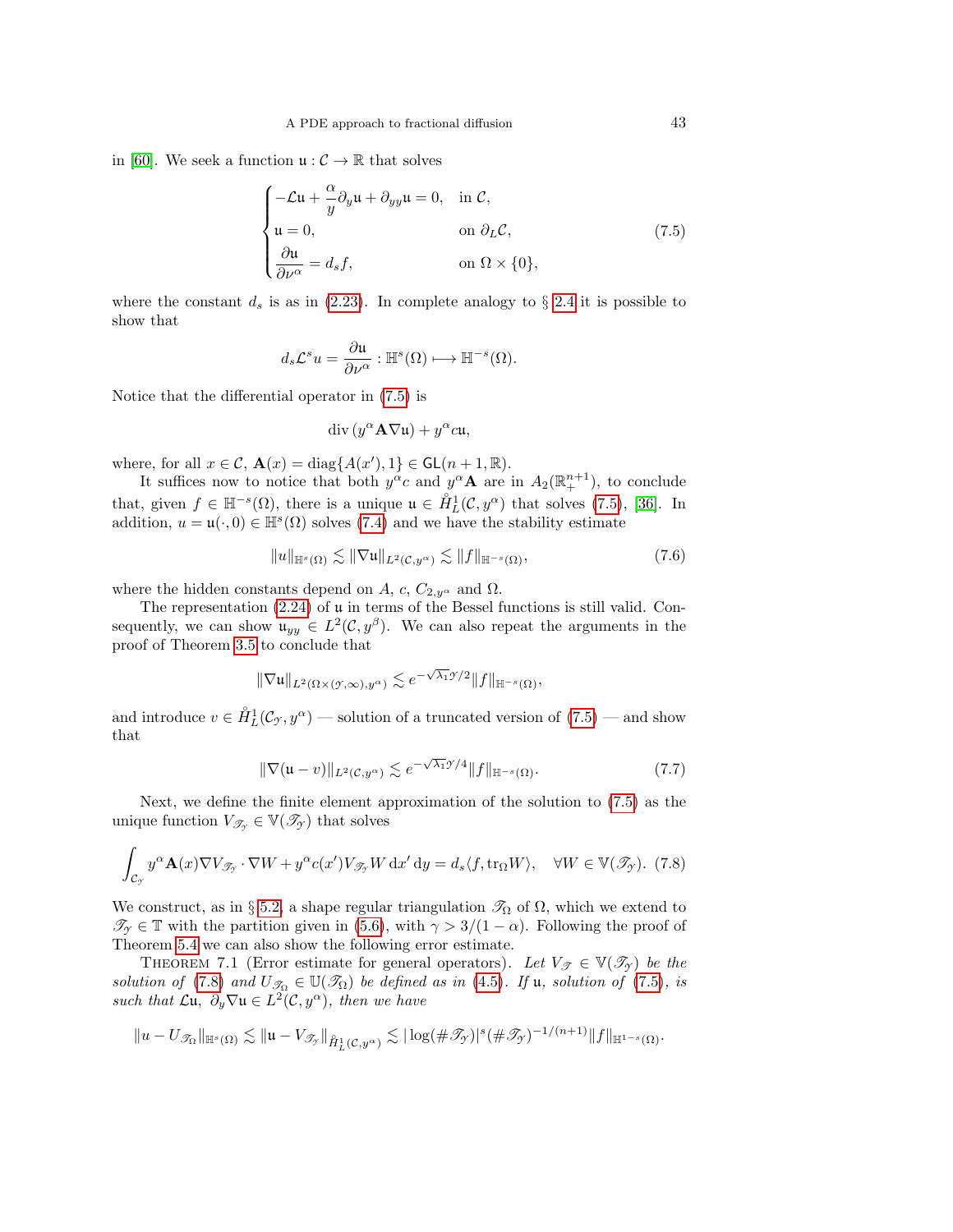8. Conclusions. We develop PDE solution techniques for problems involving fractional powers  $(-\Delta)^s u = f$  of the Laplace operator in a bounded domain  $\Omega$  with Dirichlet boundary conditions. To overcome the inherent difficulty of nonlocality, we exploit the *cylindrical* extension proposed and investigated by X. Cabré and J. Tan [\[20\]](#page-44-14), which is in turn inspired in the breakthrough by L. Caffarelli and L. Silvestre [\[21\]](#page-44-7). This leads to the (local) elliptic PDE  $(1.2)$  in one higher dimension y, with variable coefficient  $y^{\alpha}$ ,  $\alpha = 1 - 2s$ , which either degenerates  $(s < 1/2)$  or blows up  $(s > 1/2)$ . Several remarks and comparisons with recent literature are now in order:

- Regularity. In  $\S 2.6$  $\S 2.6$  we derive global and local regularity estimates for the solution of problem [\(1.2\)](#page-1-0) in weighted Sobolev spaces.
- Truncation. In  $\S 3$  $\S 3$  we propose the truncated problem  $(3.2)$ , and show exponential convergence in the extended variable  $y$  to the solution of problem  $(1.2)$ .
- Tensor product meshes. In  $\S 4.1$  $\S 4.1$  we study a finite element strategy to approximate problem  $(1.2)$  which allows anisotropic elements in the extended dimension y.
- Anisotropic interpolation theory. In  $\S 4.2$  $\S 4.2$  we extend the anisotropic interpolation estimates of [\[30\]](#page-44-15) to the weighted Sobolev space  $H^1(y^\alpha)$ . This hinges on  $y^\alpha \in$  $A_2(\mathbb{R}^{n+1})$  and gives rise to a theory in Muckenhoupt weighted Sobolev spaces with a general weight in the class  $A_p$   $(1 < p < \infty)$  along with applications [\[54\]](#page-45-24).
- Error analysis. In  $\S 5.1$  $\S 5.1$  we derive a priori error estimates for quasi-uniform meshes which exhibit optimal regularity, according to § [2.6,](#page-10-0) but suboptimal order. In § [5.2](#page-34-0) we restore the optimal decay rate upon constructing suitably graded meshes in the extended variable y and applying the interpolation theory of  $\S$  [4.2.](#page-19-0)
- Assumptions on f and  $\Omega$ . We assume the regularity conditions of Remark [2.10](#page-13-3) throughout solely for convenience. We could in fact compensate the lack of such regularity via graded but shape regular meshes in  $\Omega$ , as illustrated in § [6.3,](#page-39-0) which are within our theory.
- General operators. In § [7](#page-40-0) we extend our FEM and supporting theory to general linear second order, symmetric and uniformly elliptic operators.
- Comparisons. Inspired in our work, and while this paper was under review, Bonito and Pasciak developed in [\[15\]](#page-44-27) an alternative approach, which is based on the integral formulation of fractional powers of self-adjoint operators [\[13,](#page-44-28) Chapter 10.4]. This yields a sequence of easily parallelizable uncoupled elliptics PDEs, and leads to quasi-optimal error estimates in the  $L^2$ -norm instead on the energy norm provided  $\Omega$  is convex and  $f \in \mathbb{H}^{2-2s}(\Omega)$ . Note that we only require  $f \in \mathbb{H}^{1-s}(\Omega)$ .
- *Parabolic problems*. In [\[53\]](#page-45-27) we exploit the flexibility of the Caffarelli-Silvestre extension by applying it to the numerical treatment of linear parabolic equations with fractional diffusion and fractional time derivative. In contrast, the extension of [\[15\]](#page-44-27) to the heat equation with fractional diffusion is not completely evident.

#### REFERENCES

- <span id="page-43-1"></span>[1] M. Abramowitz and I.A. Stegun. Handbook of mathematical functions with formulas, graphs, and mathematical tables, volume 55 of National Bureau of Standards Applied Mathematics Series. For sale by the Superintendent of Documents, U.S. Government Printing Office, Washington, D.C., 1964.
- <span id="page-43-3"></span>[2] G. Acosta. Lagrange and average interpolation over 3D anisotropic elements. J. Comput. Appl. Math., 135(1):91–109, 2001.
- <span id="page-43-0"></span>[3] R.A. Adams. Sobolev spaces. Academic Press [A subsidiary of Harcourt Brace Jovanovich, Publishers], New York-London, 1975. Pure and Applied Mathematics, Vol. 65.
- <span id="page-43-2"></span>[4] T. Apel. Interpolation of non-smooth functions on anisotropic finite element meshes. M2AN Math. Model. Numer. Anal., 33(6):1149–1185, 1999.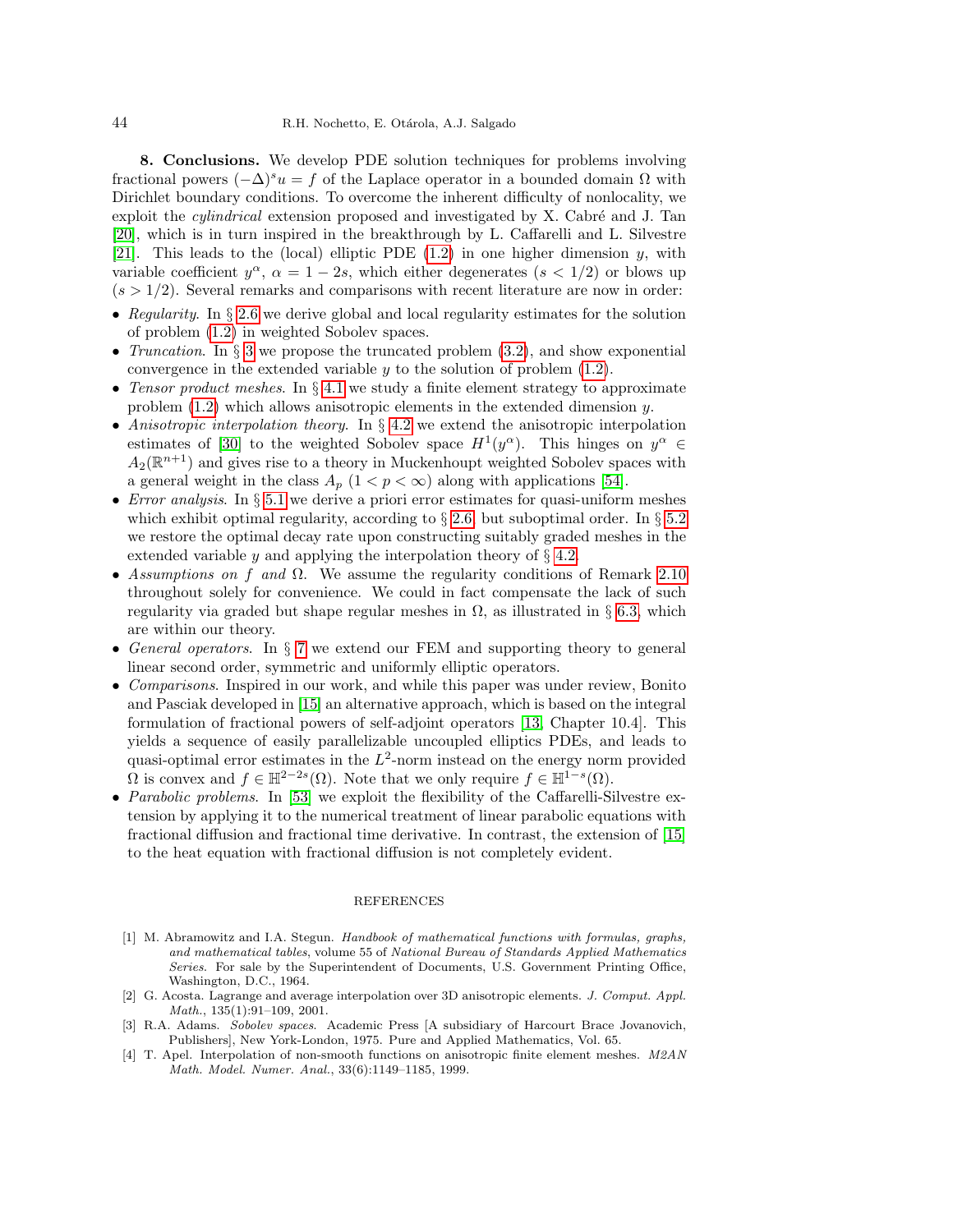- <span id="page-44-4"></span>[5] O.G. Bakunin. Turbulence and diffusion. Springer Series in Synergetics. Springer-Verlag, Berlin, 2008. Scaling versus equations.
- <span id="page-44-25"></span>[6] W. Bangerth, R. Hartmann, and G. Kanschat. deal.II—differential equations analysis library. Technical Reference: http//dealii.org.
- <span id="page-44-26"></span>[7] W. Bangerth, R. Hartmann, and G. Kanschat. deal.II—a general-purpose object-oriented finite element library. ACM Trans. Math. Software, 33(4):Art. 24, 27, 2007.
- <span id="page-44-2"></span>[8] P.W. Bates. On some nonlocal evolution equations arising in materials science. In Nonlinear dynamics and evolution equations, volume 48 of Fields Inst. Commun., pages 13–52. Amer. Math. Soc., Providence, RI, 2006.
- <span id="page-44-18"></span>[9] Z. Belhachmi, Ch. Bernardi, and S. Deparis. Weighted Cl´ement operator and application to the finite element discretization of the axisymmetric Stokes problem. Numer. Math., 105(2):217–247, 2006.
- <span id="page-44-5"></span>[10] D.A. Benson, S.W. Wheatcraft, and M.M. Meerschaert. Application of a fractional advectiondispersion equation. Water Resources Res., 36:91–109, 2000.
- <span id="page-44-20"></span>[11] C. Bernardi. Optimal finite-element interpolation on curved domains. SIAM J. Numer. Anal., 26(5):1212–1240, 1989.
- <span id="page-44-6"></span>[12] J. Bertoin. Lévy processes, volume 121 of Cambridge Tracts in Mathematics. Cambridge University Press, Cambridge, 1996.
- <span id="page-44-28"></span>[13] M.S. Birman and M.Z. Solomjak. Spektralnaya teoriya samosopryazhennykh operatorov v gilbertovom prostranstve. Leningrad. Univ., Leningrad, 1980.
- <span id="page-44-13"></span>[14] K. Bogdan, K. Burdy, and Chen Z.Q. Censored stable processes. Probab. Theory Related Fields, 127(R-2):89–152, 2003.
- <span id="page-44-27"></span>[15] A. Bonito and J.E. Pasciak. Numerical approximation of fractional powers of elliptic operators. Math. Comp. (to appear), 2014.
- <span id="page-44-10"></span>[16] C. Brändle, E. Colorado, A. de Pablo, and U. Sánchez. A concave-convex elliptic problem involving the fractional Laplacian. Proc. Roy. Soc. Edinburgh Sect. A, 143(1):39–71, 2013.
- <span id="page-44-16"></span>[17] S.C. Brenner and L.R. Scott. The mathematical theory of finite element methods, volume 15 of Texts in Applied Mathematics. Springer, New York, third edition, 2008.
- <span id="page-44-11"></span>[18] Kevin Burrage, Nicholas Hale, and David Kay. An efficient implicit FEM scheme for fractionalin-space reaction-diffusion equations. SIAM J. Sci. Comput., 34(4):A2145–A2172, 2012.
- <span id="page-44-8"></span>[19] X. Cabré and Y. Sire. Nonlinear equations for fractional Laplacians ii: Existence, uniqueness and qualitative properties of solutions. arXiv:1111.0796v1, 2011.
- <span id="page-44-14"></span>[20] X. Cabré and J. Tan. Positive solutions of nonlinear problems involving the square root of the Laplacian. Adv. Math., 224(5):2052–2093, 2010.
- <span id="page-44-7"></span>[21] L. Caffarelli and L. Silvestre. An extension problem related to the fractional Laplacian. Comm. Partial Differential Equations, 32(7-9):1245–1260, 2007.
- <span id="page-44-9"></span>[22] A. Capella, J. Dávila, L. Dupaigne, and Y. Sire. Regularity of radial extremal solutions for some non-local semilinear equations. Comm. Partial Differential Equations, 36(8):1353– 1384, 2011.
- <span id="page-44-1"></span>[23] P. Carr, H. Geman, D.B. Madan, and M. Yor. The fine structure of asset returns: An empirical investigation. Journal of Business, 75:305–332, 2002.
- <span id="page-44-21"></span>[24] P.G. Ciarlet. The finite element method for elliptic problems, volume 40 of Classics in Applied Mathematics. Society for Industrial and Applied Mathematics (SIAM), Philadelphia, PA, 2002. Reprint of the 1978 original [North-Holland, Amsterdam; MR0520174 (58 #25001)].
- <span id="page-44-22"></span>[25] P.G. Ciarlet and P.-A. Raviart. Interpolation theory over curved elements, with applications to finite element methods. Comput. Methods Appl. Mech. Engrg., 1:217–249, 1972.
- <span id="page-44-19"></span>[26] P. Clément. Approximation by finite element functions using local regularization.  $RAIRO$ Analyse Numérique, 9(R-2):77-84, 1975.
- <span id="page-44-3"></span>[27] J. Cushman and T. Glinn. Nonlocal dispersion in media with continuously evolving scales of heterogeneity. Trans. Porous Media, 13:123–138, 1993.
- <span id="page-44-12"></span>[28] E. Di Nezza, G. Palatucci, and E. Valdinoci. Hitchhiker's guide to the fractional Sobolev spaces. Bull. Sci. Math., 136(5):521–573, 2012.
- <span id="page-44-24"></span>[29] T. Dupont and R. Scott. Polynomial approximation of functions in sobolev spaces. Math. Comp., 34:441–463, 1980.
- <span id="page-44-15"></span>[30] R.G. Durán and A.L. Lombardi. Error estimates on anisotropic  $Q_1$  elements for functions in weighted Sobolev spaces. Math. Comp., 74(252):1679–1706 (electronic), 2005.
- <span id="page-44-17"></span>[31] R.G. Durán, A.L. Lombardi, and M.I. Prieto. Superconvergence for finite element approximation of a convection–diffusion equation using graded meshes. IMA Journal of Numerical Analysis, 32(2):511–533, 2012.
- <span id="page-44-23"></span>[32] R.G. Durán and F. López García. Solutions of the divergence and Korn inequalities on domains with an external cusp. Ann. Acad. Sci. Fenn. Math., 35(2):421–438, 2010.
- <span id="page-44-0"></span>[33] G. Duvaut and J.-L. Lions. *Inequalities in mechanics and physics*. Springer-Verlag, Berlin,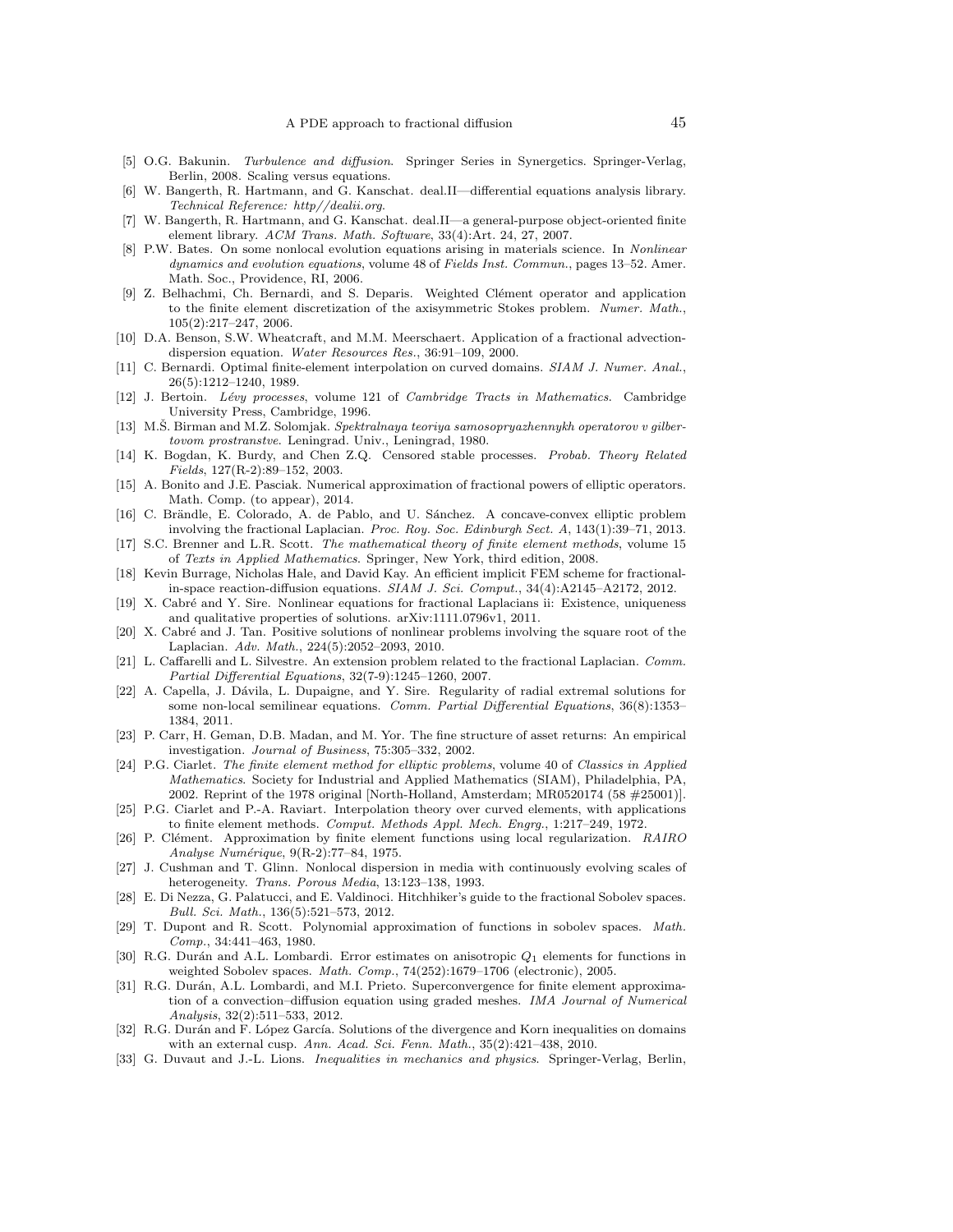1976. Translated from the French by C. W. John, Grundlehren der Mathematischen Wissenschaften, 219.

- <span id="page-45-4"></span>[34] A.C. Eringen. Nonlocal continuum field theories. Springer-Verlag, New York, 2002.
- <span id="page-45-14"></span>[35] L.C. Evans. Partial differential equations, volume 19 of Graduate Studies in Mathematics. American Mathematical Society, Providence, RI, second edition, 2010.
- <span id="page-45-16"></span>[36] E. B. Fabes, C.E. Kenig, and R.P. Serapioni. The local regularity of solutions of degenerate elliptic equations. Comm. Partial Differential Equations, 7(1):77–116, 1982.
- <span id="page-45-15"></span>[37] D. Gilbarg and N.S. Trudinger. Elliptic partial differential equations of second order. Classics in Mathematics. Springer-Verlag, Berlin, 2001. Reprint of the 1998 edition.
- <span id="page-45-2"></span>[38] G. Gilboa and S. Osher. Nonlocal operators with applications to image processing. *Multiscale* Model. Simul., 7(3):1005–1028, 2008.
- <span id="page-45-19"></span>[39] V. Gol'dshtein and A. Ukhlov. Weighted Sobolev spaces and embedding theorems. Trans. Amer. Math. Soc., 361(7):3829–3850, 2009.
- <span id="page-45-12"></span>[40] Q.Y. Guan and Z.M. Ma. Reflected symmetric  $\alpha$ -stable processes and regional fractional laplacian. Probab. Theory Related Fields, 134(R-2):649–694, 2006.
- <span id="page-45-17"></span>[41] J. Heinonen, T. Kilpeläinen, and O. Martio. Nonlinear potential theory of degenerate elliptic equations. Oxford Mathematical Monographs. The Clarendon Press Oxford University Press, New York, 1993. Oxford Science Publications.
- <span id="page-45-7"></span>[42] M. Ilic, F. Liu, I. Turner, and V. Anh. Numerical approximation of a fractional-in-space diffusion equation. I. Fract. Calc. Appl. Anal., 8(3):323–341, 2005.
- <span id="page-45-8"></span>[43] M. Ilic, F. Liu, I. Turner, and V. Anh. Numerical approximation of a fractional-in-space diffusion equation. II. With nonhomogeneous boundary conditions. Fract. Calc. Appl. Anal., 9(4):333–349, 2006.
- <span id="page-45-25"></span>[44] V.G. Korneev. The construction of variational difference schemes of a high order of accuracy. Vestnik Leningrad. Univ., 25(19):28–40, 1970. (In Russian).
- <span id="page-45-26"></span>[45] V.G. Korneev and S.E. Ponomarev. Application of curvilinear finite elements in schemes for solution of 2n-order linear elliptic equations. I. Cisl. Metody Meh. Splošn. Sredy,  $5(5)$ :78– 97, 1974. (In Russian).
- <span id="page-45-18"></span>[46] A. Kufner. Weighted Sobolev spaces. A Wiley-Interscience Publication. John Wiley & Sons Inc., New York, 1985. Translated from the Czech.
- <span id="page-45-5"></span>[47] N.S. Landkof. Foundations of modern potential theory. Springer-Verlag, New York, 1972. Translated from the Russian by A. P. Doohovskoy, Die Grundlehren der mathematischen Wissenschaften, Band 180.
- <span id="page-45-9"></span>[48] J.-L. Lions and E. Magenes. Non-homogeneous boundary value problems and applications. Vol. I. Springer-Verlag, New York, 1972. Translated from the French by P. Kenneth, Die Grundlehren der mathematischen Wissenschaften, Band 181.
- <span id="page-45-1"></span>[49] B.M. McCay and M.N.L. Narasimhan. Theory of nonlocal electromagnetic fluids. Arch. Mech. (Arch. Mech. Stos.), 33(3):365–384, 1981.
- <span id="page-45-10"></span>[50] W. McLean. Strongly elliptic systems and boundary integral equations. Cambridge University Press, Cambridge, 2000.
- <span id="page-45-21"></span>[51] K.S. Miller and S.G. Samko. Completely monotonic functions. Integral Transform. Spec. Funct., 12(4):389–402, 2001.
- <span id="page-45-20"></span>[52] B. Muckenhoupt. Weighted norm inequalities for the Hardy maximal function. Trans. Amer. Math. Soc., 165:207–226, 1972.
- <span id="page-45-27"></span>[53] R.H. Nochetto, E. Otárola, and A.J Salgado. A pde approach to space-time fractional diffusion. arXiv:1404.0068, 2014.
- <span id="page-45-24"></span>[54] R.H. Nochetto, E. Otárola, and A.J. Salgado. Piecewise polynomial interpolation in Muckenhoupt weighted Sobolev spaces and appications. arXiv:1402.1916, 2014.
- <span id="page-45-22"></span>[55] G. Savaré. Regularity and perturbation results for mixed second order elliptic problems. Comm. Partial Differential Equations, 22(5-6):869–899, 1997.
- <span id="page-45-23"></span>[56] L.R. Scott and S. Zhang. Finite element interpolation of nonsmooth functions satisfying boundary conditions. Math. Comp., 54(190):483–493, 1990.
- <span id="page-45-13"></span>[57] R. Servadei and E. Valdinoci. On the spectrum of two different fractional operators. preprint, 2012.
- <span id="page-45-3"></span>[58] S.A. Silling. Reformulation of elasticity theory for discontinuities and long-range forces. J. Mech. Phys. Solids, 48(1):175–209, 2000.
- <span id="page-45-0"></span>[59] E.M. Stein. Singular integrals and differentiability properties of functions. Princeton Mathematical Series, No. 30. Princeton University Press, Princeton, N.J., 1970.
- <span id="page-45-6"></span>[60] P.R. Stinga and J.L. Torrea. Extension problem and Harnack's inequality for some fractional operators. Comm. Partial Differential Equations, 35(11):2092–2122, 2010.
- <span id="page-45-11"></span>[61] L. Tartar. An introduction to Sobolev spaces and interpolation spaces, volume 3 of Lecture Notes of the Unione Matematica Italiana. Springer, Berlin, 2007.